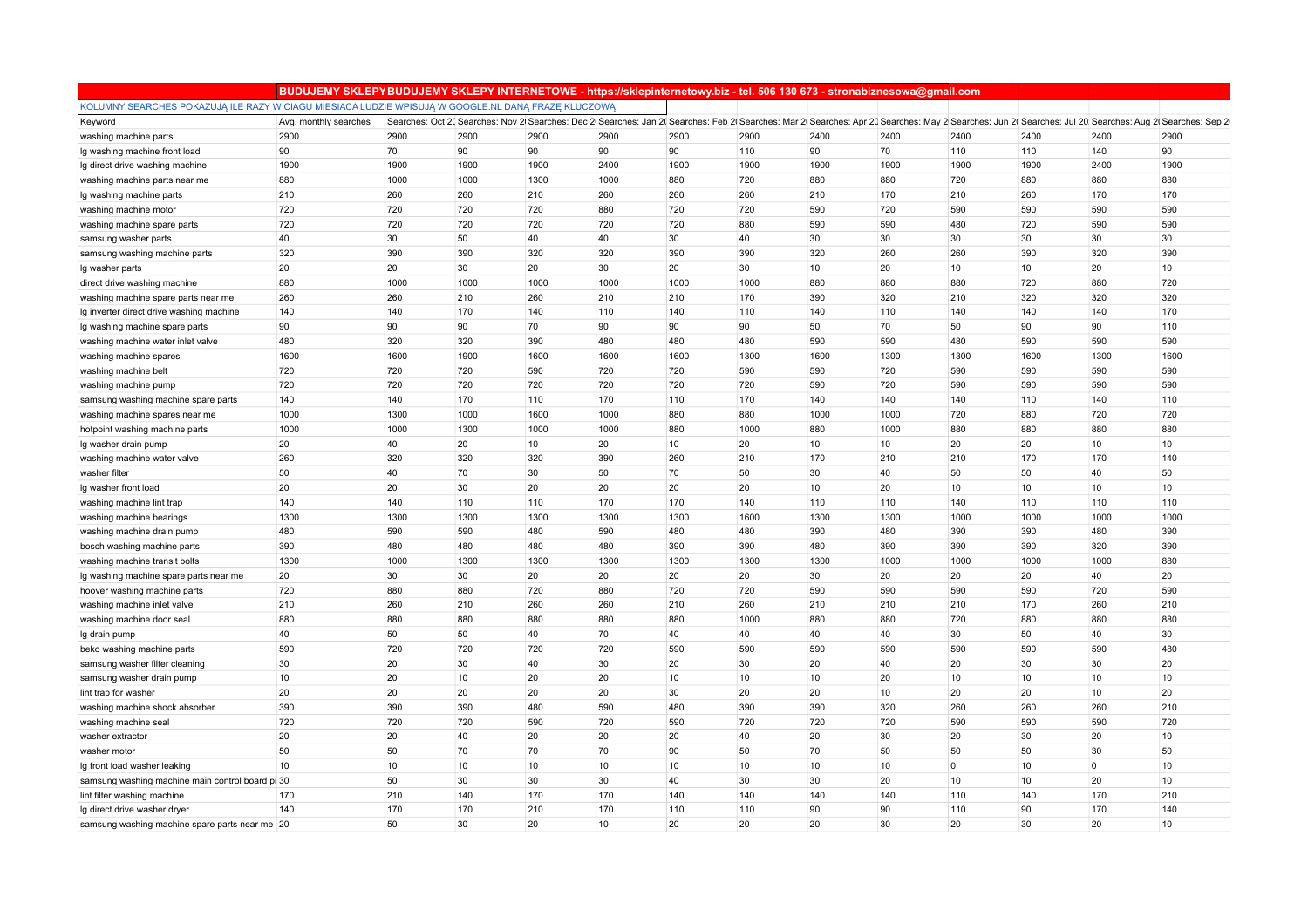|                                                                                                    | BUDUJEMY SKLEPY BUDUJEMY SKLEPY INTERNETOWE - https://sklepinternetowy.biz - tel. 506 130 673 - stronabiznesowa@gmail.com |                |                |                |     |             |             |          |                |     |          |             |                |
|----------------------------------------------------------------------------------------------------|---------------------------------------------------------------------------------------------------------------------------|----------------|----------------|----------------|-----|-------------|-------------|----------|----------------|-----|----------|-------------|----------------|
| KOLUMNY SEARCHES POKAZUJA ILE RAZY W CIAGU MIESIACA LUDZIE WPISUJA W GOOGLE.NL DANA FRAZE KLUCZOWA |                                                                                                                           |                |                |                |     |             |             |          |                |     |          |             |                |
| Ig washing machine motherboard price                                                               | 10                                                                                                                        | 10             | 10             | 10             | 10  | 10          | 10          | 10       | 10             | 10  | 10       | 10          | 10             |
| bosch washing machine spare parts                                                                  | 260                                                                                                                       | 260            | 260            | 210            | 260 | 210         | 210         | 260      | 210            | 210 | 260      | 260         | 210            |
| integrated washing machine hinges                                                                  | 880                                                                                                                       | 880            | 880            | 880            | 880 | 880         | 880         | 720      | 720            | 720 | 880      | 720         | 720            |
| drain pump for washer                                                                              | 20                                                                                                                        | 20             | 10             | 20             | 20  | 10          | 20          | 30       | 20             | 10  | 10       | 10          | 20             |
| samsung drain pump                                                                                 | 40                                                                                                                        | 50             | 50             | 40             | 40  | 50          | 40          | 40       | 40             | 30  | 50       | 40          | 40             |
| samsung washing machine parts near me                                                              | 40                                                                                                                        | 70             | 20             | 20             | 70  | 20          | 20          | 10       | 30             | 30  | 40       | 50          | 20             |
| Ig washer inverter direct drive                                                                    | 590                                                                                                                       | 390            | 390            | 480            | 480 | 480         | 590         | 590      | 720            | 590 | 720      | 720         | 590            |
| hotpoint washer parts                                                                              | 50                                                                                                                        | 70             | 50             | 40             | 50  | 50          | 50          | 40       | 70             | 40  | 40       | 40          | 40             |
| Ig washer drain pump replacement                                                                   | 10                                                                                                                        | 10             | 20             | 30             | 10  | 20          | 20          | 10       | 10             | 10  | 10       | 10          | 10             |
| inverter direct drive washing machine                                                              | 40                                                                                                                        | 30             | 30             | 20             | 40  | 70          | 40          | 50       | 40             | 70  | 40       | 50          | 50             |
| washing machine gasket                                                                             | 170                                                                                                                       | 140            | 140            | 140            | 140 | 170         | 170         | 140      | 170            | 210 | 210      | 210         | 210            |
| Ig washing machine drain pump                                                                      | 70                                                                                                                        | 90             | 90             | 70             | 110 | 50          | 70          | 70       | 70             | 90  | 70       | 70          | 70             |
| washing machine hose pipe                                                                          | 110                                                                                                                       | 140            | 110            | 140            | 110 | 110         | 140         | 140      | 170            | 90  | 90       | 90          | 140            |
| Ig front load washer drain pump                                                                    | 10                                                                                                                        | 10             | 10             | 10             | 10  | 10          | 10          | 10       | 10             | 10  | 10       | 10          | 10             |
| bosch washing machine spares                                                                       | 480                                                                                                                       | 480            | 480            | 390            | 480 | 480         | 590         | 390      | 390            | 390 | 390      | 390         | 390            |
| washing machine spin motor price                                                                   | 10                                                                                                                        | 10             | 10             | 10             | 10  | 10          | 10          | 10       | 10             | 10  | 10       | 10          | 10             |
| washing machine wash motor price                                                                   | 10                                                                                                                        | 10             | $\overline{0}$ | 10             | 10  | $\mathbf 0$ | 0           | 10       | $\overline{0}$ | 0   | 10       | $\mathbf 0$ | 10             |
| washing machine water inlet pipe                                                                   | 70                                                                                                                        | 70             | 90             | 70             | 90  | 70          | 90          | 90       | 70             | 70  | 70       | 90          | 70             |
| oe on Ig washer                                                                                    | 50                                                                                                                        | 30             | 70             | 50             | 50  | 30          | 50          | 50       | 50             | 40  | 50       | 40          | 40             |
| samsung washer door lock                                                                           | 20                                                                                                                        | 10             | 20             | 20             | 20  | 10          | 30          | 20       | 20             | 10  | 30       | 20          | 20             |
| Ig washing machine water inlet valve                                                               | 20                                                                                                                        | 10             | 10             | 20             | 20  | 20          | 20          | 20       | 10             | 20  | 20       | 20          | 20             |
| Ig washing machine parts near me                                                                   | 10                                                                                                                        | 10             | 10             | 20             | 10  | 10          | 10          | 10       | 30             | 10  | 10       | 30          | 10             |
| samsung direct drive washing machine                                                               | 110                                                                                                                       | 140            | 140            | 110            | 110 | 90          | 110         | 110      | 110            | 110 | 90       | 140         | 110            |
| washing machine lid switch                                                                         | 90                                                                                                                        | 70             | 90             | 90             | 90  | 70          | 110         | 90       | 90             | 70  | 70       | 70          | 40             |
| water pump for washing machine                                                                     | 170                                                                                                                       | 170            | 210            | 210            | 210 | 170         | 210         | 170      | 170            | 210 | 210      | 170         | 170            |
| washing machine spare parts online                                                                 | 10                                                                                                                        | 10             | 10             | 10             | 10  | 10          | 10          | 10       | 10             | 10  | 10       | 10          | 10             |
| washer lid switch                                                                                  | 10                                                                                                                        | 10             | 10             | 10             | 10  | 10          | 10          | 10       | 10             | 10  | 10       | 10          | 10             |
| Ig drain pump replacement                                                                          | 20                                                                                                                        | 20             | 20             | 10             | 10  | 10          | 20          | 10       | 20             | 10  | 20       | 20          | 30             |
| washer water inlet valve                                                                           | 10                                                                                                                        | 10             | 20             | 10             | 10  | 10          | 10          | 10       | 20             | 10  | 10       | 20          | 10             |
| washer bearing                                                                                     | 140                                                                                                                       | 140            | 140            | 140            | 170 | 140         | 140         | 140      | 110            | 140 | 140      | 110         | 140            |
| indesit washing machine parts                                                                      | 480                                                                                                                       | 590            | 480            | 480            | 480 | 480         | 480         | 480      | 390            | 390 | 390      | 320         | 390            |
| samsung washing machine motherboard price                                                          | 10                                                                                                                        | 10             | 10             | 10             | 10  | 10          | 10          | 10       | 10             | 30  | 10       | 10          | 10             |
| Ig drain motor price                                                                               | 10                                                                                                                        | $\overline{0}$ | 10             | $\overline{0}$ | 10  | 0           | 10          | $\Omega$ | 10             | 10  | $\Omega$ | 10          | 10             |
| samsung washer parts near me                                                                       | 10                                                                                                                        | 10             | 10             | 10             | 10  | 10          | 10          | 10       | 10             | 10  | 10       | 10          | 10             |
| washer inlet valve                                                                                 | 90                                                                                                                        | 90             | 70             | 40             | 90  | 70          | 70          | 70       | 90             | 90  | 90       | 110         | 90             |
| washer gasket                                                                                      | 70                                                                                                                        | 50             | 50             | 50             | 50  | 70          | 70          | 70       | 70             | 50  | 70       | 50          | 50             |
| Ig inverter direct drive washer front load                                                         | 10                                                                                                                        | $\overline{0}$ | $\mathbf 0$    | $\overline{0}$ | 10  | $\mathbf 0$ | $\mathbf 0$ | 10       | 10             | 10  | 10       | 10          | 10             |
| washing machine belt replacement                                                                   | 210                                                                                                                       | 210            | 210            | 170            | 260 | 170         | 260         | 210      | 170            | 210 | 170      | 210         | 260            |
| samsung washing machine water inlet valve                                                          | 20                                                                                                                        | 10             | 20             | 20             | 40  | 20          | 30          | 30       | 20             | 10  | 10       | 20          | 20             |
| direct drive washer                                                                                | 20                                                                                                                        | 10             | 30             | 20             | 20  | 20          | 20          | 30       | 20             | 10  | 10       | 40          | 20             |
| samsung washing machine drain hose                                                                 | 90                                                                                                                        | 70             | 70             | 90             | 90  | 90          | 90          | 70       | 70             | 70  | 90       | 90          | 90             |
| haier washing machine parts                                                                        | 20                                                                                                                        | 20             | 10             | 30             | 30  | 20          | 20          | 20       | 20             | 20  | 20       | 30          | 20             |
| hotpoint inverter motor washing machine                                                            | 390                                                                                                                       | 170            | 480            | 590            | 720 | 590         | 320         | 260      | 140            | 390 | 720      | 90          | 140            |
| samsung washing machine drain pump                                                                 | 70                                                                                                                        | 70             | 70             | 90             | 70  | 90          | 70          | 50       | 70             | 90  | 70       | 70          | 90             |
| drain motor Ig                                                                                     | 10                                                                                                                        | 10             | 10             | 10             | 10  | 0           | 10          | 10       | 10             | 10  | 10       | 10          | 10             |
| samsung washing machine door locked                                                                | 320                                                                                                                       | 210            | 260            | 260            | 260 | 210         | 210         | 320      | 320            | 390 | 390      | 390         | 390            |
| samsung washing machine motor                                                                      | 50                                                                                                                        | 70             | 50             | 50             | 40  | 50          | 50          | 70       | 90             | 50  | 50       | 50          | 50             |
| washing machine dryer motor                                                                        | 10                                                                                                                        | $\overline{0}$ | $\Omega$       | 10             | 10  | $\mathbf 0$ | $\Omega$    | $\Omega$ | $\overline{0}$ | 10  | $\Omega$ | 0           | $\overline{0}$ |
| washing machine water inlet valve price                                                            | 10                                                                                                                        | 10             | 10             | 20             | 20  | 20          | 20          | 20       | 10             | 30  | 10       | 10          | 10             |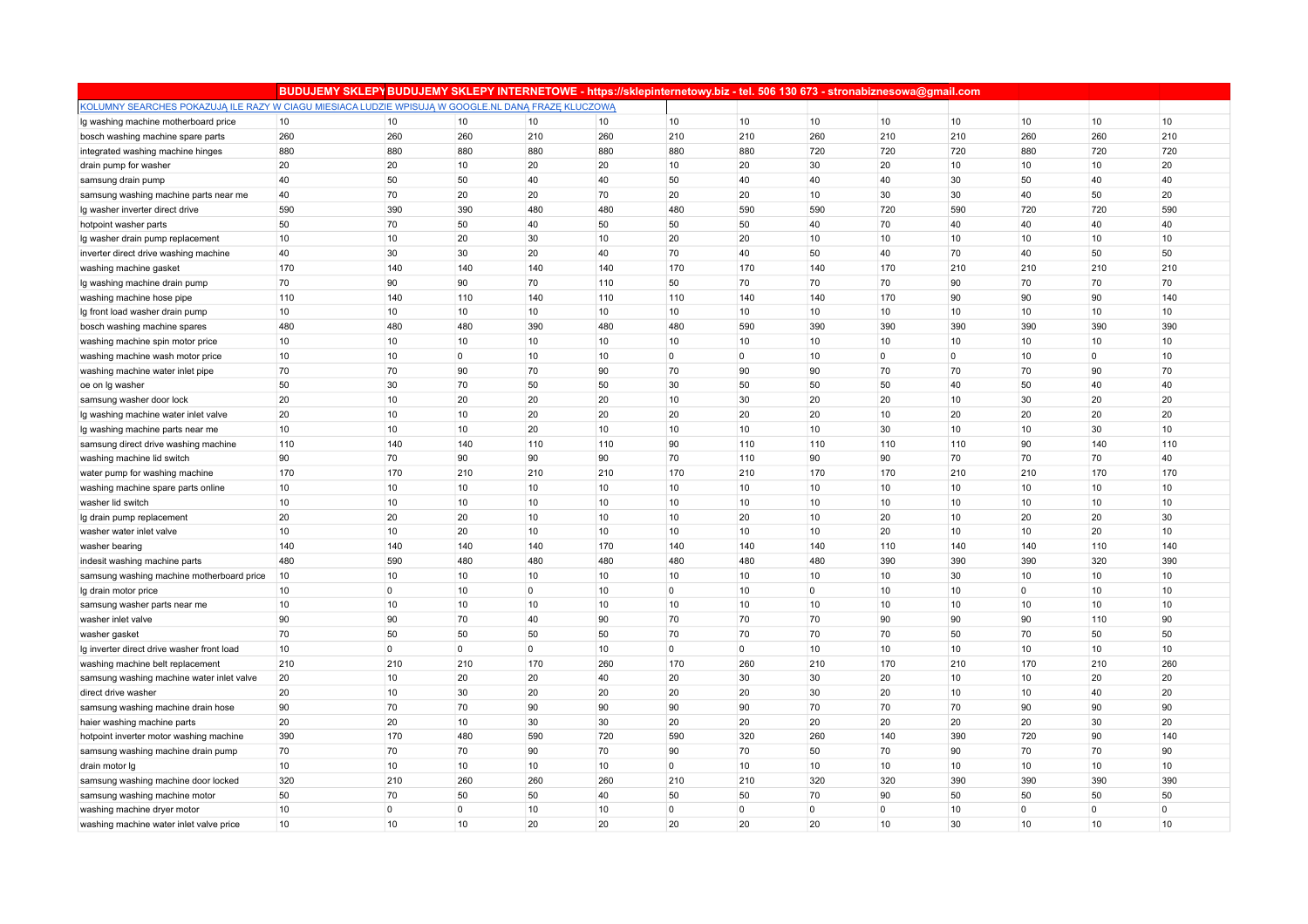|                                                                                                    | BUDUJEMY SKLEPYBUDUJEMY SKLEPY INTERNETOWE - https://sklepinternetowy.biz - tel. 506 130 673 - stronabiznesowa@gmail.com |                |                   |                |                 |             |                |                |                 |                |             |                |                |
|----------------------------------------------------------------------------------------------------|--------------------------------------------------------------------------------------------------------------------------|----------------|-------------------|----------------|-----------------|-------------|----------------|----------------|-----------------|----------------|-------------|----------------|----------------|
| KOLUMNY SEARCHES POKAZUJA ILE RAZY W CIAGU MIESIACA LUDZIE WPISUJA W GOOGLE.NL DANA FRAZE KLUCZOWA |                                                                                                                          |                |                   |                |                 |             |                |                |                 |                |             |                |                |
| washing machine belt price                                                                         | 20                                                                                                                       | 20             | 10                | 20             | 20              | 20          | 20             | 20             | 20              | 30             | 20          | 10             | 10             |
| Ig washing machine dryer motor price                                                               | 10                                                                                                                       | 10             | 10                | 10             | $\mathbf 0$     | 10          | $\mathbf 0$    | $\mathbf{0}$   | $\overline{0}$  | 10             | $\Omega$    | 10             | 10             |
| washing machine pressure switch                                                                    | 140                                                                                                                      | 140            | 140               | 140            | 140             | 110         | 140            | 140            | 110             | 90             | 140         | 110            | 90             |
| samsung washing machine spares                                                                     | 210                                                                                                                      | 210            | 210               | 210            | 210             | 210         | 210            | 210            | 170             | 210            | 170         | 210            | 170            |
| samsung washing machine motor price                                                                | 10                                                                                                                       | 10             | 10                | 10             | 10              | 10          | 10             | 10             | 10              | 10             | 10          | 10             | 10             |
| lg washing machine spares                                                                          | 110                                                                                                                      | 140            | 110               | 110            | 110             | 110         | 140            | 140            | 110             | 90             | 110         | 90             | 110            |
| wheels for washing machine                                                                         | 720                                                                                                                      | 880            | 880               | 720            | 720             | 720         | 720            | 720            | 720             | 880            | 590         | 720            | 720            |
| Ig front load washer parts                                                                         | 10                                                                                                                       | $\overline{0}$ | 10                | 10             | 10              | 0           | 10             | 10             | $\overline{0}$  | 10             | 0           | $\overline{0}$ | 10             |
| wtw4800xq4                                                                                         | $\overline{0}$                                                                                                           | 0              | 0                 | $\mathbf 0$    | $\overline{0}$  | 0           | 0              | $\overline{0}$ | $\overline{0}$  | 0              | 0           | 0              | $\overline{0}$ |
| samsung washer pump                                                                                | 10                                                                                                                       | 10             | 10                | 10             | 10              | 10          | 10             | 10             | 20              | 10             | 10          | 10             | 10             |
| samsung washing machine pcb board price                                                            | 10                                                                                                                       | 10             | 10                | 10             | 10              | 10          | 10             | 10             | 10              | 10             | 10          | 10             | 10             |
| Ig washer pump                                                                                     | 10                                                                                                                       | 10             | 10                | 10             | 10              | 10          | 10             | 10             | 10              | 10             | 10          | 10             | 20             |
| samsung water inlet valve                                                                          | 20                                                                                                                       | 10             | 20                | 20             | 30              | 10          | 20             | 10             | 20              | 10             | 20          | 10             | 10             |
| haier washing machine spare parts                                                                  | 10                                                                                                                       | 10             | 10                | 10             | 10              | 10          | 10             | 10             | 10              | 10             | 10          | 10             | 10             |
| washer seal                                                                                        | 70                                                                                                                       | 70             | 70                | 90             | 70              | 90          | 90             | 70             | 70              | 70             | 70          | 50             | 50             |
| Ig washer pump replacement                                                                         | 10                                                                                                                       | 10             | 10                | 10             | 10              | 10          | 10             | 10             | 10              | 10             | 10          | 10             | 10             |
| Ig washing machine door lock                                                                       | 70                                                                                                                       | 50             | 70                | 50             | 70              | 30          | 50             | 50             | 50              | 90             | 110         | 70             | 70             |
| samsung washing machine door seal                                                                  | 260                                                                                                                      | 260            | 260               | 260            | 320             | 260         | 260            | 260            | 260             | 210            | 260         | 260            | 320            |
| Ig washing machine drain motor price                                                               | 10                                                                                                                       | 10             | $\overline{0}$    | $\mathbf 0$    | $\overline{0}$  | 0           | $\mathbf 0$    | $\Omega$       | $\overline{0}$  | 10             | $\mathbf 0$ | 10             | 10             |
| bpl washing machine spare parts                                                                    | 10                                                                                                                       | $\overline{0}$ | $\overline{0}$    | $\overline{0}$ | $\mathbf 0$     | $\mathbf 0$ | $\Omega$       | $\Omega$       | $\overline{0}$  | $\Omega$       | 10          | 0              | $\overline{0}$ |
| admiral washing machine parts                                                                      | 10                                                                                                                       | 10             | 10                | 10             | 10              | 10          | 10             | 10             | 10              | 10             | 10          | 10             | 10             |
| washing machine door locked                                                                        | 590                                                                                                                      | 590            | 480               | 480            | 590             | 590         | 590            | 590            | 590             | 590            | 590         | 590            | 590            |
| washing machine drain motor price                                                                  | 10                                                                                                                       | 10             | 10                | $\overline{0}$ | 10              | 10          | 10             | 10             | 10              | $\mathbf 0$    | $\Omega$    | 10             | $\overline{0}$ |
| samsung washer replacement parts                                                                   | 10                                                                                                                       | 10             | 10                | 20             | 10              | 10          | 10             | 10             | 10              | 10             | 10          | 10             | $\overline{0}$ |
| hotpoint washing machine spares                                                                    | 390                                                                                                                      | 480            | 390               | 480            | 480             | 390         | 480            | 480            | 390             | 390            | 320         | 480            | 320            |
| washing machine hose clamp                                                                         | 70                                                                                                                       | 50             | 90                | 50             | 70              | 50          | 70             | 70             | 50              | 90             | 50          | 90             | 70             |
| washing machine belt sizes                                                                         | 20                                                                                                                       | 10             | 20                | 20             | 20              | 20          | 20             | 20             | 20              | 20             | 10          | 10             | 10             |
| lg washer direct drive                                                                             | 170                                                                                                                      | 320            | 260               | 260            | 260             | 170         | 90             | 210            | 90              | 90             | 90          | 110            | 90             |
| washing machine parts store                                                                        | 10                                                                                                                       | 10             | 20                | 10             | 10              | 10          | 10             | 10             | 20              | 10             | 20          | 10             | 20             |
| direct drive motor washing machine                                                                 | 70                                                                                                                       | 70             | 70                | 70             | 70              | 90          | 90             | 50             | 50              | 50             | 50          | 40             | 50             |
| ntw4605ew0                                                                                         | $\overline{0}$                                                                                                           | $\overline{0}$ | $\overline{0}$    | $\overline{0}$ | $\mathbf 0$     | $\mathbf 0$ | $\Omega$       | $\Omega$       | $\overline{0}$  | $\Omega$       | $\Omega$    | 0              | $\mathbf 0$    |
| samsung washer shipping bolts                                                                      | 20                                                                                                                       | 30             | 30                | 20             | 10              | 20          | 10             | 30             | 10              | 20             | 10          | 20             | 20             |
| w10238287                                                                                          | 10                                                                                                                       | 0              | 0                 | $\mathbf 0$    | 10              | 0           | $\Omega$       | $\Omega$       | $\overline{0}$  | $\Omega$       | $\Omega$    | 0              | $\overline{0}$ |
| bush washing machine parts                                                                         | 320                                                                                                                      | 390            | 320               | 320            | 390             | 320         | 260            | 260            | 260             | 210            | 260         | 260            | 210            |
| washing machine coupler                                                                            | 50                                                                                                                       | 50             | 40                | 50             | 50              | 40          | 70             | 50             | 70              | 40             | 70          | 50             | 50             |
| hotpoint ultima s line washing machine                                                             | 390                                                                                                                      | 390            | 390               | 320            | 390             | 390         | 480            | 390            | 390             | 320            | 320         | 390            | 320            |
| onida washing machine spare parts                                                                  | 10                                                                                                                       | $\overline{0}$ | $\mathbf 0$<br>20 | $\overline{0}$ | 10              | 0           | 0              | $\Omega$<br>10 | $\overline{0}$  | $\Omega$<br>20 | $\Omega$    | 0              | $\mathbf 0$    |
| washing machine parts store near me                                                                | 10                                                                                                                       | 20             |                   | 10             | 10              | 10          | 10             |                | 20              |                | 10          | 10             | 10             |
| washing machine replacement parts                                                                  | 90                                                                                                                       | 90             | 70                | 70             | 110             | 110         | 90<br>$\Omega$ | 70             | 90              | 90<br>$\Omega$ | 140         | 70             | 140            |
| samsung front load washer parts                                                                    | 10                                                                                                                       | 10             | 10                | 10             | $\overline{0}$  | 10          |                | 10             | 10              |                | 10          | 10             | 10             |
| largest front load washer                                                                          | 10                                                                                                                       | 10             | 10                | 10             | 10              | 10          | 10             | 10             | 10              | 10             | 10          | 10             | 10             |
| washing machine motor rpm                                                                          | 10                                                                                                                       | 20             | 10                | 20             | 20              | 10          | 20             | 10             | 10              | 10             | 10          | 10             | 10             |
| washing machine knob                                                                               | 20<br>90                                                                                                                 | 20             | 30                | 10<br>90       | 20              | 30<br>70    | 10<br>70       | 30             | 30<br>90        | 20<br>70       | 20          | 20             | 20<br>70       |
| washing machine components                                                                         |                                                                                                                          | 90<br>10       | 110               |                | 90<br>10        | 10          |                | 70             |                 |                | 90          | 70<br>10       | 10             |
| Ig washer bearing replacement                                                                      | 10                                                                                                                       |                | 10                | 10             |                 |             | 10             | 10             | 10              | 10             | 10          |                |                |
| samsung washing machine spares prices                                                              | 10                                                                                                                       | 10             | 10                | 10             | 10              | 10          | 10             | 10             | $\overline{0}$  | 10             | 10          | 10             | 10             |
| hoover washing machine spares                                                                      | 320                                                                                                                      | 320            | 390               | 320            | 390             | 320         | 320            | 320            | 260             | 260            | 320         | 320            | 260            |
| bosch washing machine door seal                                                                    | 320                                                                                                                      | 320            | 320               | 260            | 260             | 260         | 390            | 260            | 260<br>$\Omega$ | 260<br>0       | 260         | 320            | 210<br>0       |
| Ig washer water inlet valve                                                                        | 10                                                                                                                       | 10             | 10                | 10             | 10 <sup>1</sup> | 10          | 10             | 10             |                 |                | 10          | 10             |                |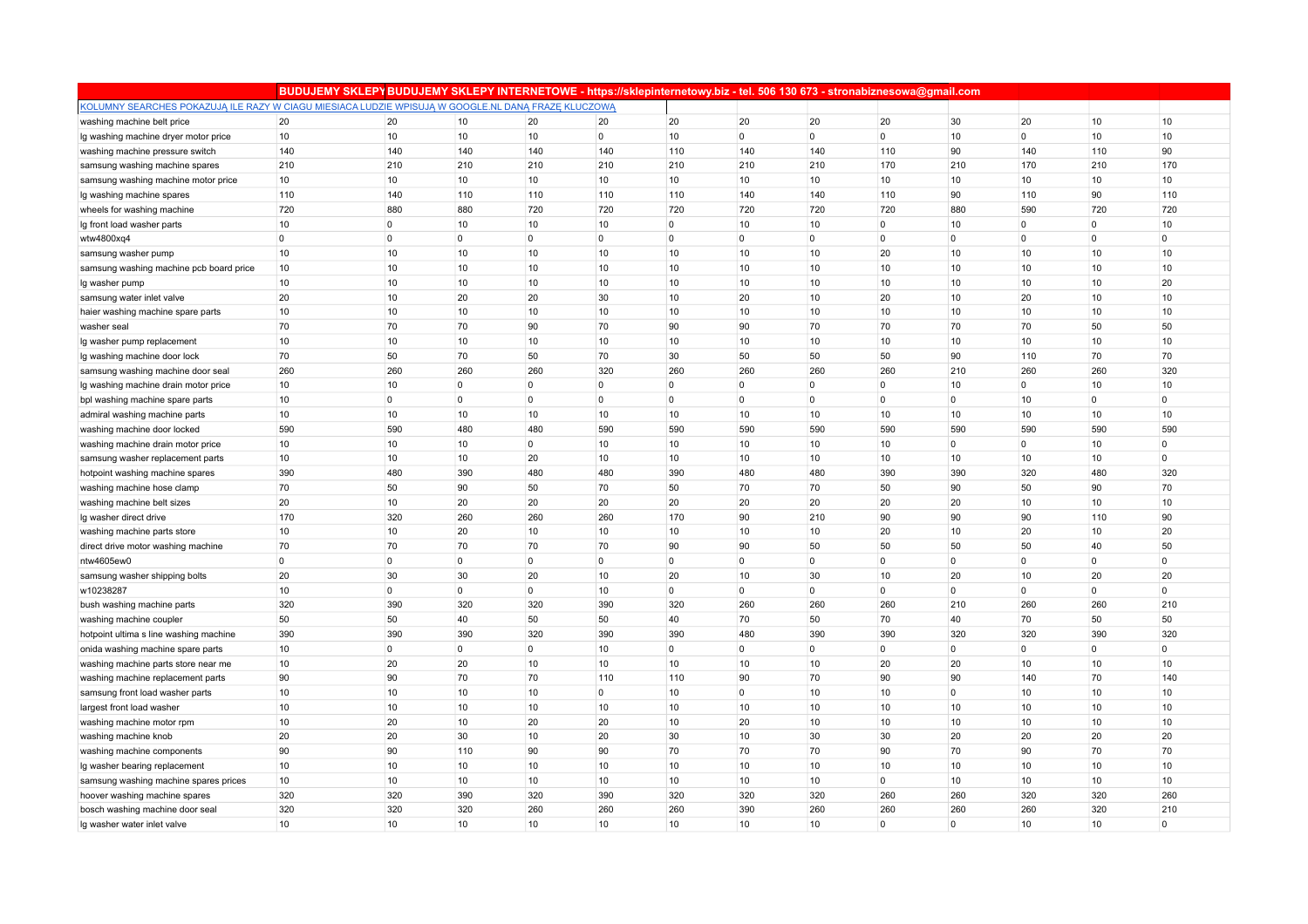|                                                                                                    | BUDUJEMY SKLEPYBUDUJEMY SKLEPY INTERNETOWE - https://sklepinternetowy.biz - tel. 506 130 673 - stronabiznesowa@gmail.com |                |          |                |                |             |             |             |                |          |                |                |                |
|----------------------------------------------------------------------------------------------------|--------------------------------------------------------------------------------------------------------------------------|----------------|----------|----------------|----------------|-------------|-------------|-------------|----------------|----------|----------------|----------------|----------------|
| KOLUMNY SEARCHES POKAZUJĄ ILE RAZY W CIAGU MIESIACA LUDZIE WPISUJĄ W GOOGLE.NL DANĄ FRAZE KLUCZOWĄ |                                                                                                                          |                |          |                |                |             |             |             |                |          |                |                |                |
| washing machine pump replacement                                                                   | 90                                                                                                                       | 40             | 70       | 70             | 70             | 70          | 90          | 90          | 140            | 110      | 70             | 90             | 110            |
| washing machine rollers                                                                            | 320                                                                                                                      | 320            | 320      | 260            | 260            | 320         | 320         | 260         | 390            | 260      | 260            | 390            | 390            |
| Ig washer door lock                                                                                | 10                                                                                                                       | 20             | 10       | 10             | 10             | 10          | 20          | 10          | 10             | 10       | 10             | 10             | 10             |
| one piece washer dryer                                                                             | 10                                                                                                                       | $\overline{0}$ | 10       | 10             | $\overline{0}$ | 10          | $\mathbf 0$ | $\Omega$    | 10             | 10       | $\mathbf 0$    | 10             | 10             |
| Ig washer replacement parts                                                                        | 10                                                                                                                       | $\overline{0}$ | 10       | $\overline{0}$ | $\mathbf 0$    | 10          | 10          | 10          | 10             | 10       | $\Omega$       | 10             | 10             |
| samsung washing machine drain motor price                                                          | 10                                                                                                                       | $\overline{0}$ | 10       | $\overline{0}$ | 10             | 0           | 10          | 10          | $\overline{0}$ | 0        | $\Omega$       | $\overline{0}$ | 10             |
| Ig washing machine pump                                                                            | 70                                                                                                                       | 90             | 70       | 70             | 90             | 50          | 70          | 70          | 50             | 70       | 90             | 90             | 90             |
| candy washing machine parts                                                                        | 210                                                                                                                      | 260            | 260      | 210            | 210            | 210         | 260         | 210         | 170            | 210      | 170            | 260            | 210            |
| washing machine repair parts                                                                       | 20                                                                                                                       | 20             | 10       | 20             | 20             | 10          | 10          | 20          | 20             | 10       | 10             | 10             | 10             |
| beko washing machine door seal                                                                     | 320                                                                                                                      | 320            | 390      | 320            | 320            | 320         | 390         | 260         | 260            | 320      | 320            | 260            | 260            |
| drain motor washing machine                                                                        | 10                                                                                                                       | 10             | 10       | 10             | 10             | 10          | 10          | 10          | 10             | 10       | 10             | 10             | 10             |
| washing machine base with wheels                                                                   | 40                                                                                                                       | 40             | 40       | 40             | 50             | 50          | 50          | 50          | 40             | 30       | 20             | 20             | 30             |
| Ig washing machine parts store near me                                                             | 10                                                                                                                       | $\overline{0}$ | 10       | 10             | 10             | $\mathbf 0$ | $\Omega$    | 10          | 10             | 10       | 10             | 10             | $\Omega$       |
| aju73213301                                                                                        | 10                                                                                                                       | $\overline{0}$ | $\Omega$ | 10             | $\mathbf 0$    | $\mathbf 0$ | $\Omega$    | $\Omega$    | $\mathbf 0$    | $\Omega$ | $\Omega$       | $\overline{0}$ | $\overline{0}$ |
| samsung washer door seal                                                                           | 20                                                                                                                       | 30             | 20       | 20             | 20             | 20          | 20          | 30          | 30             | 20       | 20             | 30             | 20             |
| washing machine bearing replacement cost                                                           | 170                                                                                                                      | 140            | 170      | 170            | 210            | 210         | 260         | 210         | 210            | 140      | 110            | 140            | 90             |
| samsung washer water inlet valve                                                                   | 10                                                                                                                       | 10             | 10       | 10             | 10             | 10          | 10          | 10          | 10             | 0        | 10             | 10             | 10             |
| washer and dryer pairs                                                                             | 10                                                                                                                       | 10             | 10       | 10             | 10             | 10          | 10          | 10          | 10             | 10       | 10             | 10             | 10             |
| bosch washing machine drain pump                                                                   | 140                                                                                                                      | 140            | 170      | 170            | 170            | 170         | 170         | 110         | 140            | 110      | 170            | 110            | 140            |
| Ig washing machine touch panel not working                                                         | 20                                                                                                                       | 10             | 20       | 30             | 10             | 20          | 30          | 10          | 20             | 10       | 20             | 20             | 10             |
| hotpoint washing machine door                                                                      | 320                                                                                                                      | 320            | 320      | 260            | 320            | 390         | 390         | 320         | 390            | 320      | 480            | 320            | 320            |
| washing machine water outlet pipe                                                                  | 40                                                                                                                       | 40             | 30       | 40             | 70             | 50          | 50          | 30          | 30             | 50       | 30             | 30             | 40             |
| front load samsung washing machine                                                                 | 110                                                                                                                      | 140            | 90       | 90             | 90             | 110         | 110         | 140         | 110            | 110      | 90             | 110            | 140            |
| Ig washer dryer all in one                                                                         | 10                                                                                                                       | 10             | 10       | 10             | 10             | 20          | 10          | 10          | 30             | 10       | 10             | 10             | 10             |
| beko washing machine door lock                                                                     | 320                                                                                                                      | 210            | 170      | 170            | 210            | 260         | 260         | 210         | 210            | 390      | 480            | 480            | 390            |
| washing machine drum bearings                                                                      | 390                                                                                                                      | 260            | 260      | 320            | 590            | 390         | 480         | 390         | 480            | 390      | 390            | 390            | 480            |
| washing machine control panel                                                                      | 70                                                                                                                       | 70             | 90       | 40             | 70             | 50          | 50          | 70          | 70             | 90       | 50             | 30             | 50             |
| samsung washing machine filter cleaning                                                            | 170                                                                                                                      | 90             | 140      | 140            | 210            | 170         | 210         | 170         | 210            | 210      | 260            | 210            | 210            |
| washing machine clutch                                                                             | 20                                                                                                                       | 10             | 30       | 30             | 20             | 20          | 10          | 10          | 10             | 10       | 20             | 10             | 10             |
| washing machine pulley                                                                             | 70                                                                                                                       | 70             | 50       | 50             | 70             | 50          | 90          | 50          | 70             | 70       | 50             | 50             | 40             |
| samsung washing machine drum price                                                                 | 10                                                                                                                       | 10             | 10       | 10             | 0              | 10          | 10          | 10          | 10             | 10       | 10             | 10             | 10             |
| samsung washing machine inlet valve                                                                | 10                                                                                                                       | 10             | 10       | 10             | 10             | 10          | 10          | 10          | 10             | 10       | 10             | 10             | 10             |
| samsung washing machine pump                                                                       | 70                                                                                                                       | 90             | 70       | 70             | 70             | 70          | 90          | 70          | 50             | 70       | 70             | 70             | 70             |
| washing machine foot pads                                                                          | 50                                                                                                                       | 20             | 30       | 30             | 40             | 50          | 40          | 110         | 70             | 40       | 30             | 40             | 50             |
| Ig front door washing machine                                                                      | 10                                                                                                                       | 10             | 10       | 10             | 10             | 10          | 10          | 10          | 10             | 0        | 10             | 10             | 10             |
| washing machine drive belt                                                                         | 110                                                                                                                      | 110            | 110      | 90             | 110            | 110         | 110         | 110         | 90             | 90       | 90             | 110            | 90             |
| Ig direct drive washer and dryer                                                                   | 10                                                                                                                       | 10             | 10       | 10             | 10             | 10          | 10          | 10          | 10             | 10       | 10             | 10             | 10             |
| washer machine filter                                                                              | 1900                                                                                                                     | 1900           | 1900     | 1600           | 2400           | 2400        | 1900        | 1900        | 1900           | 1600     | 1600           | 1600           | 1600           |
| samsung washing machine water inlet valve price 10                                                 |                                                                                                                          | 10             | 10       | $\mathbf 0$    | $\mathbf 0$    | 10          | $\mathbf 0$ | 10          | 10             | 10       | 10             | 10             | 10             |
| washing machine door hinge                                                                         | 170                                                                                                                      | 170            | 170      | 170            | 170            | 140         | 140         | 140         | 170            | 170      | 170            | 210            | 140            |
| washing machine carbon brushes                                                                     | 390                                                                                                                      | 390            | 480      | 390            | 480            | 390         | 480         | 390         | 480            | 260      | 320            | 320            | 390            |
| washing machine heating element                                                                    | 320                                                                                                                      | 390            | 320      | 390            | 390            | 390         | 390         | 260         | 260            | 260      | 210            | 210            | 210            |
| washing machine parts price                                                                        | 10                                                                                                                       | 10             | 10       | 10             | 10             | 10          | 10          | $\mathbf 0$ | 10             | 10       | $\overline{0}$ | 10             | 10             |
| zanussi washing machine parts                                                                      | 170                                                                                                                      | 210            | 170      | 210            | 210            | 170         | 210         | 170         | 170            | 170      | 170            | 170            | 140            |
| tap connector for washing machine                                                                  | 480                                                                                                                      | 390            | 390      | 480            | 390            | 390         | 590         | 590         | 590            | 590      | 480            | 480            | 480            |
| Ig washer shipping bolts                                                                           | 10                                                                                                                       | 10             | 10       | 10             | 10             | 10          | 10          | 10          | 10             | 10       | 10             | 10             | 10             |
| fluff filter in washing machine                                                                    | 20                                                                                                                       | 20             | 10       | 10             | 10             | 10          | 10          | 30          | 30             | 20       | 20             | 20             | 10             |
| samsung washer control board                                                                       | 10                                                                                                                       | 10             | 10       | 10             | $\overline{0}$ | 10          | 10          | 10          | 10             | 10       | 10             | 10             | 10             |
| miele washing machine parts                                                                        | 140                                                                                                                      | 170            | 140      | 110            | 140            | 170         | 110         | 110         | 110            | 110      | 140            | 110            | 140            |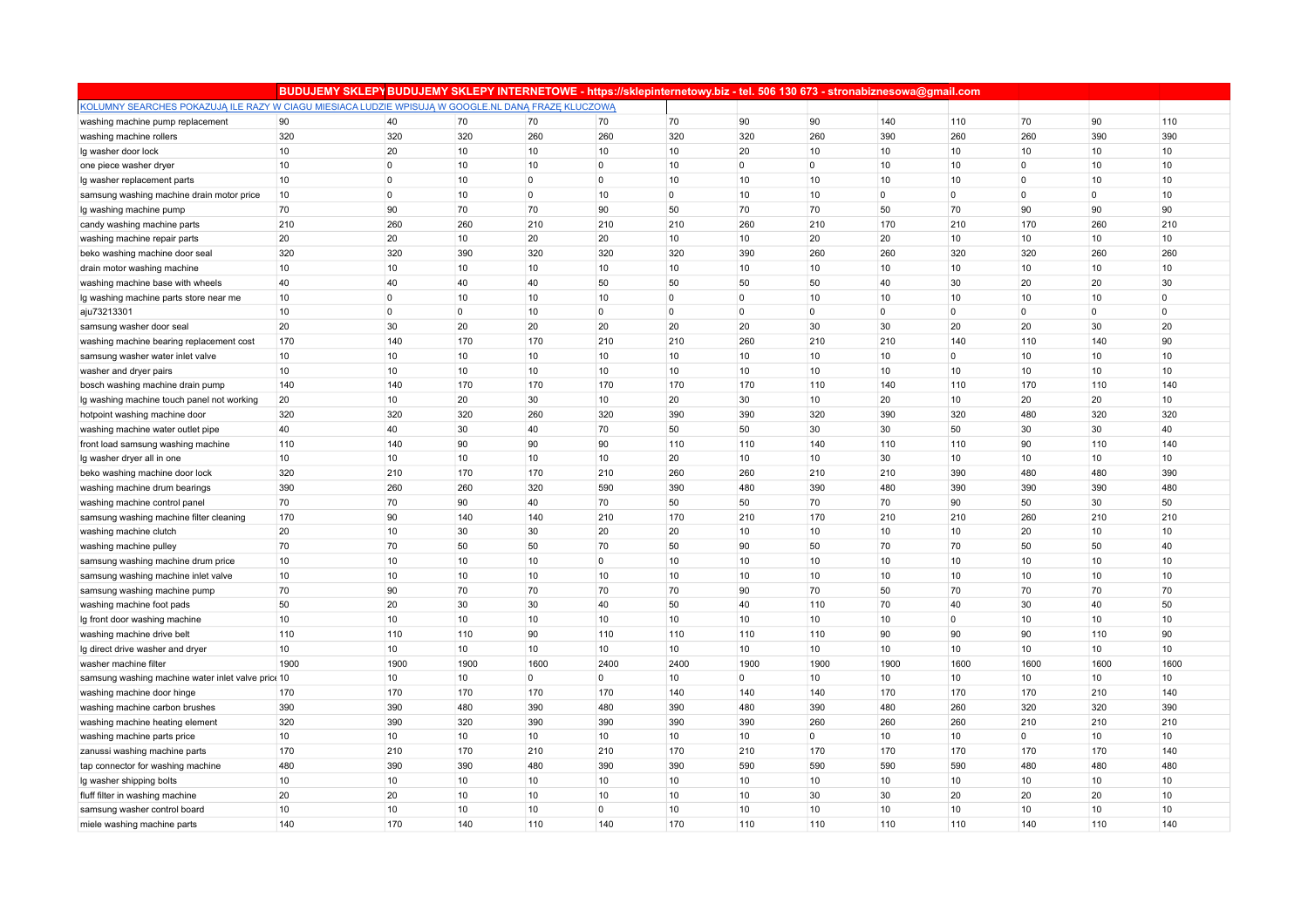|                                                                                                    | BUDUJEMY SKLEPY BUDUJEMY SKLEPY INTERNETOWE - https://sklepinternetowy.biz - tel. 506 130 673 - stronabiznesowa@gmail.com |                |                 |                |             |                |                |                |                |              |                |                |                |
|----------------------------------------------------------------------------------------------------|---------------------------------------------------------------------------------------------------------------------------|----------------|-----------------|----------------|-------------|----------------|----------------|----------------|----------------|--------------|----------------|----------------|----------------|
| KOLUMNY SEARCHES POKAZUJA ILE RAZY W CIAGU MIESIACA LUDZIE WPISUJA W GOOGLE.NL DANA FRAZE KLUCZOWA |                                                                                                                           |                |                 |                |             |                |                |                |                |              |                |                |                |
| washer belt replacement                                                                            | 10                                                                                                                        | 10             | 10              | 10             | 10          | 10             | 10             | 10             | 10             | 10           | 10             | 10             | 10             |
| aeg lavamat turbo washer dryer                                                                     | 260                                                                                                                       | 260            | 260             | 260            | 320         | 210            | 260            | 210            | 210            | 210          | 260            | 260            | 320            |
| washer basin                                                                                       | 9900                                                                                                                      | 9900           | 12100           | 12100          | 9900        | 9900           | 9900           | 8100           | 9900           | 9900         | 9900           | 12100          | 12100          |
| spin motor price                                                                                   | 10                                                                                                                        | $\mathbf 0$    | $\mathbf 0$     | $\mathbf 0$    | $\mathbf 0$ | $\mathbf 0$    | 10             | $\overline{0}$ | 10             | 0            | 10             | $\Omega$       | $\mathbf 0$    |
| washing machine parts online                                                                       | 10                                                                                                                        | 10             | 10              | 10             | 10          | 10             | 10             | 10             | 10             | 10           | 10             | 10             | 10             |
| samsung drain hose                                                                                 | 20                                                                                                                        | 20             | 20              | 30             | 30          | 20             | 30             | 20             | 30             | 20           | 20             | 20             | 20             |
| washer shipping bolts                                                                              | 10                                                                                                                        | 10             | 10              | $10$           | 10          | 10             | 10             | 10             | 10             | 10           | 10             | $10$           | 10             |
| Ig washing machine inlet valve                                                                     | 10                                                                                                                        | 10             | 10              | 10             | 10          | 20             | 10             | 10             | 10             | 10           | 10             | 10             | 10             |
| beko washing machine spares                                                                        | 210                                                                                                                       | 210            | 260             | 210            | 260         | 210            | 210            | 260            | 210            | 170          | 210            | 170            | 170            |
| Ig washer gasket replacement                                                                       | 10                                                                                                                        | 10             | $\overline{0}$  | $\mathbf 0$    | $\mathbf 0$ | 10             | $\mathbf 0$    | 10             | $\overline{0}$ | 10           | 10             | 10             | 10             |
| Ig washing machine door seal                                                                       | 140                                                                                                                       | 110            | 170             | 140            | 140         | 140            | 140            | 110            | 110            | 140          | 140            | 140            | 170            |
| washing machine water inlet                                                                        | 50                                                                                                                        | 50             | 50              | 70             | 70          | 50             | 70             | 50             | 90             | 50           | 40             | 70             | 50             |
| used washing machine parts                                                                         | 20                                                                                                                        | 10             | 20              | 20             | 20          | 20             | 10             | 20             | 20             | 10           | 30             | 10             | 10             |
| Ig washer control board                                                                            | 10                                                                                                                        | 10             | 10              | 10             | 10          | 10             | 10             | $\overline{0}$ | 10             | 10           | 10             | $\Omega$       | $\Omega$       |
| Ig washing machine drain pump price                                                                | 10                                                                                                                        | 10             | 10              | 10             | 10          | 10             | 10             | 10             | 10             | 10           | 10             | 10             | $\Omega$       |
| lloyd washing machine spare parts                                                                  | 10                                                                                                                        | 10             | $\mathbf 0$     | $\overline{0}$ | $\mathbf 0$ | $\overline{0}$ | $\Omega$       | $\overline{0}$ | $\overline{0}$ | $\mathbf 0$  | $\Omega$       | $\overline{0}$ | $\overline{0}$ |
| daewoo washing machine parts                                                                       | 30                                                                                                                        | 40             | 30              | 20             | 30          | 40             | 50             | 20             | 20             | 10           | 10             | 10             | 10             |
| foot pump washing machine                                                                          | 30                                                                                                                        | 30             | 30              | 20             | 30          | 30             | 30             | 20             | 20             | 20           | 20             | 20             | 30             |
| Ig washing machine door seal replacement                                                           | 50                                                                                                                        | 50             | 70              | 50             | 40          | 50             | 50             | 50             | 50             | 50           | 40             | 40             | 50             |
| beko washing machine door                                                                          | 210                                                                                                                       | 260            | 170             | 170            | 260         | 210            | 260            | 170            | 210            | 170          | 210            | 210            | 210            |
| black point washing machine                                                                        | 10                                                                                                                        | 10             | 10              | 10             | 10          | 10             | 10             | $\overline{0}$ | 10             | 0            | 10             | 10             | $\overline{0}$ |
| samsung washer pump replacement                                                                    | 10                                                                                                                        | 10             | 10              | 10             | 10          | 10             | $\mathbf 0$    | 10             | 10             | 10           | $\Omega$       | 10             | 10             |
| washing machine pump price                                                                         | 10                                                                                                                        | 10             | 10              | 10             | 10          | 10             | 20             | 10             | 10             | 10           | 20             | 10             | 10             |
| washing machine hot and cold hoses                                                                 | 40                                                                                                                        | 40             | 40              | 30             | 50          | 50             | 40             | 30             | 30             | 30           | 30             | 50             | 30             |
| Ig washing machine direct drive 7kg                                                                | 110                                                                                                                       | 110            | 110             | 110            | 140         | 110            | 110            | 110            | 90             | 140          | 110            | 170            | 110            |
| drain motor samsung                                                                                | 10                                                                                                                        | 10             | 10 <sup>1</sup> | $\overline{0}$ | $\mathbf 0$ | $\mathbf 0$    | $\mathbf 0$    | $\overline{0}$ | $\overline{0}$ | $\mathbf{0}$ | $\overline{0}$ | 10             | 10             |
| washing machine door seal replacement                                                              | 320                                                                                                                       | 320            | 320             | 320            | 390         | 320            | 320            | 210            | 260            | 210          | 260            | 260            | 260            |
| washing machine motor brushes                                                                      | 210                                                                                                                       | 210            | 210             | 170            | 260         | 210            | 170            | 210            | 170            | 210          | 210            | 170            | 210            |
| washing machine belts near me                                                                      | 70                                                                                                                        | 90             | 90              | 90             | 90          | 40             | 90             | 70             | 50             | 50           | 70             | 40             | 70             |
| ntw4516fw2                                                                                         | $\Omega$                                                                                                                  | $\overline{0}$ | $\mathbf 0$     | $\overline{0}$ | $\mathbf 0$ | $\mathbf 0$    | $\overline{0}$ | $\overline{0}$ | $\overline{0}$ | $\mathbf{0}$ | $\overline{0}$ | $\overline{0}$ | $\overline{0}$ |
| bosch washing machine spare parts near me                                                          | 20                                                                                                                        | 10             | 10              | 10             | 10          | 10             | 10             | 10             | 30             | 30           | 70             | 50             | 30             |
| samsung washer lid replacement                                                                     | 10                                                                                                                        | 10             | $\mathbf 0$     | 10             | $\mathbf 0$ | $\mathbf 0$    | $\mathbf 0$    | $\overline{0}$ | $\overline{0}$ | 0            | 0              | $\overline{0}$ | $\overline{0}$ |
| washing machine door switch                                                                        | 20                                                                                                                        | 20             | 20              | 20             | 20          | 20             | 20             | 20             | 30             | 20           | 20             | 20             | 10             |
| beko washing machine door handle                                                                   | 170                                                                                                                       | 170            | 210             | 170            | 170         | 210            | 170            | 170            | 210            | 170          | 170            | 210            | 110            |
| hotpoint washing machine bearings                                                                  | 320                                                                                                                       | 260            | 320             | 320            | 390         | 320            | 390            | 320            | 320            | 260          | 260            | 210            | 260            |
| Ig washer door seal                                                                                | 10                                                                                                                        | 10             | 10              | $10$           | 10          | 20             | 10             | 10             | 10             | 10           | 10             | 10             | 10             |
| Ig drain pump 4681ea2001t                                                                          | 10                                                                                                                        | 10             | 10              | 10             | 10          | 10             | $\mathbf 0$    | $\overline{0}$ | $\overline{0}$ | $\mathbf{0}$ | 10             | $\Omega$       | $\Omega$       |
| washer fill hose                                                                                   | 10                                                                                                                        | 10             | 10              | 10             | 10          | 10             | 10             | 10             | 10             | 20           | 10             | 10             | 10             |
| washing machine motherboard                                                                        | 50                                                                                                                        | 50             | 70              | 50             | 70          | 50             | 50             | 50             | 40             | 40           | 50             | 50             | 30             |
| washer door latch                                                                                  | 10                                                                                                                        | 10             | 10              | 10             | 10          | 10             | 10             | 10             | 10             | 10           | 10             | 10             | 10             |
| beko washing machine pump                                                                          | 210                                                                                                                       | 210            | 170             | 210            | 260         | 260            | 260            | 170            | 210            | 170          | 210            | 210            | 170            |
| samsung aquajet vrt parts                                                                          | 10                                                                                                                        | $\overline{0}$ | $\mathbf 0$     | $\mathbf 0$    | $\mathbf 0$ | $\mathbf 0$    | $\Omega$       | 10             | $\overline{0}$ | $\mathbf{0}$ | 0              | $\overline{0}$ | $\mathbf 0$    |
| samsung washing machine dryer motor price                                                          | 10                                                                                                                        | 10             | $\overline{0}$  | 0              | 10          | 10             | $\Omega$       | 10             | 10             | 0            | 0              | $\Omega$       | $\overline{0}$ |
| samsung front load washer drain pump                                                               | 10                                                                                                                        | 10             | 10              | $\overline{0}$ | $\mathbf 0$ | 10             | $\Omega$       | $\overline{0}$ | 10             | 10           | 10             | $\overline{0}$ | 10             |
| washing machine water valve replacement                                                            | 10                                                                                                                        | 10             | 10              | 10             | 10          | 10             | 10             | 10             | 10             | 10           | 10             | 10             | 10             |
| washing machine control board                                                                      | 40                                                                                                                        | 50             | 50              | 70             | 40          | 50             | 40             | 50             | 50             | 30           | 40             | 30             | 20             |
| washer coupler                                                                                     | 10                                                                                                                        | 10             | 10              | 10             | 10          | 10             | 10             | 10             | 10             | 10           | 10             | 10             | 10             |
| washing machine bearing replacement                                                                | 320                                                                                                                       | 320            | 320             | 320            | 480         | 390            | 390            | 320            | 390            | 320          | 320            | 390            | 320            |
| washer shock absorber                                                                              | 20                                                                                                                        | 20             | 30              | 20             | 30          | 20             | 30             | 20             | 20             | 20           | 20             | 10             | 10             |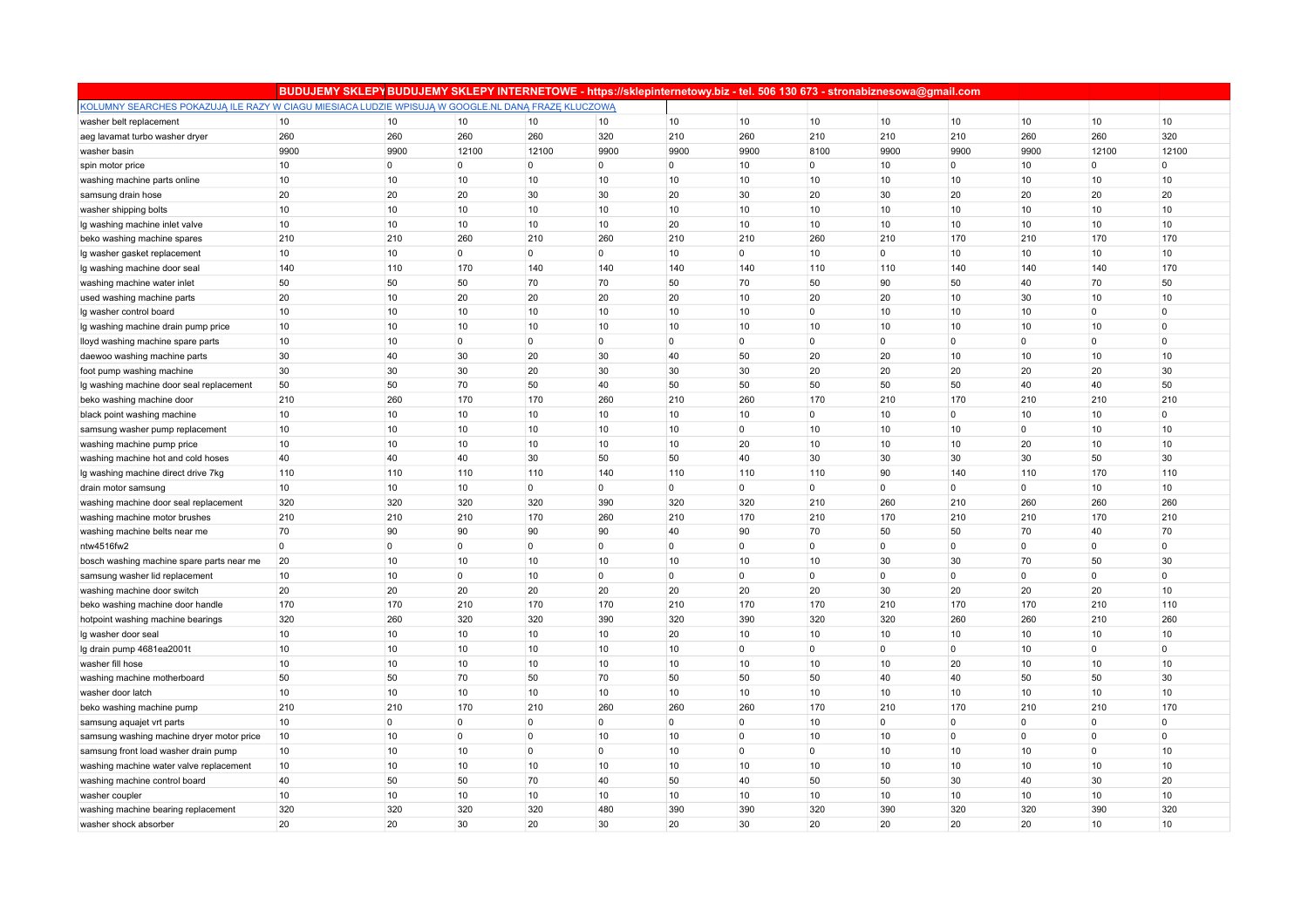|                                                                                                    | BUDUJEMY SKLEPYBUDUJEMY SKLEPY INTERNETOWE - https://sklepinternetowy.biz - tel. 506 130 673 - stronabiznesowa@gmail.com |                |                |                |                |                     |             |                |                 |          |                |                |                |
|----------------------------------------------------------------------------------------------------|--------------------------------------------------------------------------------------------------------------------------|----------------|----------------|----------------|----------------|---------------------|-------------|----------------|-----------------|----------|----------------|----------------|----------------|
| KOLUMNY SEARCHES POKAZUJA ILE RAZY W CIAGU MIESIACA LUDZIE WPISUJA W GOOGLE.NL DANA FRAZE KLUCZOWA |                                                                                                                          |                |                |                |                |                     |             |                |                 |          |                |                |                |
| Ig washing machine filter price                                                                    | 10                                                                                                                       | 10             | $\mathbf 0$    | 10             | $\mathbf 0$    | $\mathbf 0$         | 10          | 10             | $\overline{0}$  | 10       | $\mathbf 0$    | $\overline{0}$ | $\overline{0}$ |
| Ig spin motor price                                                                                | 10                                                                                                                       | 10             | 10             | $\overline{0}$ | $\mathbf 0$    | 0                   | $\mathbf 0$ | $\Omega$       | $\overline{0}$  | $\Omega$ | $\Omega$       | 10             | $\mathbf 0$    |
| washer motor coupler                                                                               | 10                                                                                                                       | 10             | 10             | $\mathbf 0$    | 10             | 10                  | 10          | $\overline{0}$ | $\overline{0}$  | 10       | 10             | 10             | $\mathbf 0$    |
| Ig washing machine wash motor price                                                                | 10                                                                                                                       | $\overline{0}$ | $\overline{0}$ | $\overline{0}$ | 10             | $\mathsf 0$         | $\Omega$    | $\Omega$       | $\overline{0}$  | $\Omega$ | $\overline{0}$ | $\overline{0}$ | $\overline{0}$ |
| samsung vrt washer parts                                                                           | 10                                                                                                                       | 10             | $\overline{0}$ | $\overline{0}$ | 10             | $\mathbf 0$         | $\mathbf 0$ | $\Omega$       | $\overline{0}$  | $\Omega$ | $\Omega$       | $\overline{0}$ | $\overline{0}$ |
| indesit washing machine spares                                                                     | 210                                                                                                                      | 170            | 210            | 210            | 210            | 260                 | 260         | 170            | 170             | 170      | 170            | 210            | 210            |
| washing machine inside parts                                                                       | 50                                                                                                                       | 90             | 50             | 50             | 30             | 40                  | 70          | 40             | 50              | 50       | 50             | 50             | 70             |
| washing machine door seal spring                                                                   | 110                                                                                                                      | 110            | 110            | 110            | 140            | 140                 | 110         | 90             | 70              | 90       | 90             | 90             | 90             |
| Ig washing machine pcb board price                                                                 | 10                                                                                                                       | 0              | 10             | 10             | $\mathbf{0}$   | 10                  | 10          | 10             | 10              | $\Omega$ | 10             | $\Omega$       | $\overline{0}$ |
| Ig washing machine drain motor                                                                     | 10                                                                                                                       | 10             | 10             | 10             | 10             | 10                  | 10          | 10             | 10              | 10       | 10             | 10             | 10             |
| washing machine motor coupler                                                                      | 10                                                                                                                       | 10             | 20             | 10             | 10             | 10                  | 10          | 10             | 10              | 10       | 10             | 10             | 10             |
| lg washing machine pump replacement                                                                | 30                                                                                                                       | 20             | 30             | 30             | 30             | 30                  | 40          | 20             | 40              | 40       | 20             | 40             | 30             |
| bosch washing machine motor                                                                        | 110                                                                                                                      | 90             | 110            | 170            | 110            | 110                 | 110         | 90             | 90              | 70       | 90             | 90             | 90             |
| Ig washer inlet valve                                                                              | 10                                                                                                                       | 10             | 10             | $\mathbf 0$    | $\mathbf 0$    | 10                  | 10          | 10             | 10              | 10       | 10             | 10             | 10             |
| washing machine suspension springs                                                                 | 20                                                                                                                       | 10             | 30             | 20             | 30             | 30                  | 40          | 20             | 30              | 20       | 30             | 20             | 10             |
| washing machine door handle broken                                                                 | 140                                                                                                                      | 110            | 140            | 110            | 140            | 110                 | 170         | 170            | 140             | 110      | 110            | 140            | 170            |
| 4681ea2001t drain pump                                                                             | 10                                                                                                                       | $\overline{0}$ | 10             | $\mathbf 0$    | 10             | $\mathbf 0$         | 10          | 10             | $\overline{0}$  | 0        | $\mathbf 0$    | 10             | $\overline{0}$ |
| front load washer bearing replacement cost                                                         | 10                                                                                                                       | 10             | 10             | 10             | 10             | 10                  | 10          | 10             | 10              | 10       | 10             | 10             | 10             |
| drum paddle                                                                                        | 70                                                                                                                       | 50             | 90             | 50             | 50             | 70                  | 50          | 70             | 70              | 90       | 50             | 70             | 70             |
| beko washing machine drain pump                                                                    | 170                                                                                                                      | 140            | 170            | 170            | 210            | 170                 | 170         | 170            | 140             | 140      | 140            | 140            | 110            |
| washer repair parts near me                                                                        | 10                                                                                                                       | 10             | $\mathbf 0$    | $\overline{0}$ | 10             | 0                   | $\mathbf 0$ | $\Omega$       | 10              | 10       | $\Omega$       | $\mathbf{0}$   | 10             |
| red front load washer                                                                              | 10                                                                                                                       | $\overline{0}$ | $\mathbf 0$    | $\mathbf 0$    | $\overline{0}$ | 0                   | $\mathbf 0$ | $\Omega$       | $\overline{0}$  | 0        | $\mathbf 0$    | 10             | $\overline{0}$ |
| valve for washing machine                                                                          | 2400                                                                                                                     | 2400           | 2400           | 1900           | 2400           | 2400                | 2400        | 1900           | 2400            | 2400     | 2400           | 2400           | 2400           |
| washer hose clamp                                                                                  | 10                                                                                                                       | $\overline{0}$ | 10             | 10             | 10             | 10                  | 10          | 10             | 10              | 0        | $\mathbf 0$    | 10             | 10             |
| bosch washing machine door replacement                                                             | 140                                                                                                                      | 140            | 140            | 110            | 110            | 140                 | 140         | 140            | 170             | 140      | 210            | 140            | 170            |
| hotpoint washing machine door handle                                                               | 210                                                                                                                      | 260            | 210            | 140            | 210            | 210                 | 210         | 210            | 210             | 210      | 210            | 210            | 170            |
| kelvinator washing machine parts                                                                   | 10                                                                                                                       | 10             | 10             | 10             | $\mathbf 0$    | 10                  | $\Omega$    | 10             | 10              | 10       | 10             | $\overline{0}$ | 10             |
| Ig washing machine door latch broken                                                               | 20                                                                                                                       | 30             | 20             | 10             | 10             | 30                  | 10          | 20             | 10              | 10       | 10             | 20             | 40             |
| washing machine leveling legs                                                                      | 30                                                                                                                       | 20             | 20             | 20             | 20             | 30                  | 30          | 30             | 40              | 30       | 30             | 40             | 30             |
| lid locked on washer                                                                               | 10                                                                                                                       | $\overline{0}$ | $\overline{0}$ | 10             | 10             | $\mathsf{O}\xspace$ | $\mathbf 0$ | $\Omega$       | 10              | 0        | $\overline{0}$ | 0              | $\overline{0}$ |
| samsung washer spider arm                                                                          | 10                                                                                                                       | 20             | 10             | 10             | 10             | 10                  | 10          | 10             | 10              | 10       | 10             | 10             | 10             |
| bosch washing machine drum price                                                                   | 10                                                                                                                       | 10             | $\overline{0}$ | $\overline{0}$ | 10             | 10                  | 10          | $\Omega$       | 10              | 10       | 10             | 10             | 10             |
| Ig washing machine made in which country                                                           | 10                                                                                                                       | 10             | 10             | 10             | 10             | 10                  | 10          | 10             | 10              | 10       | 10             | 10             | 10             |
| converting side by side washer and dryer to stack 10                                               |                                                                                                                          | 10             | 10             | 10             | 10             | 10                  | 10          | 10             | 10              | 10       | 10             | 10             | 10             |
| washing machine bearing price                                                                      | 40                                                                                                                       | 40             | 20             | 30             | 30             | 20                  | 20          | 20             | 50              | 70       | 40             | 70             | 30             |
| Ig washing machine door sensor                                                                     | 10                                                                                                                       | 10             | 10             | 10             | 10             | 10                  | 10          | 10             | 10              | 10       | 10             | 10             | 10             |
| Ig inverter direct drive washer and dryer                                                          | 10                                                                                                                       | 10             | 10             | 10             | 10             | 10                  | 10          | 10             | 10              | 10       | 10             | 10             | 10             |
| Ig waveforce washer parts                                                                          | $\overline{0}$                                                                                                           | $\overline{0}$ | $\overline{0}$ | $\overline{0}$ | $\overline{0}$ | 0                   | $\mathbf 0$ | $\Omega$       | $\mathbf 0$     | $\Omega$ | $\Omega$       | $\overline{0}$ | $\mathbf 0$    |
| bosch carbon brushes                                                                               | 110                                                                                                                      | 140            | 110            | 90             | 110            | 110                 | 110         | 140            | 140             | 90       | 90             | 110            | 90             |
| hoover washing machine filter                                                                      | 170                                                                                                                      | 170            | 170            | 170            | 170            | 170                 | 210         | 140            | 170             | 170      | 170            | 210            | 170            |
| washing machine dust collector                                                                     | 20                                                                                                                       | 10             | 10             | 10             | 20             | 20                  | 30          | 20             | 20              | 20       | 10             | 20             | 20             |
| Ig washer seal replacement                                                                         | 10                                                                                                                       | 10             | 10             | $\overline{0}$ | 10             | 10                  | 10          | 10             | 10              | 10       | 10             | 10             | 10             |
| bosch washing machine parts near me                                                                | 50                                                                                                                       | 30             | 40             | 70             | 50             | 70                  | 50          | 50             | 20              | 70       | 70             | 50             | 50             |
| washer pipe connector                                                                              | 110                                                                                                                      | 140            | 170            | 90             | 140            | 170                 | 140         | 140            | 90              | 50       | 50             | 70             | 90             |
| hot water hose for washing machine                                                                 | 20                                                                                                                       | 30             | 50             | 20             | 20             | 20                  | 30          | 20             | 20              | 30       | 10             | 10             | 20             |
| washing machine parts for sale                                                                     | 10                                                                                                                       | 10             | 10             | 10             | 10             | 10                  | 10          | 10             | 10 <sup>°</sup> | 10       | 10             | 10             | 10             |
| indesit washing machine door lock                                                                  | 170                                                                                                                      | 210            | 170            | 210            | 140            | 170                 | 170         | 170            | 170             | 140      | 140            | 110            | 140            |
| washing machine hinges                                                                             | 170                                                                                                                      | 170            | 170            | 170            | 170            | 170                 | 210         | 140            | 170             | 170      | 140            | 170            | 210            |
| washing machine water outlet                                                                       | 40                                                                                                                       | 40             | 40             | 30             | 40             | 30                  | 30          | 30             | 30              | 40       | 40             | 40             | 50             |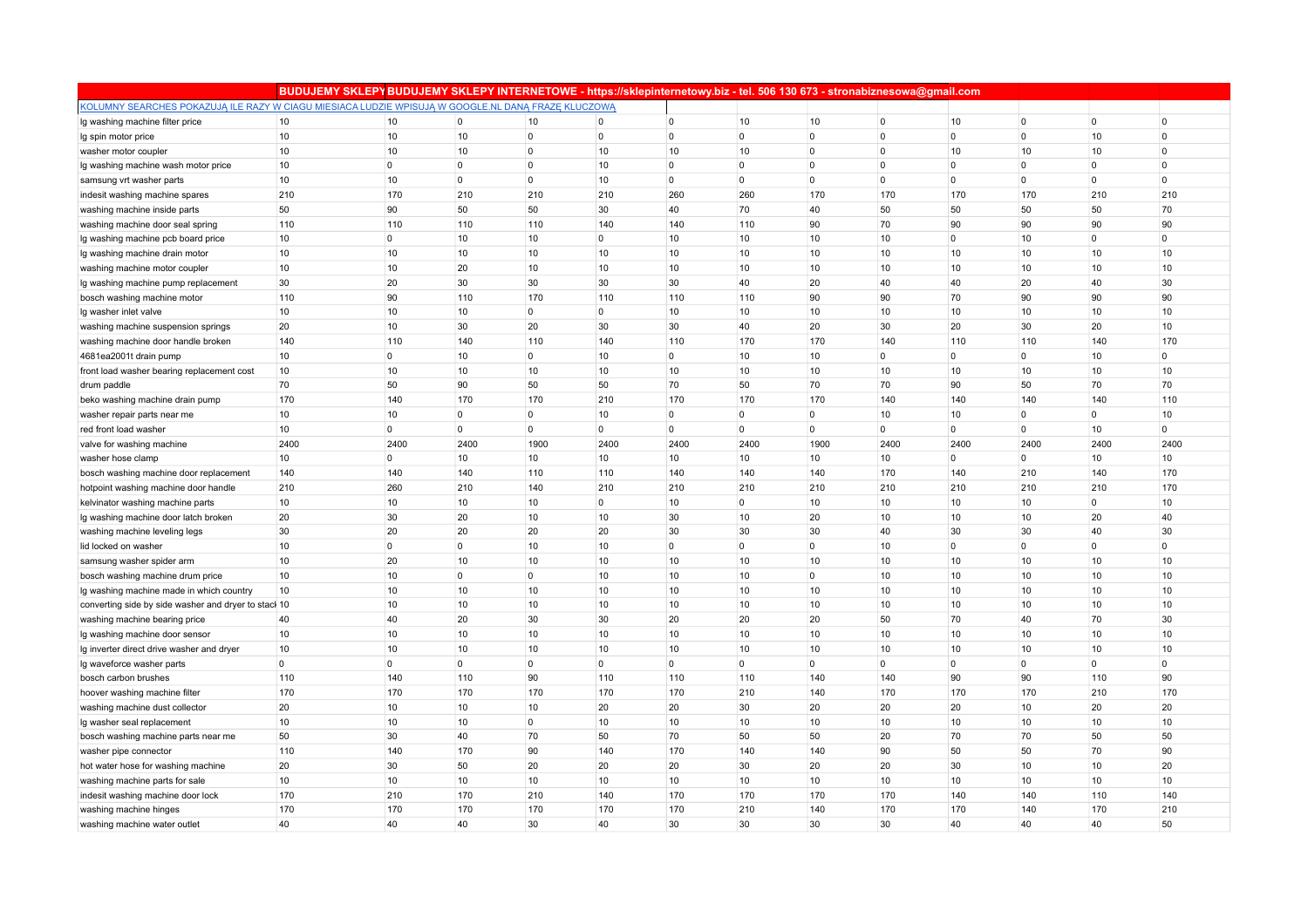|                                                                                                    | BUDUJEMY SKLEPY BUDUJEMY SKLEPY INTERNETOWE - https://sklepinternetowy.biz - tel. 506 130 673 - stronabiznesowa@gmail.com |                |                |                |                |                |             |                |                |                |              |                |                |
|----------------------------------------------------------------------------------------------------|---------------------------------------------------------------------------------------------------------------------------|----------------|----------------|----------------|----------------|----------------|-------------|----------------|----------------|----------------|--------------|----------------|----------------|
| KOLUMNY SEARCHES POKAZUJĄ ILE RAZY W CIAGU MIESIACA LUDZIE WPISUJĄ W GOOGLE.NL DANĄ FRAZE KLUCZOWĄ |                                                                                                                           |                |                |                |                |                |             |                |                |                |              |                |                |
| wm2016cw parts                                                                                     | 10                                                                                                                        | $\overline{0}$ | 10             | $\overline{0}$ | 0              | $\overline{0}$ | $\mathbf 0$ | $\overline{0}$ | $\overline{0}$ | 10             | $\mathbf{0}$ | $\Omega$       | 10             |
| samsung front load washer filter                                                                   | 10                                                                                                                        | 10             | 10             | 10             | $\overline{0}$ | 10             | 10          | $\overline{0}$ | $\overline{0}$ | $\overline{0}$ | $\mathbf 0$  | $\overline{0}$ | $\overline{0}$ |
| samsung washing machine spare parts online                                                         | 10                                                                                                                        | 30             | 30             | 10             | 10             | 10             | 10          | 10             | 10             | 10             | 0            | 10             | 10             |
| hoover washing machine drain pump                                                                  | 170                                                                                                                       | 210            | 170            | 170            | 170            | 210            | 170         | 210            | 140            | 110            | 110          | 260            | 90             |
| washing machine replacement parts near me                                                          | 10                                                                                                                        | 10             | 10             | 10             | 10             | 10             | 10          | 10             | 10             | 10             | 10           | 10             | 10             |
| samsung washer motor                                                                               | 10                                                                                                                        | 10             | 10             | 10             | 10             | 10             | 10          | 10             | 10             | 10             | 10           | 10             | 10             |
| samsung washing machine drum loose                                                                 | 50                                                                                                                        | 40             | 40             | 40             | 50             | 40             | 30          | 50             | 70             | 50             | 40           | 50             | 50             |
| washing machine belt slipping                                                                      | 40                                                                                                                        | 40             | 50             | 50             | 30             | 40             | 40          | 30             | 30             | 30             | 20           | 30             | 20             |
| Ig washing machine drum price                                                                      | 10                                                                                                                        | 10             | 10             | 10             | 10             | 10             | 10          | 10             | 10             | 10             | 10           | 10             | 10             |
| washer clutch                                                                                      | 10                                                                                                                        | 10             | 10             | 10             | 10             | 10             | 10          | 10             | 10             | 10             | 10           | 10             | 10             |
| cold water inlet valve                                                                             | 70                                                                                                                        | 90             | 70             | 90             | 90             | 70             | 70          | 70             | 50             | 70             | 40           | 90             | 50             |
| washing machine door replacement                                                                   | 210                                                                                                                       | 170            | 140            | 170            | 210            | 170            | 170         | 170            | 210            | 210            | 210          | 210            | 210            |
| Ig direct drive washer dryer combo                                                                 | 10                                                                                                                        | 10             | 10             | 10             | 10             | 10             | 10          | 10             | 10             | 10             | 10           | 10             | 10             |
| Ig washing machine inlet valve price                                                               | 10                                                                                                                        | $\overline{0}$ | $\mathbf 0$    | 10             | 0              | 0              | 0           | $\overline{0}$ | $\overline{0}$ | 10             | 0            | $\mathbf 0$    | $\mathbf 0$    |
| Ig washing machine pressure switch                                                                 | 10                                                                                                                        | 10             | 10             | 10             | 10             | 10             | 10          | 10             | 10             | 10             | 20           | 10             | 10             |
| samsung washing machine seal                                                                       | 90                                                                                                                        | 70             | 110            | 110            | 110            | 70             | 110         | 70             | 90             | 70             | 70           | 90             | 90             |
| marq washing machine spare parts                                                                   |                                                                                                                           |                |                |                |                |                |             |                |                |                |              |                |                |
| Ig inlet valve price                                                                               | 10                                                                                                                        | 10             | $\mathbf 0$    | $\overline{0}$ | $\overline{0}$ | 10             | 10          | $\Omega$       | $\overline{0}$ | $\overline{0}$ | $\mathbf 0$  | $\Omega$       | $\overline{0}$ |
| samsung washer gasket replacement                                                                  | 10                                                                                                                        | $\overline{0}$ | $\mathbf 0$    | $\overline{0}$ | 10             | 10             | $\mathbf 0$ | $\Omega$       | 10             | 10             | $\mathbf 0$  | $\Omega$       | $\overline{0}$ |
| washer seal replacement                                                                            | 30                                                                                                                        | 20             | 30             | 20             | 20             | 30             | 30          | 30             | 40             | 30             | 40           | 30             | 30             |
| samsung washer shock absorber                                                                      | 10                                                                                                                        | 10             | 10             | 10             | 10             | 10             | 10          | 10             | 10             | 10             | 10           | 0              | 10             |
| hoover washing machine spare parts                                                                 | 140                                                                                                                       | 170            | 110            | 170            | 170            | 140            | 140         | 140            | 170            | 140            | 140          | 140            | 140            |
| washing machine dryer parts                                                                        | 10                                                                                                                        | 10             | 10             | 10             | 10             | $\overline{0}$ | 10          | 10             | 10             | 10             | $\mathbf 0$  | $\mathbf 0$    | $\overline{0}$ |
| Ig washer and dryer all in one                                                                     | 10                                                                                                                        | $\overline{0}$ | $\overline{0}$ | 10             | $\overline{0}$ | 10             | 10          | $\Omega$       | 10             | $\Omega$       | $\mathbf 0$  | 10             | $\mathbf{0}$   |
| Ig drain pump motor price                                                                          | 10                                                                                                                        | $\overline{0}$ | $\mathbf 0$    | $\overline{0}$ | $\overline{0}$ | 0              | 10          | 10             | 10             | 10             | 0            | $\Omega$       | $\overline{0}$ |
| ap5328388                                                                                          | 10                                                                                                                        | $\overline{0}$ | 0              | $\overline{0}$ | $\overline{0}$ | $\overline{0}$ | 0           | 10             | $\overline{0}$ | $\overline{0}$ | 0            | $\overline{0}$ | $\overline{0}$ |
| washing machine panel                                                                              | 10                                                                                                                        | 10             | 20             | 10             | 10             | 20             | 10          | 10             | 20             | 10             | 20           | 10             | 10             |
| samsung washing machine control board price                                                        | 10                                                                                                                        | 10             | 10             | 10             | 10             | 10             | 10          | 10             | 10             | 10             | $\mathbf 0$  | $\mathbf 0$    | 10             |
| kitchenaid washing machine parts                                                                   | 10                                                                                                                        | $\overline{0}$ | 10             | 10             | 10             | $\overline{0}$ | $\mathbf 0$ | 10             | $\overline{0}$ | $\overline{0}$ | 10           | $\Omega$       | $\overline{0}$ |
| samsung washer bearing replacement                                                                 | 10                                                                                                                        | 10             | 10             | 10             | 10             | 10             | 10          | 10             | 10             | 10             | 10           | 10             | 10             |
| Ig washing machine water pump                                                                      | 10                                                                                                                        | 10             | 10             | 10             | 10             | 10             | 20          | 10             | 20             | 10             | 20           | 10             | 10             |
| washer lid switch replacement                                                                      | 10                                                                                                                        | $\overline{0}$ | 0              | 0              | $\overline{0}$ | 10             | $\mathbf 0$ | 10             | $\overline{0}$ | $\overline{0}$ | 0            | 0              | $\overline{0}$ |
| samsung washing machine motherboard                                                                | 20                                                                                                                        | 30             | 30             | 10             | 40             | 40             | 10          | 30             | 10             | 10             | 10           | 10             | 10             |
| samsung washing machine door seal replacemer 70                                                    |                                                                                                                           | 70             | 90             | 90             | 70             | 90             | 70          | 50             | 50             | 50             | 110          | 70             | 70             |
| samsung washing machine filter replacement                                                         | 10                                                                                                                        | 10             | 10             | 10             | 10             | 10             | 20          | 10             | 10             | 10             | 20           | 10             | 10             |
| samsung washer drain pump replacement                                                              | 10                                                                                                                        | 10             | 10             | 10             | 10             | 10             | 10          | 10             | 10             | 10             | 10           | 10             | 10             |
| samsung washing machine control panel                                                              | 40                                                                                                                        | 30             | 30             | 40             | 30             | 30             | 50          | 50             | 50             | 30             | 50           | 50             | 40             |
| hotpoint washing machine door seal                                                                 | 210                                                                                                                       | 260            | 210            | 210            | 210            | 210            | 260         | 210            | 210            | 170            | 170          | 170            | 210            |
| washing machine drum paddle                                                                        | 170                                                                                                                       | 140            | 140            | 140            | 170            | 210            | 140         | 140            | 170            | 170            | 170          | 170            | 210            |
| bosch washing machine door seal replacement                                                        | 140                                                                                                                       | 170            | 170            | 140            | 140            | 140            | 170         | 140            | 140            | 140            | 140          | 170            | 140            |
| hotpoint door lock                                                                                 | 140                                                                                                                       | 140            | 170            | 170            | 110            | 90             | 140         | 110            | 140            | 140            | 170          | 140            | 90             |
| hisense washing machine drain pump                                                                 | 40                                                                                                                        | 30             | 40             | 50             | 30             | 30             | 30          | 20             | 40             | 30             | 30           | 40             | 50             |
| washer door seal                                                                                   | 40                                                                                                                        | 40             | 40             | 30             | 50             | 40             | 40          | 30             | 40             | 30             | 40           | 30             | 40             |
| washing machine gasket replacement                                                                 | 20                                                                                                                        | 40             | 30             | 10             | 20             | 10             | 20          | 20             | 20             | 30             | 20           | 20             | 40             |
| washing machine motor power                                                                        | 20                                                                                                                        | 20             | 20             | 20             | 20             | 20             | 30          | 20             | 10             | 10             | 10           | 30             | 10             |
| estate washing machine parts                                                                       | 10                                                                                                                        | 10             | 10             | 10             | $\overline{0}$ | $\overline{0}$ | $\mathbf 0$ | $\overline{0}$ | 10             | $\overline{0}$ | $\mathbf{0}$ | $\overline{0}$ | 10             |
| samsung washing machine seal replacement                                                           | 90                                                                                                                        | 50             | 30             | 20             | 90             | 70             | 110         | 110            | 110            | 110            | 90           | 110            | 90             |
| ebay washing machine parts                                                                         | 40                                                                                                                        | 50             | 40             | 40             | 40             | 30             | 50          | 40             | 40             | 40             | 70           | 30             | 40             |
| Ig washing machine shock absorber                                                                  | 20                                                                                                                        | 10             | 20             | 10             | 20             | 20             | 40          | 20             | 20             | 20             | 10           | 10             | 10             |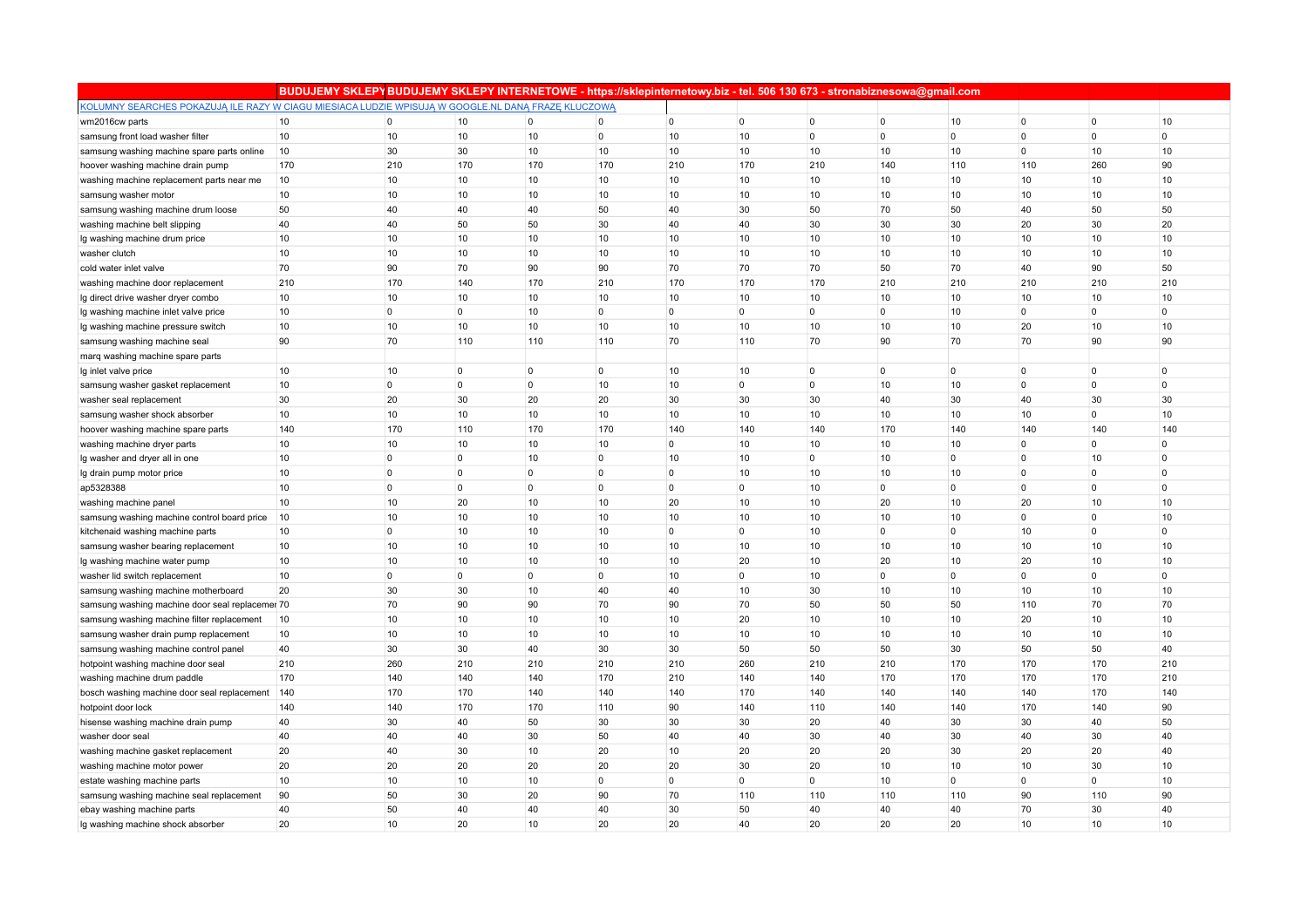|                                                                                                    | BUDUJEMY SKLEPY BUDUJEMY SKLEPY INTERNETOWE - https://sklepinternetowy.biz - tel. 506 130 673 - stronabiznesowa@gmail.com |                |                |                |                |             |             |                |                |                 |                |                |                |
|----------------------------------------------------------------------------------------------------|---------------------------------------------------------------------------------------------------------------------------|----------------|----------------|----------------|----------------|-------------|-------------|----------------|----------------|-----------------|----------------|----------------|----------------|
| KOLUMNY SEARCHES POKAZUJĄ ILE RAZY W CIAGU MIESIACA LUDZIE WPISUJĄ W GOOGLE.NL DANĄ FRAZE KLUCZOWĄ |                                                                                                                           |                |                |                |                |             |             |                |                |                 |                |                |                |
| samsung washer seal                                                                                | 10                                                                                                                        | 10             | 10             | 10             | 10             | 10          | 10          | 10             | 10             | 10              | 10             | 10             | 10             |
| cold water hose for washing machine                                                                | 480                                                                                                                       | 480            | 480            | 480            | 480            | 590         | 590         | 480            | 590            | 480             | 480            | 480            | 390            |
| Ig wt1101cw drain pump                                                                             | $\overline{0}$                                                                                                            | 0              | $\mathbf 0$    | $\mathbf 0$    | 0              | 0           | $\mathbf 0$ | $\overline{0}$ | $\overline{0}$ | $\overline{0}$  | 0              | $\overline{0}$ | $\overline{0}$ |
| washer bearing replacement cost                                                                    | 10                                                                                                                        | 20             | 10             | 10             | 10             | 10          | 10          | 10             | 10             | 10              | 10             | 10             | 10             |
| bosch washing machine water inlet valve                                                            | 20                                                                                                                        | 10             | 20             | 10             | 20             | 20          | 10          | 10             | 20             | 10              | 10             | 20             | 20             |
| zanussi washing machine filter inside drum                                                         | 110                                                                                                                       | 90             | 140            | 140            | 140            | 140         | 110         | 140            | 90             | 90              | 90             | 90             | 110            |
| Ig front load washer bearing replacement                                                           | 10                                                                                                                        | $\overline{0}$ | $\overline{0}$ | $\mathbf 0$    | $\mathbf 0$    | 10          | 10          | $\overline{0}$ | $\overline{0}$ | $\overline{0}$  | $\mathbf 0$    | $\overline{0}$ | 10             |
| Ig wm2016cw parts                                                                                  | 10                                                                                                                        | $\overline{0}$ | 10             | 0              | $\mathbf 0$    | 0           | 10          | $\Omega$       | 10             | 10              | 0              | $\Omega$       | $\overline{0}$ |
| samsung inlet valve price                                                                          | 10                                                                                                                        | 0              | 10             | 0              | 10             | $\mathbf 0$ | 10          | $\Omega$       | 10             | 10 <sup>°</sup> | $\Omega$       | 10             | $\overline{0}$ |
| washer repair parts                                                                                | 10                                                                                                                        | 10             | 10             | 10             | 10             | 10          | 10          | $\Omega$       | 10             | $\overline{0}$  | 10             | 10             | $\overline{0}$ |
| samsung washing machine water pump                                                                 | 20                                                                                                                        | 20             | 20             | 30             | 10             | 20          | 20          | 10             | 30             | 20              | 10             | 20             | 10             |
| samsung washing machine roller                                                                     | 10                                                                                                                        | 10             | 10             | $\mathbf 0$    | $\mathbf 0$    | 10          | 10          | $\overline{0}$ | $\overline{0}$ | 10              | 10             | 10             | $\overline{0}$ |
| samsung washing machine shock absorber                                                             | 20                                                                                                                        | 20             | 20             | 20             | 50             | 40          | 30          | 30             | 20             | 30              | 20             | 10             | 20             |
| siemens washing machine parts                                                                      | 70                                                                                                                        | 70             | 90             | 70             | 90             | 50          | 50          | 50             | 70             | 50              | 50             | 50             | 40             |
| samsung inlet valve                                                                                | 10                                                                                                                        | 20             | 10             | 10             | 10             | 10          | 10          | 10             | 10             | 10              | 10             | 10             | 10             |
| washing machine motherboard price                                                                  | 10                                                                                                                        | 10             | 10             | 10             | 10             | 0           | 10          | $\Omega$       | $\overline{0}$ | $\overline{0}$  | $\mathbf 0$    | $\mathbf 0$    | 10             |
| washing machine door latch                                                                         | 90                                                                                                                        | 40             | 70             | 70             | 110            | 110         | 70          | 70             | 90             | 70              | 90             | 110            | 110            |
| beko washer dryer lint filter                                                                      | 110                                                                                                                       | 210            | 110            | 140            | 140            | 110         | 90          | 90             | 90             | 70              | 90             | 110            | 140            |
| samsung washing machine parts price                                                                | 10                                                                                                                        | 10             | 10             | 10             | $\overline{0}$ | 10          | $\pmb{0}$   | 10             | $\overline{0}$ | $\overline{0}$  | 10             | 10             | 10             |
| lg washer motor                                                                                    | 10                                                                                                                        | 10             | 10             | 10             | 10             | 10          | 10          | 10             | 10             | 10              | 10             | $\mathbf{0}$   | $\overline{0}$ |
| samsung washing machine belt                                                                       | 30                                                                                                                        | 40             | 20             | 40             | 50             | 30          | 20          | 20             | 40             | 20              | 30             | 20             | 10             |
| Ig water inlet valve replacement                                                                   | 10                                                                                                                        | 10             | 10             | 10             | 10             | 10          | 10          | 10             | $\overline{0}$ | 10              | 10             | 10             | $\overline{0}$ |
| lg front load washer gasket replacement                                                            | 10                                                                                                                        | 0              | $\overline{0}$ | $\mathbf 0$    | $\mathbf 0$    | 0           | $\mathbf 0$ | $\overline{0}$ | $\overline{0}$ | $\overline{0}$  | 10             | $\overline{0}$ | 10             |
| samsung vrt steam washer parts                                                                     | $\overline{0}$                                                                                                            | $\mathbf 0$    | $\overline{0}$ | $\mathbf 0$    | 0              | 0           | $\mathbf 0$ | $\overline{0}$ | $\overline{0}$ | $\overline{0}$  | $\mathbf 0$    | $\overline{0}$ | $\overline{0}$ |
| siemens washing machine drum price                                                                 | 10                                                                                                                        | 10             | 10             | 10             | 0              | 10          | 10          | 10             | $\overline{0}$ | $\overline{0}$  | 10             | 10             | $\overline{0}$ |
| Ig washing machine drum not rotating                                                               | 10                                                                                                                        | 10             | 10             | 10             | 10             | 10          | 10          | 20             | 20             | 20              | 20             | 20             | 20             |
| washer says ue                                                                                     | 10                                                                                                                        | 10             | $\overline{0}$ | 10             | 10             | 10          | $\Omega$    | $\Omega$       | 10             | $\Omega$        | $\mathbf{0}$   | $\Omega$       | 10             |
| samsung drain motor price                                                                          | 10                                                                                                                        | 10             | $\mathbf 0$    | $\mathbf 0$    | 0              | 0           | $\mathbf 0$ | $\overline{0}$ | $\overline{0}$ | $\overline{0}$  | 0              | $\Omega$       | $\overline{0}$ |
| lg washing machine parts price                                                                     | 10                                                                                                                        | $\overline{0}$ | $\overline{0}$ | $\mathbf 0$    | $\mathbf 0$    | 0           | $\mathbf 0$ | $\overline{0}$ | 10             | $\overline{0}$  | $\overline{0}$ | $\overline{0}$ | $\overline{0}$ |
| samsung front load washer vrt                                                                      | 10                                                                                                                        | $\overline{0}$ | 10             | 10             | 10             | 10          | 10          | 10             | 10             | 10              | $\overline{0}$ | 10             | $\overline{0}$ |
| siemens washing machine spare parts                                                                | 50                                                                                                                        | 40             | 50             | 40             | 40             | 40          | 50          | 30             | 50             | 50              | 70             | 90             | 40             |
| aeg washing machine parts                                                                          | 70                                                                                                                        | 70             | 70             | 90             | 70             | 50          | 90          | 90             | 70             | 70              | 70             | 70             | 90             |
| hoover washing machine door seal                                                                   | 140                                                                                                                       | 170            | 170            | 140            | 170            | 140         | 170         | 170            | 140            | 110             | 140            | 140            | 140            |
| Ig washing machine control board price                                                             | 10                                                                                                                        | 10             | 10             | 10             | 10             | 10          | 10          | 10             | 10             | 10              | 10             | 10             | 10             |
| washer drain pump replacement                                                                      | 10                                                                                                                        | 0              | 10             | 10             | $\mathbf 0$    | 10          | 0           | 10             | 10             | 10              | 0              | 10             | $\overline{0}$ |
| zanussi washing machine spares                                                                     | 140                                                                                                                       | 170            | 170            | 140            | 170            | 170         | 140         | 140            | 140            | 140             | 140            | 110            | 110            |
| bosch washing machine door lock                                                                    | 260                                                                                                                       | 320            | 260            | 210            | 260            | 260         | 260         | 320            | 260            | 170             | 170            | 210            | 260            |
| indesit push and go washer dryer                                                                   | 110                                                                                                                       | 170            | 140            | 50             | 110            | 90          | 140         | 110            | 50             | 90              | 110            | 110            | 20             |
| askoll drain pump                                                                                  | 20                                                                                                                        | 20             | 10             | 20             | 30             | 30          | 20          | 20             | 20             | 20              | 20             | 20             | 20             |
| drain motor samsung washing machine                                                                | 10                                                                                                                        | 10             | 10             | 10             | 10             | 10          | 10          | 10             | 10             | 10              | 10             | 10             | 10             |
| Ig pressure switch                                                                                 | 10                                                                                                                        | 10             | 10             | $\overline{0}$ | 10             | 10          | 10          | 10             | 10             | 10              | 10             | 10             | 10             |
| haier washing machine spare parts near me                                                          | 10                                                                                                                        | 10             | 10             | 10             | $\mathbf 0$    | 10          | 10          | 10             | $\overline{0}$ | 10              | 10             | 10             | 10             |
| oe samsung washer                                                                                  | 10                                                                                                                        | 10             | 10             | 10             | 10             | 10          | 10          | 10             | 10             | 10              | 10             | 10             | 10             |
| Ig water pump                                                                                      | 10                                                                                                                        | 10             | 10             | 10             | 10             | 10          | 10          | 10             | 10             | $\overline{0}$  | 10             | 10             | 10             |
| samsung front load washer detergent drawer                                                         | 10                                                                                                                        | 20             | 20             | 10             | 10             | 10          | 10          | 10             | $\overline{0}$ | 10              | 10             | 0              | $\overline{0}$ |
| washing machine connector pipe                                                                     | 1000                                                                                                                      | 1000           | 1000           | 1000           | 1000           | 1000        | 1000        | 880            | 1000           | 1000            | 880            | 1000           | 880            |
| bosch washing machine door hinge                                                                   | 70                                                                                                                        | 110            | 70             | 70             | 90             | 70          | 90          | 70             | 50             | 70              | 70             | 90             | 90             |
| samsung washing machine drain pump price                                                           | 10                                                                                                                        | 10             | 10             | 10             | 10             | 10          | 10          | 10             | 10             | 10              | 10             | 10             | 10             |
| washing machine repair parts near me                                                               | 10                                                                                                                        | 10             | 10             | 10             | 10             | 10          | $\Omega$    | 10             | 10             | 10              | 10             | 10             | 10             |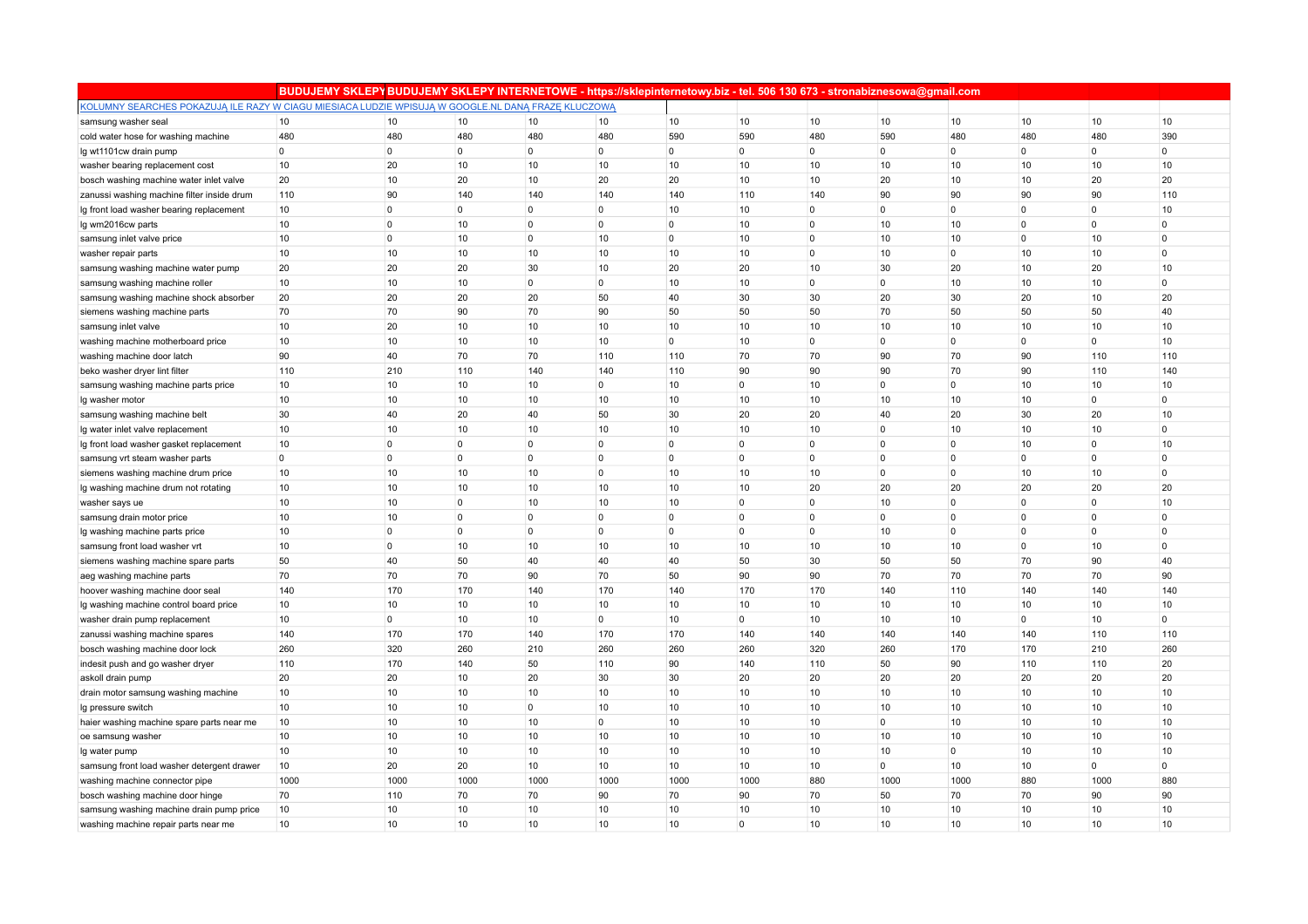|                                                                                                    | BUDUJEMY SKLEPYBUDUJEMY SKLEPY INTERNETOWE - https://sklepinternetowy.biz - tel. 506 130 673 - stronabiznesowa@gmail.com |             |                |                |             |             |             |                |                |                |                |                |                |
|----------------------------------------------------------------------------------------------------|--------------------------------------------------------------------------------------------------------------------------|-------------|----------------|----------------|-------------|-------------|-------------|----------------|----------------|----------------|----------------|----------------|----------------|
| KOLUMNY SEARCHES POKAZUJA ILE RAZY W CIAGU MIESIACA LUDZIE WPISUJA W GOOGLE.NL DANA FRAZE KLUCZOWA |                                                                                                                          |             |                |                |             |             |             |                |                |                |                |                |                |
| integrated washing machine door hinges                                                             | 320                                                                                                                      | 320         | 260            | 320            | 320         | 320         | 390         | 320            | 320            | 260            | 320            | 260            | 320            |
| bosch door seal                                                                                    | 70                                                                                                                       | 90          | 110            | 90             | 70          | 50          | 90          | 50             | 70             | 70             | 70             | 70             | 90             |
| samsung washer says 4c                                                                             | 10                                                                                                                       | 10          | 10             | 10             | 10          | 10          | 10          | 10             | 10             | 10             | 10             | 10             | 10             |
| washer bearings                                                                                    | 20                                                                                                                       | 20          | 20             | 20             | 20          | 20          | 10          | 10             | 10             | 10             | 10             | 20             | 10             |
| Ig inverter drive washing machine                                                                  | 10                                                                                                                       | 10          | 10             | 10             | 10          | 10          | 10          | 10             | 10             | 10             | 10             | 10             | 10             |
| lint collector for washer                                                                          | 10                                                                                                                       | 10          | $\overline{0}$ | 10             | 10          | $\mathbf 0$ | $\mathbf 0$ | $\Omega$       | $\overline{0}$ | $\overline{0}$ | $\overline{0}$ | 10             | $\overline{0}$ |
| Ig washer dryer combo lint trap                                                                    | 10                                                                                                                       | $\mathbf 0$ | 10             | 10             | 10          | 10          | 10          | 10             | 10             | 10             | 10             | 10             | 10             |
| hand crank washer                                                                                  | 10                                                                                                                       | 10          | 10             | $\overline{0}$ | 10          | 10          | $\Omega$    | 10             | 10             | 10             | 10             | 10             | 10             |
| samsung washer shocks                                                                              | 10                                                                                                                       | 0           | $\mathbf 0$    | $\overline{0}$ | 0           | 0           | $\mathbf 0$ | $\Omega$       | $\overline{0}$ | 10             | 10             | $\overline{0}$ | $\overline{0}$ |
| samsung washer inlet valve                                                                         | 10                                                                                                                       | 10          | 10             | 0              | $\mathbf 0$ | 0           | $\mathbf 0$ | $\overline{0}$ | $\overline{0}$ | 10             | $\overline{0}$ | $\overline{0}$ | $\overline{0}$ |
| Ig washing machine drain pump replacement                                                          | 10                                                                                                                       | 10          | 20             | 10             | 10          | 10          | 10          | 20             | 10             | 10             | 10             | 20             | 10             |
| hoover dynamic next all in one                                                                     | 90                                                                                                                       | 140         | 110            | 90             | 70          | 50          | 70          | 50             | 90             | 90             | 110            | 110            | 110            |
| Ig drain pump filter                                                                               | 10                                                                                                                       | 10          | 10             | 10             | 10          | 10          | 20          | 10             | 20             | 10             | 10             | 10             | 10             |
| washer door lock                                                                                   | 10                                                                                                                       | 20          | 20             | 20             | 10          | 10          | 10          | 20             | 10             | 10             | 10             | 10             | 10             |
| parts of a washing machine drum                                                                    | 90                                                                                                                       | 70          | 90             | 50             | 70          | 70          | 90          | 110            | 110            | 140            | 90             | 110            | 110            |
| beko washing machine seal                                                                          | 140                                                                                                                      | 210         | 170            | 90             | 140         | 90          | 140         | 140            | 110            | 140            | 110            | 90             | 90             |
| Ig washing machine drain hose replacement                                                          | 10                                                                                                                       | 10          | 10             | 10             | 10          | 10          | 10          | 10             | 10             | 10             | 10             | 10             | 10             |
| samsung washing machine door lock replacemer 40                                                    |                                                                                                                          | 20          | 10             | 40             | 40          | 40          | 50          | 30             | 40             | 30             | 50             | 30             | 30             |
| washing machine clamp                                                                              | 40                                                                                                                       | 30          | 50             | 50             | 30          | 40          | 40          | 40             | 40             | 50             | 30             | 20             | 20             |
| washing machine handle broken                                                                      | 110                                                                                                                      | 90          | 110            | 90             | 90          | 110         | 110         | 110            | 110            | 90             | 140            | 110            | 170            |
| samsung washing machine lint filter                                                                | 10                                                                                                                       | 10          | 10             | 10             | 10          | 30          | 10          | 10             | 10             | 20             | 10             | 10             | 10             |
| integrated washing machine hinges b&q                                                              | 110                                                                                                                      | 90          | 110            | 90             | 90          | 90          | 110         | 110            | 140            | 110            | 170            | 140            | 140            |
| Ig front load washing machine motor price                                                          | 10                                                                                                                       | 10          | $\mathbf 0$    | 0              | $\mathbf 0$ | 0           | $\mathbf 0$ | $\mathbf 0$    | $\overline{0}$ | $\overline{0}$ | $\mathbf 0$    | $\Omega$       | $\overline{0}$ |
| one piece washer dryer combo                                                                       | 10                                                                                                                       | $\mathbf 0$ | $\Omega$       | $\overline{0}$ | 0           | 10          | $\Omega$    | $\Omega$       | $\overline{0}$ | $\Omega$       | $\Omega$       | $\Omega$       | $\overline{0}$ |
| connecting hose to washing machine                                                                 | 30                                                                                                                       | 10          | 10             | 20             | 40          | 20          | 40          | 70             | 50             | 50             | 50             | 30             | 30             |
| washer clamp                                                                                       | 70                                                                                                                       | 70          | 40             | 40             | 70          | 50          | 90          | 70             | 50             | 70             | 70             | 50             | 90             |
| integrated washing machine door                                                                    | 210                                                                                                                      | 210         | 210            | 170            | 210         | 260         | 260         | 170            | 210            | 170            | 170            | 170            | 210            |
| inglis washing machine parts                                                                       | 10                                                                                                                       | 10          | 10             | 10             | 10          | 10          | 10          | 10             | 10             | 10             | 10             | 10             | $\overline{0}$ |
| Ig front load washer filter                                                                        | 10                                                                                                                       | 10          | $\mathbf 0$    | 10             | 10          | 10          | $\mathbf 0$ | $\overline{0}$ | $\overline{0}$ | 10             | 10             | $\overline{0}$ | $\overline{0}$ |
| Ig front load washing machine control panel price 10                                               |                                                                                                                          | 10          | 0              | 10             | 10          | 10          | 10          | $\Omega$       | $\overline{0}$ | $\overline{0}$ | 0              | $\Omega$       | 10             |
| washing machine motors for sale                                                                    | 30                                                                                                                       | 20          | 50             | 30             | 30          | 30          | 40          | 30             | 20             | 50             | 50             | 20             | 30             |
| Ig washer bearing replacement cost                                                                 | 10                                                                                                                       | 10          | 10             | 10             | 10          | 10          | 10          | $\Omega$       | 10             | 10             | 10             | 10             | $\overline{0}$ |
| washing machine lid lock                                                                           | 10                                                                                                                       | 10          | 10             | 10             | 10          | 10          | 10          | 10             | 10             | 10             | 10             | 10             | 10             |
| bosch washing machine seal                                                                         | 90                                                                                                                       | 90          | 90             | 70             | 90          | 90          | 90          | 90             | 90             | 90             | 110            | 140            | 90             |
| indesit washing machine bearings                                                                   | 170                                                                                                                      | 210         | 170            | 170            | 260         | 170         | 210         | 140            | 170            | 170            | 140            | 110            | 140            |
| Ig washing machine replacement parts                                                               | 10                                                                                                                       | 10          | 10             | 10             | 10          | 10          | 10          | 10             | 10             | 10             | 10             | 10             | 10             |
| bosch washing machine door seal price                                                              | 30                                                                                                                       | 70          | 40             | 30             | 20          | 10          | 20          | 10             | 30             | 20             | 30             | 70             | 30             |
| samsung washing machine spider arm price                                                           | 10                                                                                                                       | 10          | 10             | 10             | 10          | 10          | 10          | 10             | $\overline{0}$ | 10             | 10             | 10             | 10             |
| front load washing machine drum price                                                              | $\overline{0}$                                                                                                           | $\mathbf 0$ | $\mathbf 0$    | $\mathbf 0$    | $\mathbf 0$ | $\mathbf 0$ | $\mathbf 0$ | $\Omega$       | $\overline{0}$ | $\overline{0}$ | $\mathbf 0$    | $\mathbf 0$    | $\overline{0}$ |
| beko drain pump                                                                                    | 70                                                                                                                       | 90          | 70             | 90             | 90          | 110         | 70          | 90             | 70             | 70             | 50             | 70             | 70             |
| hoover washing machine door                                                                        | 140                                                                                                                      | 110         | 170            | 140            | 140         | 110         | 90          | 140            | 140            | 170            | 170            | 110            | 110            |
| samsung addwash door replacement                                                                   | 50                                                                                                                       | 50          | 50             | 50             | 70          | 50          | 70          | 40             | 40             | 70             | 50             | 40             | 30             |
| washing machine pressure switch price                                                              | 10                                                                                                                       | 10          | 0              | 10             | 10          | 0           | $\mathbf 0$ | 10             | 10             | 10             | 10             | 10             | $\overline{0}$ |
| hoover washing machine filter removal                                                              | 90                                                                                                                       | 50          | 90             | 90             | 110         | 170         | 110         | 90             | 90             | 90             | 90             | 70             | 90             |
| washing machine with hot water inlet                                                               | 40                                                                                                                       | 40          | 50             | 30             | 50          | 30          | 40          | 40             | 30             | 40             | 30             | 50             | 40             |
| drum washer machine                                                                                | 170                                                                                                                      | 320         | 140            | 140            | 170         | 170         | 170         | 210            | 140            | 170            | 170            | 170            | 320            |
| Ig washing machine gasket price                                                                    | 10                                                                                                                       | 10          | 0              | $\mathbf 0$    | $\mathbf 0$ | 0           | 0           | $\Omega$       | $\overline{0}$ | 10             | $\mathbf 0$    | 10             | $\overline{0}$ |
| samsung drain pump replacement                                                                     | 10                                                                                                                       | 10          | 10             | 10             | 10          | 20          | 10          | 10             | 10             | 10             | 10             | $\Omega$       | 10             |
| beko washing machine parts near me                                                                 | 70                                                                                                                       | 70          | 110            | 70             | 40          | 50          | 70          | 70             | 50             | 50             | 110            | 50             | 110            |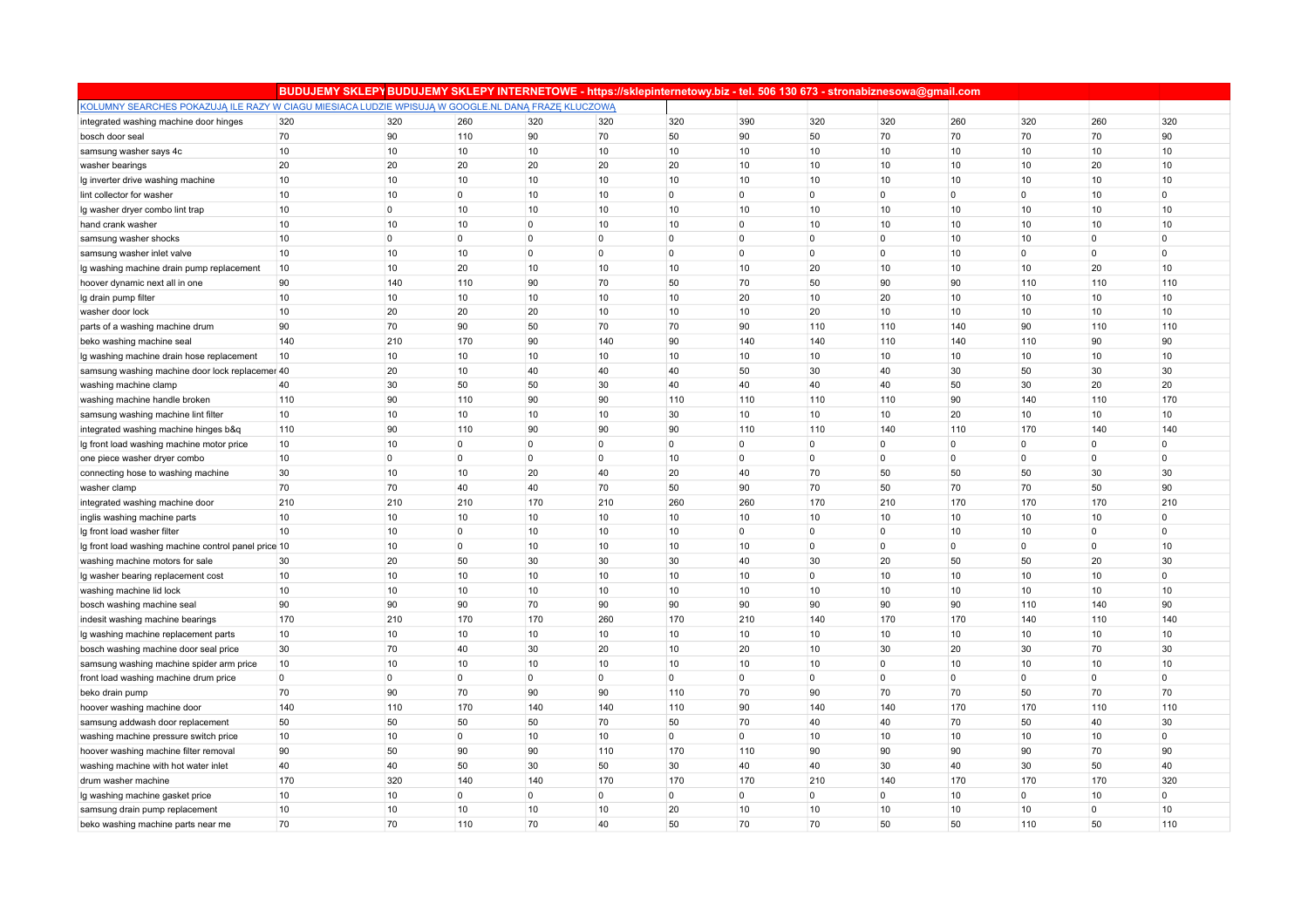|                                                                                                    | BUDUJEMY SKLEPYBUDUJEMY SKLEPY INTERNETOWE - https://sklepinternetowy.biz - tel. 506 130 673 - stronabiznesowa@gmail.com |                |                |                |                |             |             |                |                |                |                |                |                |
|----------------------------------------------------------------------------------------------------|--------------------------------------------------------------------------------------------------------------------------|----------------|----------------|----------------|----------------|-------------|-------------|----------------|----------------|----------------|----------------|----------------|----------------|
| KOLUMNY SEARCHES POKAZUJA ILE RAZY W CIAGU MIESIACA LUDZIE WPISUJA W GOOGLE.NL DANA FRAZE KLUCZOWA |                                                                                                                          |                |                |                |                |             |             |                |                |                |                |                |                |
| bosch washing machine water inlet pipe faucet ta 10                                                |                                                                                                                          | 10             | 10             | 0              | 10             | 10          | 10          | $\mathbf 0$    | 10             | 10             | 10             | 10             | 10             |
| candy washing machine spares                                                                       | 110                                                                                                                      | 110            | 110            | 90             | 110            | 110         | 140         | 110            | 110            | 110            | 90             | 110            | 110            |
| zanussi washing machine door seal                                                                  | 110                                                                                                                      | 140            | 140            | 110            | 90             | 110         | 140         | 140            | 110            | 90             | 110            | 110            | 90             |
| washer switch                                                                                      | $10$                                                                                                                     | $10$           | 20             | 10             | 10             | 10          | 10          | 10             | 10             | 10             | 10             | 10             | 10             |
| samsung washing machine wash motor price                                                           | $\mathbf 0$                                                                                                              | $\mathbf 0$    | $\overline{0}$ | $\mathbf 0$    | $\mathbf 0$    | 0           | $\mathbf 0$ | $\Omega$       | $\overline{0}$ | $\overline{0}$ | $\mathbf 0$    | $\mathbf 0$    | $\overline{0}$ |
| washing machine dial                                                                               | 70                                                                                                                       | 90             | 90             | 70             | 90             | 90          | 110         | 70             | 70             | 70             | 70             | 50             | 70             |
| washing machine motor hp                                                                           | 10                                                                                                                       | 20             | 10             | 10             | 10             | 10          | 10          | 10             | 10             | 10             | 10             | 10             | 10             |
| Ig washer shock absorber                                                                           | 10                                                                                                                       | 10             | 10             | $\mathbf 0$    | 10             | 10          | 10          | 10             | 10             | 10             | 10             | 10             | $\overline{0}$ |
| Ig washing machine spin lid price                                                                  |                                                                                                                          |                |                |                |                |             |             |                |                |                |                |                |                |
| samsung washing machine spin motor price                                                           | 10                                                                                                                       | 10             | $\overline{0}$ | $\overline{0}$ | 10             | 0           | 10          | $\Omega$       | $\overline{0}$ | $\overline{0}$ | $\overline{0}$ | $\Omega$       | $\overline{0}$ |
| onida liliput washing machine spare parts                                                          | $\mathbf 0$                                                                                                              | $\mathbf 0$    | $\mathbf 0$    | $\overline{0}$ | $\mathbf 0$    | $\mathbf 0$ | $\mathbf 0$ | $\Omega$       | $\overline{0}$ | $\overline{0}$ | $\mathbf 0$    | $\Omega$       | $\overline{0}$ |
| sharp washing machine spare parts                                                                  | 10                                                                                                                       | 10             | 10             | 10             | 20             | 10          | 20          | 10             | 10             | 20             | 20             | 20             | 10             |
| washer pressure switch                                                                             | 10                                                                                                                       | $\mathbf 0$    | 10             | 10             | 10             | 10          | 10          | 10             | 10             | 10             | 10             | 10             | 10             |
| Ig washing machine parts online                                                                    | 10                                                                                                                       | 10             | 10             | 10             | 0              | 10          | 0           | 10             | 10             | 10             | 10             | 10             | 10             |
| hoover washing machine motor                                                                       | 110                                                                                                                      | 90             | 110            | 140            | 170            | 110         | 140         | 110            | 140            | 110            | 110            | 140            | 110            |
| drain motor price                                                                                  | $\mathbf{0}$                                                                                                             | $\mathbf 0$    | $\overline{0}$ | $\mathbf 0$    | $\overline{0}$ | 0           | $\mathbf 0$ | $\Omega$       | $\overline{0}$ | $\Omega$       | $\mathbf 0$    | $\mathbf 0$    | $\overline{0}$ |
| washing machine door handle                                                                        | 70                                                                                                                       | 70             | 90             | 70             | 70             | 90          | 70          | 40             | 50             | 50             | 90             | 70             | 90             |
| Ig drain motor replacement                                                                         | 10                                                                                                                       | $\mathbf 0$    | $\mathbf 0$    | $\overline{0}$ | $\mathbf 0$    | 10          | 10          | $\Omega$       | $\overline{0}$ | 10             | 10             | $\overline{0}$ | $\overline{0}$ |
| indesit washing machine door seal                                                                  | 140                                                                                                                      | 140            | 140            | 140            | 170            | 140         | 170         | 140            | 170            | 140            | 140            | 170            | 140            |
| drain filter samsung washer                                                                        | 10                                                                                                                       | 10             | 10             | 10             | 10             | 10          | 20          | 20             | 30             | 10             | 10             | 10             | 10             |
| Ig washing machine spin door                                                                       | 10                                                                                                                       | $\overline{0}$ | $\overline{0}$ | $\overline{0}$ | 10             | $\mathbf 0$ | $\Omega$    | $\Omega$       | $\overline{0}$ | $\overline{0}$ | 10             | $\mathbf 0$    | $\overline{0}$ |
| washing machine element                                                                            | 70                                                                                                                       | 90             | 90             | 90             | 90             | 90          | 90          | 50             | 70             | 70             | 90             | 70             | 70             |
| washing machine motor price amazon                                                                 | 10                                                                                                                       | 0              | $\mathbf 0$    | 0              | 10             | 0           | $\mathbf 0$ | $\overline{0}$ | $\overline{0}$ | 10             | 0              | 10             | $\overline{0}$ |
| washing machine shock absorber price                                                               | 10                                                                                                                       | 10             | 10             | 10             | 10             | 10          | 10          | 10             | 10             | 10             | 10             | 10             | 10             |
| samsung washing machine inlet valve price                                                          | 10                                                                                                                       | $\overline{0}$ | $\overline{0}$ | 10             | $\mathbf{0}$   | $\mathbf 0$ | $\Omega$    | $\Omega$       | $\overline{0}$ | $\overline{0}$ | $\mathbf{0}$   | $\Omega$       | $\overline{0}$ |
| Ig direct drive front load washer                                                                  | 10                                                                                                                       | $\overline{0}$ | $\overline{0}$ | $\overline{0}$ | 10             | 10          | $\Omega$    | $\Omega$       | $\overline{0}$ | $\overline{0}$ | $\mathbf{0}$   | 10             | 10             |
| bosch washing machine water inlet hose                                                             | 30                                                                                                                       | 40             | 30             | 20             | 50             | 40          | 40          | 30             | 20             | 20             | 30             | 20             | 10             |
| washing machine tub bearing                                                                        | 30                                                                                                                       | 50             | 30             | 30             | 30             | 40          | 30          | 20             | 30             | 20             | 30             | 20             | 30             |
| carbon brushes for hoover washing machine                                                          | 170                                                                                                                      | 210            | 210            | 260            | 210            | 210         | 210         | 110            | 170            | 140            | 170            | 140            | 170            |
| samsung washing machine replacement parts                                                          | 20                                                                                                                       | 20             | 20             | 20             | 20             | 20          | 20          | 20             | 20             | 20             | 10             | 10             | 20             |
| washing machine inlet tap                                                                          | 20                                                                                                                       | 30             | 10             | 10             | 10             | 10          | 10          | 20             | 20             | 10             | 10             | 30             | 10             |
| Ig washing machine door lock replacement                                                           | 10                                                                                                                       | 10             | 10             | 10             | 10             | 10          | 10          | 30             | 20             | 10             | 10             | 10             | 10             |
| 4681ea2001t near me                                                                                | 10                                                                                                                       | $\mathbf 0$    | $\overline{0}$ | $\overline{0}$ | $\mathbf 0$    | 10          | 10          | $\Omega$       | $\overline{0}$ | $\overline{0}$ | 0              | $\Omega$       | $\overline{0}$ |
| samsung washing machine shock absorber price 10                                                    |                                                                                                                          | 10             | 10             | 10             | 10             | 10          | 10          | 10             | 10             | 10             | 10             | 10             | $\overline{0}$ |
| Ig front load washer drain pump replacement                                                        | $\overline{0}$                                                                                                           | 0              | 0              | 0              | $\overline{0}$ | 0           | $\Omega$    | $\Omega$       | $\overline{0}$ | $\overline{0}$ | 0              | 0              | $\overline{0}$ |
| bosch washing machine motherboard price                                                            | 10                                                                                                                       | 10             | 10             | 10             | 10             | 10          | 10          | 20             | 10             | 10             | 10             | 10             | 20             |
| washing machine frame                                                                              | 40                                                                                                                       | 30             | 30             | 40             | 70             | 40          | 50          | 30             | 40             | 70             | 40             | 20             | 30             |
| Ig washing machine drain valve price                                                               | 10                                                                                                                       | $\mathbf 0$    | $\overline{0}$ | $\overline{0}$ | $\mathbf 0$    | 10          | $\Omega$    | $\Omega$       | $\overline{0}$ | $\Omega$       | $\mathbf{0}$   | $\Omega$       | $\overline{0}$ |
| washing machine door lock price                                                                    | 10                                                                                                                       | $\mathbf 0$    | 10             | 10             | 10             | 10          | 10          | 10             | 10             | 10             | 30             | 10             | 10             |
| beko washing machine spare parts                                                                   | 110                                                                                                                      | 110            | 110            | 90             | 170            | 90          | 110         | 90             | 110            | 90             | 110            | 70             | 70             |
| admiral atw4675yq1                                                                                 | $\overline{0}$                                                                                                           | $\overline{0}$ | $\overline{0}$ | $\overline{0}$ | $\overline{0}$ | $\mathbf 0$ | $\mathbf 0$ | $\Omega$       | $\overline{0}$ | $\overline{0}$ | $\overline{0}$ | $\overline{0}$ | $\overline{0}$ |
| washing machine spares online                                                                      | 40                                                                                                                       | 50             | 50             | 20             | 50             | 40          | 50          | 30             | 40             | 20             | 30             | 30             | 10             |
| washer machine drum                                                                                | 2900                                                                                                                     | 2900           | 2400           | 1900           | 2400           | 1900        | 3600        | 4400           | 2900           | 2400           | 1900           | 1900           | 2900           |
| samsung washer pedestal drawer removal                                                             | 10                                                                                                                       | $\mathbf 0$    | 0              | $\overline{0}$ | 0              | 10          | $\mathbf 0$ | $\Omega$       | $\overline{0}$ | $\overline{0}$ | $\mathbf{0}$   | $\Omega$       | $\overline{0}$ |
| Ig washing machine bearing price                                                                   | 10                                                                                                                       | 10             | 10             | 10             | 10             | 0           | 10          | 10             | 10             | 10             | 10             | 10             | 10             |
| ariston washing machine parts                                                                      | 10                                                                                                                       | 10             | 10             | 10             | 10             | 10          | 10          | 10             | 10             | 10             | 10             | 10             | 10             |
| front load washing machine parts                                                                   | 20                                                                                                                       | 40             | 30             | 20             | 30             | 30          | 30          | 10             | 20             | 20             | 20             | 20             | 20             |
| samsung washing machine transit bolts                                                              | 70                                                                                                                       | 70             | 70             | 70             | 50             | 90          | 70          | 70             | 70             | 70             | 40             | 70             | 70             |
| toshiba washing machine spare parts                                                                | 10                                                                                                                       | 10             | $\overline{0}$ | $\overline{0}$ | $\mathbf 0$    | $\mathbf 0$ | $\Omega$    | $\Omega$       | $\overline{0}$ | 10             | $\mathbf{0}$   | $\Omega$       | $\overline{0}$ |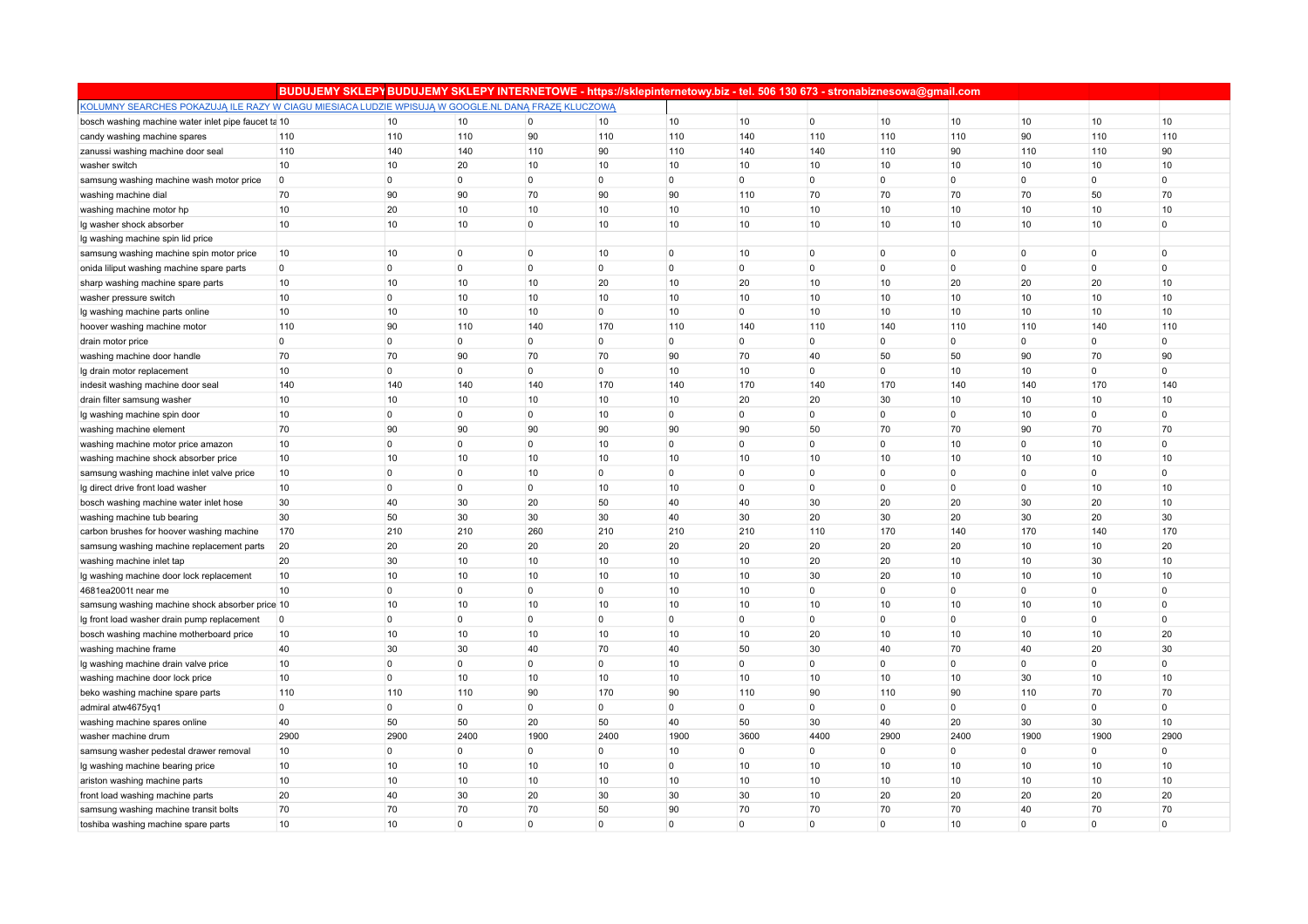|                                                                                                    | BUDUJEMY SKLEPYBUDUJEMY SKLEPY INTERNETOWE - https://sklepinternetowy.biz - tel. 506 130 673 - stronabiznesowa@gmail.com |                |                |                |                 |             |                |                |                |                |                |                |                |
|----------------------------------------------------------------------------------------------------|--------------------------------------------------------------------------------------------------------------------------|----------------|----------------|----------------|-----------------|-------------|----------------|----------------|----------------|----------------|----------------|----------------|----------------|
| KOLUMNY SEARCHES POKAZUJA ILE RAZY W CIAGU MIESIACA LUDZIE WPISUJA W GOOGLE.NL DANA FRAZE KLUCZOWA |                                                                                                                          |                |                |                |                 |             |                |                |                |                |                |                |                |
| Ig washing machine pcb board                                                                       | 10                                                                                                                       | 10             | 10             | $\overline{0}$ | $\mathbf 0$     | 10          | 10             | 10             | 10             | 10             | 10             | 10             | 10             |
| washer filter samsung                                                                              | 10                                                                                                                       | $\overline{0}$ | $\mathbf 0$    | $\overline{0}$ | 10 <sub>1</sub> | 10          | $\overline{0}$ | $\Omega$       | 10             | $\overline{0}$ | $\mathbf 0$    | $\mathbf 0$    | $\overline{0}$ |
| bosch washing machine bearings                                                                     | 90                                                                                                                       | 110            | 110            | 110            | 110             | 90          | 170            | 50             | 70             | 70             | 70             | 70             | 90             |
| washing machine drum spider price                                                                  | 10                                                                                                                       | 10             | $\mathbf 0$    | 10             | 10 <sub>1</sub> | 10          | 10             | 10             | 10             | 10             | 10             | 10             | 10             |
| logik washing machine parts                                                                        | 90                                                                                                                       | 90             | 90             | 70             | 210             | 90          | 110            | 70             | 70             | 50             | 70             | 110            | 40             |
| washing machine bellow                                                                             | 20                                                                                                                       | 20             | 10             | 10             | 30              | 30          | 30             | 10             | 20             | 10             | 20             | 10             | 20             |
| samsung washer door replacement                                                                    | 10                                                                                                                       | 20             | 10             | 10             | 10              | 10          | 10             | 10             | 10             | 10             | 10             | 10             | 10             |
| samsung washer door latch                                                                          | 10                                                                                                                       | 10             | 10             | 10             | 10              | 10          | 10             | 10             | 10             | $\mathbf{0}$   | 10             | 10             | $\overline{0}$ |
| Ig washing machine front load pcb board price                                                      | 10                                                                                                                       | $\mathbf 0$    | $\mathbf 0$    | 10             | $\overline{0}$  | $\mathbf 0$ | $\mathbf 0$    | $\overline{0}$ | $\overline{0}$ | $\overline{0}$ | $\overline{0}$ | $\mathbf 0$    | $\overline{0}$ |
| washer lid                                                                                         | 10                                                                                                                       | $\mathbf 0$    | 10             | 10             | 10              | 10          | 10             | 10             | 10             | 0              | $\overline{0}$ | 10             | 10             |
| wm8000hva parts                                                                                    | $10$                                                                                                                     | $\mathbf{0}$   | $\overline{0}$ | $\Omega$       | 0               | $\mathbf 0$ | $\Omega$       | $\Omega$       | 0              | $\Omega$       | $\Omega$       | $\Omega$       | 10             |
| wt5070cw parts                                                                                     | $\mathbf{0}$                                                                                                             | $\mathbf 0$    | $\overline{0}$ | $\overline{0}$ | 0               | $\mathbf 0$ | $\Omega$       | $\Omega$       | $\overline{0}$ | $\mathbf{0}$   | $\mathbf 0$    | $\Omega$       | $\overline{0}$ |
| samsung water inlet valve replacement                                                              | 10                                                                                                                       | $\Omega$       | 10             | $\Omega$       | 10              | 10          | 10             | 10             | 10             | 10             | 10             | 10             | 10             |
| zeny washing machine parts                                                                         | 10                                                                                                                       | $\mathbf 0$    | $\mathbf 0$    | $\overline{0}$ | $\mathbf 0$     | 10          | $\mathbf 0$    | $\overline{0}$ | $\overline{0}$ | $\mathbf 0$    | $\mathbf 0$    | $\mathbf 0$    | $\overline{0}$ |
| haier washer dryer combo lint trap                                                                 | 10                                                                                                                       | 10             | 0              | 10             | 10              | 10          | 10             | 10             | 10             | 10             | 10             | 10             | 10             |
| washing machine drum rubbing on door seal                                                          | 70                                                                                                                       | 40             | 50             | 40             | 70              | 90          | 90             | 70             | 70             | 50             | 50             | 40             | 40             |
| Ig washing machine leveling legs                                                                   | 10                                                                                                                       | $\overline{0}$ | 10             | 20             | 10              | 10          | 10             | 10             | 10             | 10             | 10             | 20             | 10             |
| washing machine knob replacement                                                                   | 10                                                                                                                       | 10             | 10             | 10             | 10              | 10          | 10             | 10             | 10             | 10             | 10             | 10             | 10             |
| washing machine spider arm                                                                         | 20                                                                                                                       | 20             | 20             | 20             | 20              | 10          | 10             | 10             | 10             | 20             | 20             | 20             | 10             |
| hoover washing machine spare parts near me                                                         | 70                                                                                                                       | 70             | 170            | 90             | 70              | 50          | 90             | 50             | 40             | 40             | 70             | 90             | 70             |
| water pump washer                                                                                  | 20                                                                                                                       | 20             | 20             | 10             | 20              | 20          | 20             | 20             | 10             | 30             | 20             | 20             | 10             |
| washing machine outlet valve                                                                       | 10                                                                                                                       | 10             | 10             | 10             | 10              | 10          | 10             | 10             | 10             | 10             | 10             | 10             | 10             |
| samsung washing machine parts online                                                               | 10                                                                                                                       | 0              | 10             | $\overline{0}$ | 10              | 0           | $\mathbf 0$    | $\overline{0}$ | $\overline{0}$ | 10             | 10             | 0              | 10             |
| Ig washer bearing                                                                                  | 10                                                                                                                       | 10             | 10             | 0              | 10              | 10          | 10             | 10             | 10             | 10             | 10             | 10             | 10             |
| samsung washer door                                                                                | 10                                                                                                                       | 10             | 10             | 10             | 10              | 10          | 10             | 10             | 10             | 10             | 10             | 10             | 10             |
| water inlet valve samsung washer                                                                   | 10                                                                                                                       | $\mathbf 0$    | 10             | $\overline{0}$ | 0               | 0           | $\Omega$       | 10             | $\overline{0}$ | $\Omega$       | $\mathbf 0$    | $\mathbf 0$    | 10             |
| miele washing machine spares                                                                       | 90                                                                                                                       | 110            | 90             | 70             | 140             | 90          | 90             | 90             | 140            | 90             | 90             | 90             | 70             |
| washing machine tub seal                                                                           | 20                                                                                                                       | 10             | 20             | 10             | 20              | 30          | 30             | 30             | 30             | 30             | 20             | 20             | 20             |
| washing machine drain pump replacement                                                             | 20                                                                                                                       | $10$           | 10             | 10             | 10              | 10          | 30             | 50             | 20             | 30             | 20             | 20             | $10$           |
| samsung washer seal replacement                                                                    | 10                                                                                                                       | 10             | 10             | 10             | 10              | 10          | 10             | 10             | 10             | 10             | 10             | 10             | 10             |
| hisense washing machine parts                                                                      | 30                                                                                                                       | 40             | 20             | 50             | 40              | 40          | 20             | 10             | 40             | 20             | 20             | 20             | 50             |
| washer gasket replacement                                                                          | 10                                                                                                                       | 10             | 10             | 10             | 10              | 10          | 10             | 10             | 10             | 10             | 10             | 0              | $\overline{0}$ |
| Ig washing machine bearing replacement                                                             | 20                                                                                                                       | 10             | 10             | 20             | 10              | 10          | 20             | 10             | 20             | 20             | 10             | 30             | 40             |
| duo washer and dryer                                                                               | 10                                                                                                                       | 10             | 10             | 10             | 10              | 10          | 10             | 10             | 10             | 10             | 10             | 10             | 10             |
| Ig washing machine seal                                                                            | 40                                                                                                                       | 70             | 90             | 50             | 40              | 30          | 40             | 30             | 40             | 30             | 30             | 40             | 20             |
| samsung washing machine bearing                                                                    | 70                                                                                                                       | 50             | 70             | 70             | 90              | 90          | 90             | 70             | 70             | 50             | 50             | 50             | 90             |
| samsung washer belt replacement                                                                    | 10                                                                                                                       | 10             | 10             | 10             | 10              | 10          | 10             | 10             | 10             | 10             | 10             | 10             | $\overline{0}$ |
| samsung washing machine control board                                                              | 10                                                                                                                       | 10             | 10             | 10             | 10              | 10          | 10             | 10             | 10             | 10             | 10             | 10             | 10             |
| Ig washing machine pcb board online                                                                | 10                                                                                                                       | 10             | $\Omega$       | 10             | 0               | 10          | 10             | $\Omega$       | $\overline{0}$ | $\Omega$       | $\Omega$       | $\mathbf 0$    | $\mathbf 0$    |
| samsung washing machine valve price                                                                | 10                                                                                                                       | 0              | $\mathbf 0$    | $\overline{0}$ | 10              | 10          | $\mathbf 0$    | $\overline{0}$ | $\overline{0}$ | 10             | 0              | $\mathbf 0$    | $\overline{0}$ |
| washing machine handle                                                                             | 50                                                                                                                       | 50             | 70             | 50             | 30              | 50          | 50             | 40             | 70             | 50             | 50             | 40             | 50             |
| washing machine inlet valve price                                                                  | $10$                                                                                                                     | 10             | 10             | 10             | $\mathbf 0$     | 10          | 10             | $\Omega$       | 10             | 10             | 10             | 10             | 10             |
| Ig drum washing machine                                                                            | 10                                                                                                                       | $\overline{0}$ | $\Omega$       | 10             | $\mathbf 0$     | 10          | 0              | 10             | 10             | $\mathbf 0$    | 10             | $\mathbf 0$    | 10             |
| samsung ecobubble door seal                                                                        | 140                                                                                                                      | 140            | 140            | 140            | 140             | 110         | 140            | 110            | 110            | 140            | 110            | 90             | 110            |
| Ig washing machine knob                                                                            | 10                                                                                                                       | 0              | $\mathbf 0$    | 10             | $\mathbf 0$     | 0           | 0              | $\overline{0}$ | $\overline{0}$ | 0              | 0              | $\overline{0}$ | $\overline{0}$ |
| samsung washing machine drum spider price                                                          | 10                                                                                                                       | 10             | 10             | 10             | 10              | 10          | 10             | 10             | 10             | 10             | 10             | 10             | 10             |
| sharp washing machine parts                                                                        | 10                                                                                                                       | 10             | 10             | 10             | 10              | 20          | 10             | 10             | 10             | 10             | 10             | 10             | 10             |
| beko integrated washing machine hinges                                                             | 90                                                                                                                       | 90             | 140            | 110            | 90              | 90          | 110            | 70             | 110            | 70             | 70             | 90             | 70             |
| hoover washing machine door release mechanisi 90                                                   |                                                                                                                          | 40             | 70             | 90             | 110             | 90          | 110            | 110            | 140            | 110            | 110            | 140            | 90             |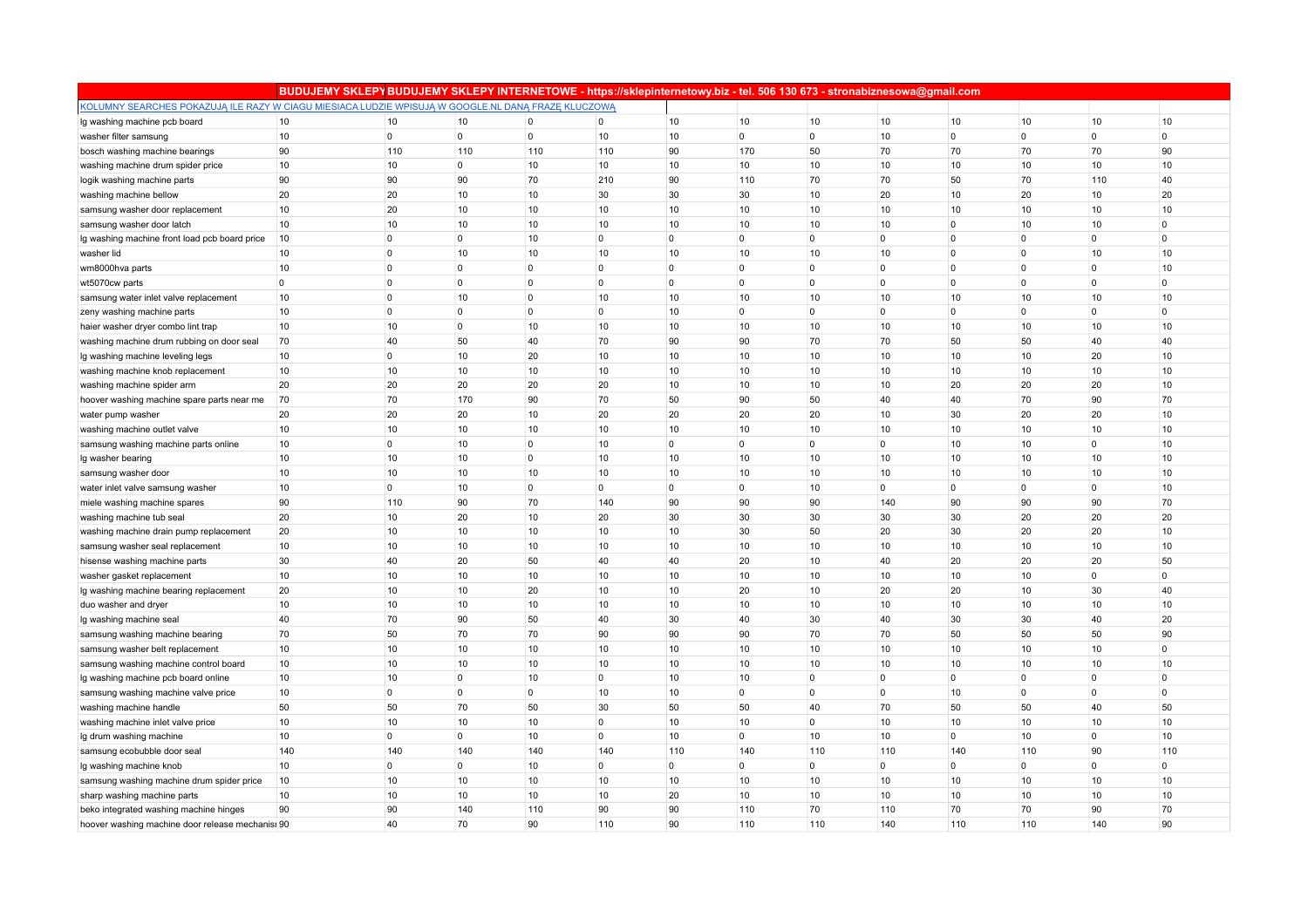|                                                                                                    | BUDUJEMY SKLEPYBUDUJEMY SKLEPY INTERNETOWE - https://sklepinternetowy.biz - tel. 506 130 673 - stronabiznesowa@gmail.com |                |                |                |                |              |                |                |                |             |                |                |                |
|----------------------------------------------------------------------------------------------------|--------------------------------------------------------------------------------------------------------------------------|----------------|----------------|----------------|----------------|--------------|----------------|----------------|----------------|-------------|----------------|----------------|----------------|
| KOLUMNY SEARCHES POKAZUJA ILE RAZY W CIAGU MIESIACA LUDZIE WPISUJA W GOOGLE.NL DANA FRAZE KLUCZOWA |                                                                                                                          |                |                |                |                |              |                |                |                |             |                |                |                |
| samsung washer drum loose                                                                          | 10                                                                                                                       | 10             | 10             | 10             | 10             | 10           | 10             | $\overline{0}$ | 10             | 10          | $\overline{0}$ | 10             | 10             |
| swan washing machine parts                                                                         | 70                                                                                                                       | 170            | 70             | 50             | 110            | 90           | 70             | 70             | 70             | 70          | 70             | 70             | 30             |
| samsung washer motherboard                                                                         | 10                                                                                                                       | 10             | 10             | 0              | 10             | 0            | $\mathbf 0$    | 10             | 10             | 10          | 0              | 0              | $\overline{0}$ |
| washing machine door gasket                                                                        | 30                                                                                                                       | 50             | 30             | 30             | 40             | 40           | 40             | 20             | 30             | 40          | 20             | 30             | 20             |
| hoover carbon brushes                                                                              | 70                                                                                                                       | 90             | 70             | 90             | 90             | 70           | 70             | 50             | 90             | 70          | 90             | 70             | 70             |
| Ig front load washer pump replacement                                                              | $\overline{0}$                                                                                                           | 0              | $\overline{0}$ | $\mathbf 0$    | $\mathbf 0$    | 0            | $\overline{0}$ | $\Omega$       | $\overline{0}$ | 0           | 0              | $\overline{0}$ | $\overline{0}$ |
| inverter direct drive washer Ig                                                                    | 10                                                                                                                       | $\overline{0}$ | $\overline{0}$ | $\mathbf 0$    | 10             | 0            | $\mathbf 0$    | $\overline{0}$ | $\overline{0}$ | $\mathbf 0$ | 0              | 0              | 10             |
| bosch washing machine spares near me                                                               | 70                                                                                                                       | 70             | 70             | 90             | 50             | 50           | 70             | 90             | 110            | 50          | 50             | 70             | 50             |
| samsung front load washer bearing replacement 10                                                   |                                                                                                                          | $\overline{0}$ | $\overline{0}$ | 10             | $\mathbf 0$    | $10$         | $\mathbf{0}$   | $\Omega$       | 10             | $\Omega$    | $\overline{0}$ | $\overline{0}$ | 10             |
| hotpoint drain pump                                                                                | 70                                                                                                                       | 70             | 90             | 90             | 90             | 70           | 90             | 50             | 50             | 40          | 40             | 50             | 70             |
| washing machine moving bolts                                                                       | 20                                                                                                                       | 30             | 20             | 20             | 30             | 20           | 30             | 20             | 20             | 30          | 20             | 30             | 30             |
| washing machine coupler near me                                                                    | 10                                                                                                                       | 10             | 0              | 0              | 10             | 0            | $\mathbf 0$    | $\overline{0}$ | $\overline{0}$ | 10          | 0              | 0              | $\overline{0}$ |
| Ig front washer                                                                                    | 10                                                                                                                       | 10             | $\overline{0}$ | 10             | 10             | 0            | $\mathbf 0$    | 10             | 10             | 10          | 10             | $\Omega$       | $\overline{0}$ |
| panda washing machine parts                                                                        | 10                                                                                                                       | $\overline{0}$ | 10             | $\overline{0}$ | $\overline{0}$ | $\mathbf 0$  | $\overline{0}$ | $\Omega$       | $\overline{0}$ | $\mathbf 0$ | $\mathbf 0$    | $\overline{0}$ | $\overline{0}$ |
| bpl front load washing machine spare parts                                                         | 10                                                                                                                       | $\overline{0}$ | $\overline{0}$ | $\overline{0}$ | $\mathbf 0$    | $\mathbf 0$  | 10             | $\Omega$       | $\overline{0}$ | 10          | 10             | $\overline{0}$ | $\overline{0}$ |
| Ig washing machine lint filter replacement                                                         | 10                                                                                                                       | $\overline{0}$ | $\overline{0}$ | 10             | 10             | 10           | $\mathbf 0$    | $\Omega$       | 10             | 10          | 10             | $\overline{0}$ | 10             |
| hotpoint washing machine parts near me                                                             | 90                                                                                                                       | 170            | 110            | 70             | 70             | 70           | 50             | 90             | 70             | 30          | 90             | 50             | 140            |
| beko carbon brushes                                                                                | 90                                                                                                                       | 70             | 140            | 70             | 90             | 90           | 110            | 70             | 70             | 90          | 90             | 70             | 70             |
| hotpoint pressure switch                                                                           | 70                                                                                                                       | 110            | 90             | 90             | 90             | 90           | 90             | 70             | 50             | 70          | 50             | 50             | 50             |
| clothes washer filter                                                                              | 10                                                                                                                       | $\overline{0}$ | $\overline{0}$ | $\overline{0}$ | 10             | $\mathbf 0$  | $\mathbf 0$    | $\Omega$       | 10             | $\mathbf 0$ | $\mathbf 0$    | 10             | $\overline{0}$ |
| filter on samsung washer                                                                           | 10                                                                                                                       | 10             | 10             | $\mathbf 0$    | 10             | 10           | 10             | 10             | 10             | 10          | 10             | 10             | 10             |
| Ig washing machine gasket                                                                          | 10                                                                                                                       | 10             | 10             | 10             | 10             | 10           | 10             | 10             | 10             | 10          | 10             | 10             | 10             |
| washer metal ring                                                                                  | 10                                                                                                                       | 20             | 10             | 20             | 10             | 20           | 10             | 10             | 20             | 10          | 10             | 10             | 10             |
| bosch washing machine shock absorber                                                               | 30                                                                                                                       | 40             | 30             | 20             | 50             | 70           | 30             | 20             | 50             | 30          | 20             | 10             | 30             |
| Ig washer door gasket                                                                              | 10                                                                                                                       | $\overline{0}$ | $\overline{0}$ | $\mathbf 0$    | $\overline{0}$ | 0            | 10             | 10             | $\overline{0}$ | $\mathbf 0$ | $\mathbf 0$    | $\overline{0}$ | $\overline{0}$ |
| Ig drain pump motor                                                                                | 10                                                                                                                       | 10             | 10             | 10             | 10             | 10           | 10             | $\overline{0}$ | 10             | 0           | 10             | 10             | $\overline{0}$ |
| indesit door lock                                                                                  | 70                                                                                                                       | 90             | 90             | 70             | 70             | 70           | 70             | 50             | 70             | 50          | 70             | 90             | 70             |
| little swan washing machine                                                                        | 10                                                                                                                       | 10             | 10             | 10             | 10             | 10           | 10             | 10             | 10             | 10          | 10             | 10             | 10             |
| drain pump washing machine price                                                                   | 10                                                                                                                       | 10             | 10             | 10             | 10             | 10           | 10             | 10             | 10             | 10          | 10             | 10             | 10             |
| front load washer bearing replacement                                                              | 10                                                                                                                       | 10             | $\overline{0}$ | 10             | $\mathbf 0$    | 0            | $\mathbf 0$    | $\Omega$       | $\overline{0}$ | 0           | $\overline{0}$ | $\overline{0}$ | $\overline{0}$ |
| washer belts                                                                                       | 40                                                                                                                       | 40             | 40             | 50             | 50             | 70           | 30             | 30             | 40             | 30          | 50             | 40             | 70             |
| hotpoint hswp1000m4ww                                                                              | $\overline{0}$                                                                                                           | $\overline{0}$ | $\overline{0}$ | $\overline{0}$ | $\overline{0}$ | 0            | $\overline{0}$ | $\Omega$       | $\overline{0}$ | 0           | $\mathbf 0$    | 0              | $\overline{0}$ |
| second hand washing machine parts                                                                  | 20                                                                                                                       | 30             | 20             | 30             | 20             | 20           | 10             | 20             | 10             | 10          | 20             | 20             | 40             |
| wm3050cw parts                                                                                     |                                                                                                                          |                |                |                |                |              |                |                |                |             |                |                |                |
| hoover washing machine control board                                                               | 70                                                                                                                       | 70             | 70             | 70             | 90             | 70           | 40             | 40             | 50             | 50          | 70             | 70             | 50             |
| hotpoint washing machine handle                                                                    | 90                                                                                                                       | 90             | 110            | 110            | 90             | 70           | 110            | 110            | 90             | 90          | 90             | 70             | 90             |
| Ig washing machine door lock price                                                                 | 10                                                                                                                       | 10             | $\overline{0}$ | 10             | 10             | $\mathbf 0$  | 10             | 0              | $\overline{0}$ | $\Omega$    | 10             | 10             | 10             |
| replacement washing machine seal                                                                   | 880                                                                                                                      | 880            | 1000           | 880            | 880            | 880          | 1000           | 880            | 720            | 880         | 1000           | 1000           | 720            |
| samsung washing machine belt replacement                                                           | 10                                                                                                                       | 10             | 10             | 20             | 10             | 10           | 10             | 10             | 20             | 20          | 10             | 10             | 10             |
| washer pump filter                                                                                 | 10                                                                                                                       | 10             | 10             | 10             | 10             | 10           | 10             | 10             | 10             | 10          | 10             | 10             | 10             |
| Ig motor washing machine                                                                           | 30                                                                                                                       | 10             | 30             | 50             | 50             | 20           | 30             | 40             | 40             | 30          | 40             | 40             | 20             |
| samsung washing machine gasket price                                                               | 10                                                                                                                       | 0              | 10             | 10             | 10             | $\mathbf{0}$ | $\Omega$       | $\Omega$       | $\overline{0}$ | 10          | 10             | 10             | 10             |
| fan washer                                                                                         | 10                                                                                                                       | 10             | 10             | 10             | 10             | 10           | 10             | 10             | 10             | 10          | 10             | 10             | 10             |
| mabe washing machine parts                                                                         | 10                                                                                                                       | $\overline{0}$ | 10             | $\mathbf 0$    | $\mathbf 0$    | $\mathbf 0$  | $\mathbf 0$    | $\Omega$       | $\overline{0}$ | $\mathbf 0$ | 10             | $\overline{0}$ | $\overline{0}$ |
| washing machine without lid lock                                                                   | 10                                                                                                                       | $\overline{0}$ | $\overline{0}$ | $\mathbf 0$    | $\overline{0}$ | 10           | $\mathbf 0$    | $\Omega$       | $\overline{0}$ | $\mathbf 0$ | 10             | 0              | $\overline{0}$ |
| amazon washing machine parts                                                                       | 10                                                                                                                       | 10             | 10             | 10             | 10             | 10           | 20             | 10             | 10             | 10          | 10             | 10             | 20             |
| hotpoint door handle                                                                               | 70                                                                                                                       | 90             | 90             | 90             | 90             | 70           | 70             | 70             | 50             | 70          | 90             | 70             | 70             |
| Ig inverter direct drive washer filter                                                             | 10                                                                                                                       | $\overline{0}$ | 10             | 10             | 10             | $\mathbf 0$  | 10             | 10             | 10             | $\Omega$    | 10             | 10             | 10             |
| 4681ea1007g                                                                                        | $\overline{0}$                                                                                                           | $\overline{0}$ | $\Omega$       | $\overline{0}$ | $\mathbf 0$    | $\mathbf 0$  | $\Omega$       | $\Omega$       | $\Omega$       | $\Omega$    | $\Omega$       | $\overline{0}$ | $\overline{0}$ |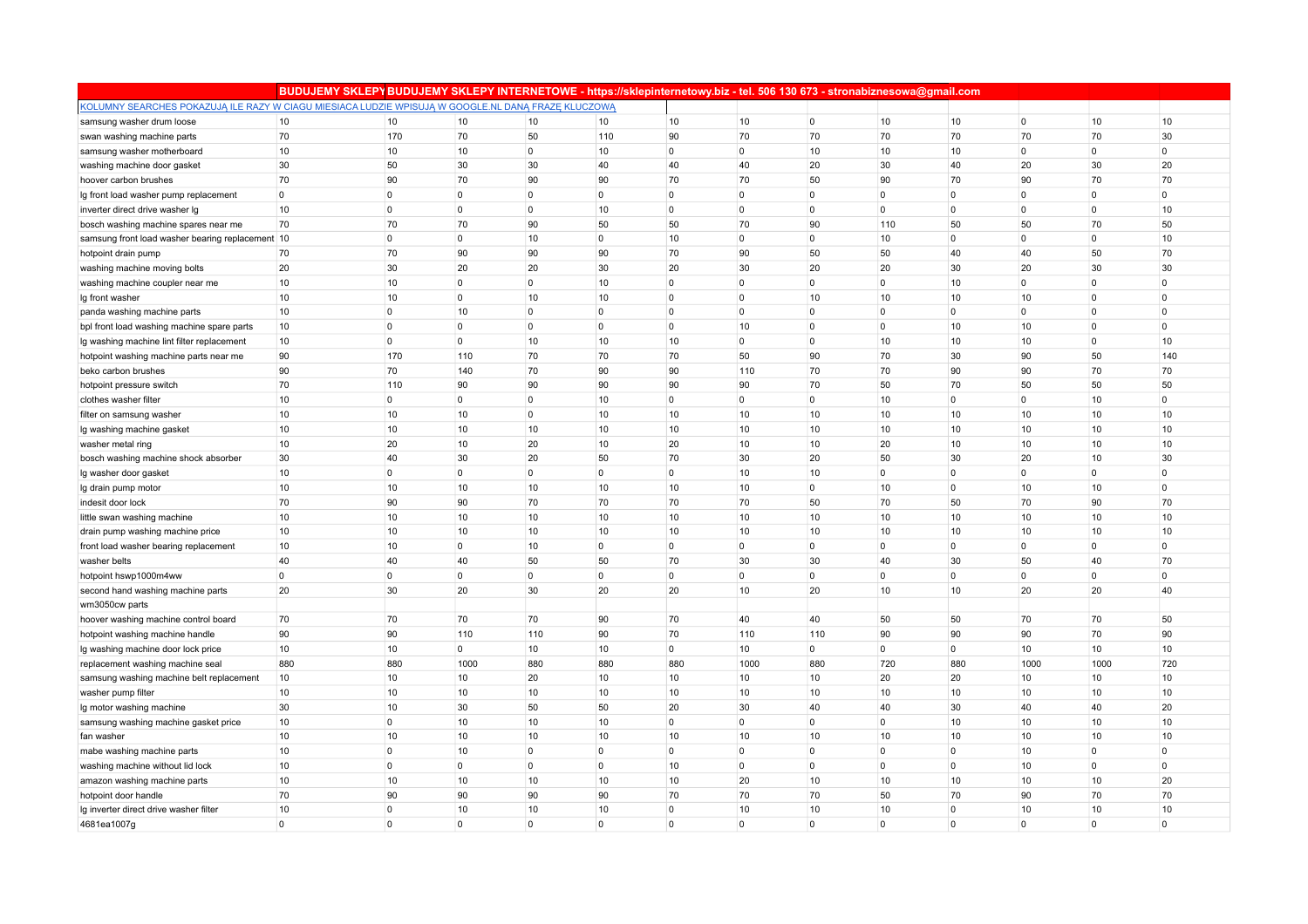|                                                                                                    | BUDUJEMY SKLEPY BUDUJEMY SKLEPY INTERNETOWE - https://sklepinternetowy.biz - tel. 506 130 673 - stronabiznesowa@gmail.com |                |                |                |                |                     |                         |                |                |                |                |                |                |
|----------------------------------------------------------------------------------------------------|---------------------------------------------------------------------------------------------------------------------------|----------------|----------------|----------------|----------------|---------------------|-------------------------|----------------|----------------|----------------|----------------|----------------|----------------|
| KOLUMNY SEARCHES POKAZUJA ILE RAZY W CIAGU MIESIACA LUDZIE WPISUJA W GOOGLE.NL DANA FRAZE KLUCZOWA |                                                                                                                           |                |                |                |                |                     |                         |                |                |                |                |                |                |
| crosley washing machine parts                                                                      | 10                                                                                                                        | 10             | 10             | 10             | 10             | $\mathbf 0$         | $\overline{0}$          | $\mathbf 0$    | 10             | $\overline{0}$ | 10             | 10             | 10             |
| samsung washing machine drain valve price                                                          |                                                                                                                           |                |                |                |                |                     |                         |                |                |                |                |                |                |
| washer transit bolts                                                                               | 20                                                                                                                        | 30             | 30             | 30             | 20             | 10                  | 20                      | 10             | 20             | 20             | 10             | 20             | 20             |
| Ig washer magnetic door plunger                                                                    | 10                                                                                                                        | $\overline{0}$ | 10             | $\mathbf 0$    | $\overline{0}$ | 0                   | $\overline{\mathbf{0}}$ | $\Omega$       | $\overline{0}$ | $\overline{0}$ | $\mathbf 0$    | $\mathbf 0$    | 10             |
| Ig washer gasket                                                                                   | 10                                                                                                                        | $\overline{0}$ | $\overline{0}$ | $\overline{0}$ | 10             | $\mathsf{O}\xspace$ | $\overline{0}$          | 10             | $\overline{0}$ | 10             | 10             | $\overline{0}$ | $\overline{0}$ |
| inlet valve samsung washing machine                                                                | 10                                                                                                                        | 10             | 10             | 10             | 10             | $\mathbf 0$         | 10                      | 10             | $\overline{0}$ | 0              | $\mathbf 0$    | $\overline{0}$ | 10             |
| samsung washer door seal replacement                                                               | 10                                                                                                                        | 10             | 10             | 10             | 10             | 10                  | 10                      | 10             | 10             | 10             | 10             | 10             | 10             |
| washing machine motor replacement                                                                  | 30                                                                                                                        | 20             | 40             | 20             | 40             | 30                  | 30                      | 30             | 50             | 30             | 30             | 30             | 30             |
| front load washer drain pump                                                                       | 10                                                                                                                        | 10             | 10             | 10             | 10             | 10                  | 10                      | 10             | 10             | 10             | 10             | 10             | 10             |
| hotpoint washing machine spare parts                                                               | 170                                                                                                                       | 260            | 210            | 210            | 170            | 170                 | 210                     | 140            | 170            | 140            | 170            | 170            | 170            |
| washing machine motherboard repair cost                                                            | 10                                                                                                                        | 10             | 10             | 10             | 10             | 10                  | 10                      | 20             | 20             | 20             | 10             | 10             | 10             |
| wm3570hva parts                                                                                    | 10                                                                                                                        | $\overline{0}$ | $\overline{0}$ | 10             | $\overline{0}$ | 0                   | $\Omega$                | $\Omega$       | $\overline{0}$ | $\mathbf 0$    | $\mathbf 0$    | $\overline{0}$ | $\overline{0}$ |
| Ig washing machine dryer parts                                                                     | 10                                                                                                                        | $\overline{0}$ | 10             | 10             | $\mathbf 0$    | $\mathbf 0$         | $\mathbf 0$             | $\Omega$       | 10             | $\Omega$       | 10             | $\overline{0}$ | 10             |
| washing machine shocks                                                                             | 10                                                                                                                        | 20             | 10             | 10             | 10             | 10                  | 10                      | 10             | 10             | 10             | 10             | 10             | 10             |
| cap fixer samsung washing machine                                                                  | 10                                                                                                                        | 10             | $\overline{0}$ | 10             | 10             | 10                  | 10                      | 10             | 10             | 10             | 10             | 10             | 20             |
| beko door handle                                                                                   | 70                                                                                                                        | 50             | 90             | 70             | 90             | 70                  | 70                      | 50             | 40             | 50             | 70             | 70             | 50             |
| Ig front washing machine                                                                           | 10                                                                                                                        | $\overline{0}$ | $\overline{0}$ | 10             | $\overline{0}$ | 10                  | 10                      | $\Omega$       | 10             | 10             | 10             | $\overline{0}$ | 10             |
| Ig steam direct drive washer                                                                       | 10                                                                                                                        | 10             | 10             | 10             | 10             | 10                  | $\mathbf 0$             | 10             | 10             | 10             | 10             | 10             | $\overline{0}$ |
| Ig water pump replacement                                                                          | 10                                                                                                                        | $\overline{0}$ | 10             | $\overline{0}$ | 10             | 10                  | 10                      | 10             | 10             | 10             | 10             | 10             | 10             |
| dd motor washing machine                                                                           | 10                                                                                                                        | 10             | 10             | 10             | 10             | 10                  | 10                      | 10             | 10             | 10             | 10             | 10             | 10             |
| samsung washer belt                                                                                | 10                                                                                                                        | 0              | $\mathbf 0$    | 10             | 10             | 10                  | 10                      | 10             | $\overline{0}$ | 10             | 0              | $\mathbf 0$    | 10             |
| transportation bolts washing machine                                                               | 260                                                                                                                       | 210            | 260            | 260            | 320            | 260                 | 210                     | 260            | 210            | 210            | 210            | 260            | 210            |
| drain motor Ig original                                                                            | 10                                                                                                                        | $\overline{0}$ | 10             | $\mathbf 0$    | $\overline{0}$ | $\mathbf 0$         | $\mathbf 0$             | $\mathbf 0$    | $\overline{0}$ | $\mathbf 0$    | $\mathbf 0$    | $\overline{0}$ | $\overline{0}$ |
| washing machine rotor                                                                              | 10                                                                                                                        | 10             | 10             | 10             | 10             | 10                  | 10                      | 10             | 10             | 10             | 10             | 10             | 10             |
| samsung ecobubble 8kg door seal                                                                    | 90                                                                                                                        | 110            | 110            | 110            | 110            | 110                 | 90                      | 90             | 90             | 90             | 90             | 110            | 70             |
| samsung washer bearing                                                                             | 10                                                                                                                        | 10             | 10             | 10             | 10             | 10                  | 10                      | 10             | 10             | 10             | 10             | 10             | 10             |
| foot pedal washer                                                                                  | 10                                                                                                                        | 0              | 10             | 10             | $\mathbf 0$    | 0                   | $\mathbf 0$             | 10             | 10             | 10             | 0              | 10             | 10             |
| miele door seal replacement                                                                        | 50                                                                                                                        | 50             | 40             | 50             | 50             | 50                  | 40                      | 40             | 30             | 50             | 50             | 70             | 50             |
| beko door lock                                                                                     | 70                                                                                                                        | 50             | 40             | 70             | 70             | 50                  | 70                      | 50             | 50             | 70             | 70             | 90             | 70             |
| wm2277hw parts                                                                                     | $\overline{0}$                                                                                                            | $\overline{0}$ | $\overline{0}$ | $\overline{0}$ | $\mathbf 0$    | $\mathbf 0$         | $\mathbf 0$             | $\Omega$       | $\overline{0}$ | 0              | $\overline{0}$ | $\overline{0}$ | $\overline{0}$ |
| haier washing machine drain pump                                                                   | 10                                                                                                                        | 10             | 10             | $\overline{0}$ | 10             | 10                  | 10                      | 10             | 10             | 10             | 10             | 10             | 10             |
| samsung clothes washer parts                                                                       | 10                                                                                                                        | 0              | $\overline{0}$ | $\overline{0}$ | $\overline{0}$ | 0                   | $\mathbf 0$             | $\overline{0}$ | $\overline{0}$ | 0              | 0              | 10             | $\overline{0}$ |
| boots washer dryer                                                                                 | 90                                                                                                                        | 140            | 140            | 140            | 110            | 90                  | 90                      | 50             | 70             | 40             | 70             | 70             | 90             |
| front load washer lint trap                                                                        | 10                                                                                                                        | 10             | 10             | 10             | 10             | 10                  | 10                      | 10             | $\overline{0}$ | 10             | 10             | 10             | $\overline{0}$ |
| universal washing machine control board                                                            | 10                                                                                                                        | 10             | $\overline{0}$ | $\overline{0}$ | 10             | $\mathbf 0$         | 0                       | $\mathbf 0$    | 10             | $\mathbf 0$    | 10             | $\overline{0}$ | $\overline{0}$ |
| hotpoint washing machine door replacement                                                          | 90                                                                                                                        | 90             | 90             | 90             | 110            | 110                 | 140                     | 110            | 90             | 70             | 90             | 90             | 110            |
| blomberg washing machine door locked                                                               | 10                                                                                                                        | 10             | 10             | 20             | 30             | 20                  | 20                      | 10             | 20             | 10             | 20             | 10             | 20             |
| samsung washer filter replacement                                                                  | 10                                                                                                                        | 0              | $\overline{0}$ | $\overline{0}$ | 10             | 10                  | $\mathbf 0$             | $\overline{0}$ | 10             | 10             | 0              | 10             | $\mathbf 0$    |
| Ig cold water inlet valve                                                                          | 10                                                                                                                        | 0              | 10             | 10             | $\mathbf 0$    | 0                   | $\Omega$                | $\Omega$       | 10             | $\Omega$       | 10             | 10             | $\Omega$       |
| Ig washing machine valve price                                                                     | 10                                                                                                                        | $\overline{0}$ | 10             | $\overline{0}$ | $\overline{0}$ | 10                  | 10                      | 10             | 10             | 10             | $\Omega$       | 10             | $\overline{0}$ |
| spin motor washing machine                                                                         | 10                                                                                                                        | 10             | 10             | 10             | 10             | 10                  | $\overline{0}$          | 10             | 10             | 10             | 10             | 20             | 10             |
| washing machine parts in quiapo                                                                    | $\overline{0}$                                                                                                            | $\overline{0}$ | $\overline{0}$ | $\overline{0}$ | $\mathbf 0$    | $\mathbf 0$         | $\mathbf 0$             | $\Omega$       | $\overline{0}$ | $\mathbf 0$    | $\Omega$       | $\overline{0}$ | $\mathbf 0$    |
| haier washing machine pcb board price                                                              | 10                                                                                                                        | 10             | $\overline{0}$ | $\mathbf 0$    | $\mathbf 0$    | 10                  | 10                      | $\Omega$       | $\overline{0}$ | $\mathbf 0$    | 10             | 0              | $\overline{0}$ |
| nfw7200tw parts                                                                                    | 10                                                                                                                        | 0              | 10             | 0              | 0              | 10                  | 0                       | 10             | $\overline{0}$ | $\mathbf 0$    | 10             | $\Omega$       | $\overline{0}$ |
| samsung washing machine pcb board online                                                           | $\overline{0}$                                                                                                            | $\overline{0}$ | $\overline{0}$ | $\overline{0}$ | $\overline{0}$ | 0                   | $\overline{0}$          | $\Omega$       | $\overline{0}$ | $\Omega$       | $\overline{0}$ | $\overline{0}$ | $\overline{0}$ |
| washing machine glass door replacement                                                             | 30                                                                                                                        | 40             | 30             | 20             | 20             | 20                  | 50                      | 50             | 40             | 20             | 20             | 10             | 20             |
| hotpoint washing machine door lock replacement 70                                                  |                                                                                                                           | 140            | 90             | 50             | 70             | 50                  | 70                      | 50             | 50             | 70             | 70             | 70             | 90             |
| hotpoint washing machine drum loose                                                                | 70                                                                                                                        | 70             | 70             | 70             | 70             | 110                 | 70                      | 70             | 70             | 30             | 40             | 40             | 50             |
| samsung washer shipping bolts replacement                                                          | 10                                                                                                                        | 20             | 10             | 10             | 10             | $\mathbf 0$         | 10                      | $\Omega$       | 10             | $\Omega$       | $\Omega$       | $\overline{0}$ | 10             |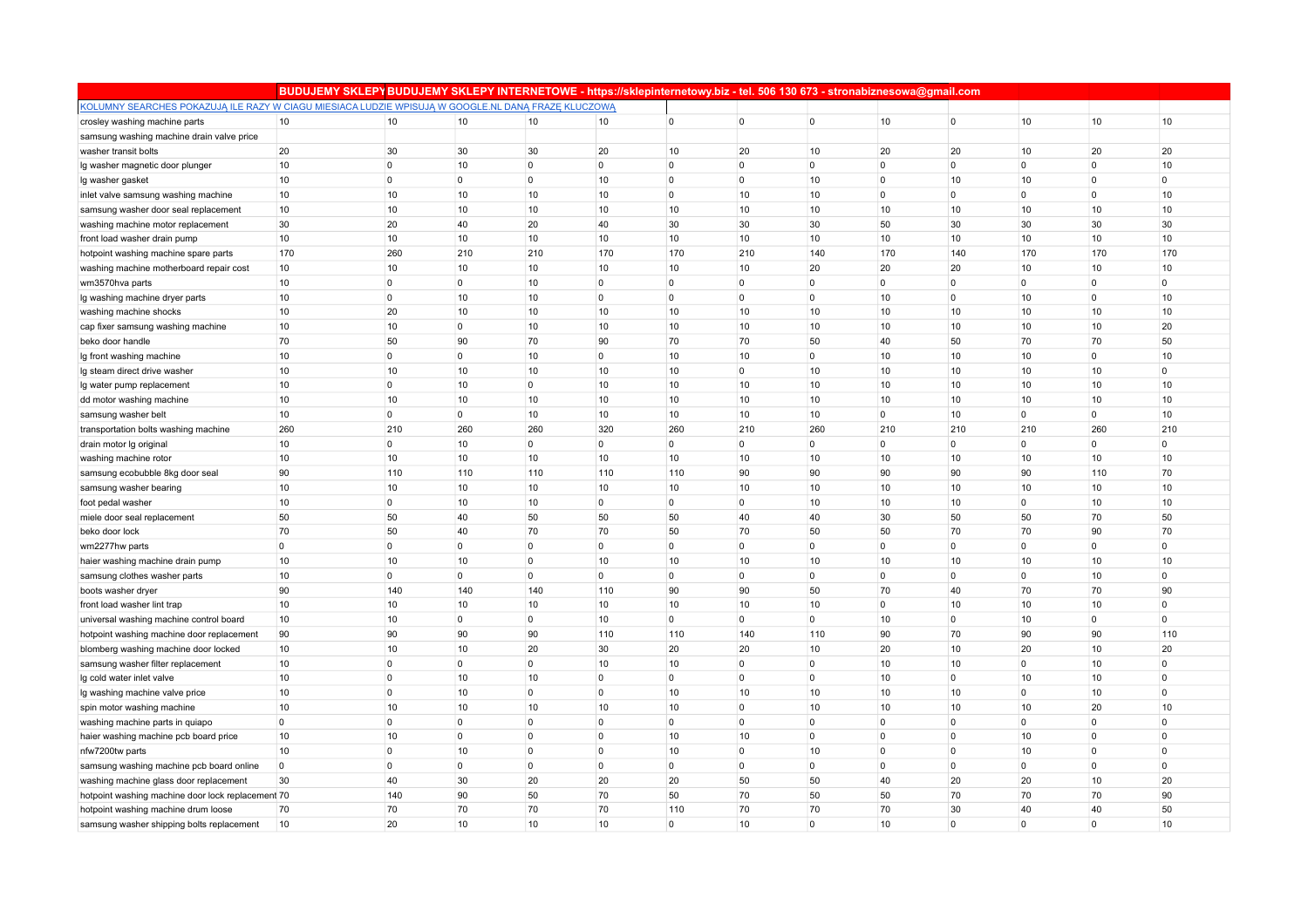|                                                                                                    | BUDUJEMY SKLEPYBUDUJEMY SKLEPY INTERNETOWE - https://sklepinternetowy.biz - tel. 506 130 673 - stronabiznesowa@gmail.com |                |                |                |                |             |                |                |                |                |                |                |                |
|----------------------------------------------------------------------------------------------------|--------------------------------------------------------------------------------------------------------------------------|----------------|----------------|----------------|----------------|-------------|----------------|----------------|----------------|----------------|----------------|----------------|----------------|
| KOLUMNY SEARCHES POKAZUJA ILE RAZY W CIAGU MIESIACA LUDZIE WPISUJA W GOOGLE.NL DANA FRAZE KLUCZOWA |                                                                                                                          |                |                |                |                |             |                |                |                |                |                |                |                |
| bosch washing machine drain pump price                                                             | 10                                                                                                                       | 10             | 10             | 10             | 10             | 10          | 10             | 10             | 10             | 10             | 10             | 10             | 10             |
| bosch washing machine belt                                                                         | 40                                                                                                                       | 40             | 30             | 40             | 30             | 30          | 40             | 40             | 30             | 30             | 30             | 30             | 40             |
| Ig washing machine pressure switch price                                                           | 10                                                                                                                       | 0              | $\overline{0}$ | $\mathbf 0$    | 10             | 0           | $\mathbf 0$    | $\overline{0}$ | $\overline{0}$ | $\overline{0}$ | 0              | $\overline{0}$ | $\overline{0}$ |
| samsung washing machine belt price                                                                 | 10                                                                                                                       | 10             | 10             | 10             | 10             | 10          | 10             | 10             | 10             | 10             | $\mathbf{0}$   | $\Omega$       | $\overline{0}$ |
| Ig drive washing machine                                                                           | 10                                                                                                                       | 10             | 20             | 20             | 10             | 10          | 20             | 20             | 20             | 10             | 10             | 10             | 10             |
| drive pulley washing machine                                                                       | 10                                                                                                                       | 20             | 10             | 10             | 20             | 30          | 10             | 10             | 10             | 10             | 10             | 10             | 10             |
| motor drain samsung                                                                                |                                                                                                                          |                |                |                |                |             |                |                |                |                |                |                |                |
| hotpoint washer drain pump                                                                         | 10                                                                                                                       | 20             | 20             | 20             | 10             | 20          | 10             | 10             | 10             | 10             | 10             | 10             | 10             |
| washing machine drain hose pipe                                                                    | 10                                                                                                                       | 10             | 10             | 10             | 10             | 10          | 10             | 10             | 10             | 10             | 10             | 10             | 10             |
| Ig front load washer drum replacement                                                              | 10                                                                                                                       | $\mathbf 0$    | 10             | 10             | 10             | 10          | 10             | 10             | 10             | $\overline{0}$ | 10             | 10             | 10             |
| samsung washing machine water inlet valve repla 10                                                 |                                                                                                                          | 10             | 10             | $\overline{0}$ | 10             | 0           | 10             | 10             | 10             | $\overline{0}$ | $\mathbf 0$    | 10             | 10             |
| wm2010cw parts                                                                                     |                                                                                                                          |                |                |                |                |             |                |                |                |                |                |                |                |
| Ig front load washing machine pcb price                                                            | 10                                                                                                                       | $\overline{0}$ | 0              | $\overline{0}$ | $\overline{0}$ | 0           | 10             | $\overline{0}$ | $\overline{0}$ | $\overline{0}$ | $\overline{0}$ | $\overline{0}$ | $\overline{0}$ |
| Ig washing machine filter front load                                                               | 10                                                                                                                       | 0              | $\mathbf 0$    | $\overline{0}$ | $\Omega$       | 0           | $\Omega$       | $\Omega$       | $\overline{0}$ | 10             | 10             | 10             | 10             |
| samsung front load washer shipping bolts                                                           | $\mathbf{0}$                                                                                                             | $\overline{0}$ | $\Omega$       | $\overline{0}$ | $\Omega$       | $\mathbf 0$ | $\Omega$       | $\Omega$       | $\overline{0}$ | $\overline{0}$ | $\mathbf{0}$   | $\Omega$       | $\overline{0}$ |
| washing machine drum replacement                                                                   | 70                                                                                                                       | 50             | 50             | 50             | 50             | 50          | 70             | 90             | 70             | 70             | 70             | 40             | 70             |
| oe on washer                                                                                       | 10                                                                                                                       | $\mathbf 0$    | 10             | 10             | $\mathbf 0$    | $\mathbf 0$ | 10             | 10             | 10             | $\overline{0}$ | 10             | 10             | $\overline{0}$ |
| Ig washing machine bearing                                                                         | 40                                                                                                                       | 50             | 70             | 50             | 50             | 40          | 50             | 40             | 30             | 30             | 40             | 30             | 30             |
| washer spares                                                                                      | 70                                                                                                                       | 90             | 90             | 70             | 90             | 70          | 90             | 50             | 70             | 50             | 70             | 70             | 90             |
| samsung washing machine pressure switch                                                            | 10                                                                                                                       | 10             | 10             | 10             | 10             | 10          | 10             | 10             | 10             | 10             | 10             | 10             | 10             |
| Ig front load washer door seal                                                                     | 10                                                                                                                       | 10             | 10             | 10             | 10             | 10          | 10             | 10             | 10             | 40             | 10             | $\Omega$       | 10             |
| samsung vrt plus washer filter                                                                     | 10                                                                                                                       | 0              | $\mathbf 0$    | $\overline{0}$ | $\mathbf 0$    | 0           | 10             | $\Omega$       | $\overline{0}$ | $\overline{0}$ | 0              | $\Omega$       | $\overline{0}$ |
| washing machine water outlet valve                                                                 | 10                                                                                                                       | 10             | 10             | 10             | 10             | 20          | 10             | 10             | 10             | 10             | 10             | 10             | 10             |
| hoover washing machine pump                                                                        | 90                                                                                                                       | 170            | 90             | 110            | 110            | 90          | 90             | 70             | 90             | 70             | 70             | 90             | 90             |
| indesit washing machine pump                                                                       | 90                                                                                                                       | 110            | 90             | 110            | 110            | 90          | 70             | 110            | 90             | 90             | 110            | 110            | 90             |
| Ig water valve                                                                                     | 10                                                                                                                       | $\overline{0}$ | $\overline{0}$ | 10             | 10             | $\mathbf 0$ | 10             | 10             | 10             | 10             | 10             | $\mathbf 0$    | 10             |
| samsung washing machine door seal price                                                            | 10                                                                                                                       | 20             | 20             | 10             | 10             | 10          | 10             | 10             | 20             | 10             | 10             | 20             | 10             |
| haier hlp21n parts                                                                                 | $\mathbf 0$                                                                                                              | $\mathbf 0$    | $\overline{0}$ | $\overline{0}$ | $\mathbf 0$    | 0           | $\mathbf 0$    | $\overline{0}$ | $\overline{0}$ | $\overline{0}$ | 0              | $\Omega$       | $\overline{0}$ |
| lloyd washing machine parts                                                                        | $\mathbf 0$                                                                                                              | $\mathbf 0$    | $\mathbf 0$    | $\overline{0}$ | $\mathbf 0$    | 0           | $\mathbf 0$    | $\overline{0}$ | $\overline{0}$ | $\overline{0}$ | 0              | $\overline{0}$ | $\overline{0}$ |
| zanussi washing machine display not working                                                        | 50                                                                                                                       | 90             | 90             | 50             | 70             | 30          | 30             | 30             | 40             | 70             | 70             | 50             | 40             |
| bosch door seal replacement                                                                        | 40                                                                                                                       | 20             | 20             | 40             | 50             | 70          | 50             | 40             | 50             | 30             | 40             | 40             | 50             |
| drain valve for washing machine                                                                    | 30                                                                                                                       | 30             | 30             | 40             | 20             | 30          | 40             | 30             | 30             | 30             | 20             | 20             | 50             |
| red Ig front load washer                                                                           | 10                                                                                                                       | 10             | 10             | 10             | $\mathbf 0$    | 0           | 10             | 10             | $\overline{0}$ | $\overline{0}$ | 10             | $\Omega$       | $\overline{0}$ |
| samsung washing machine bearing replacement 10                                                     |                                                                                                                          | 40             | 20             | 10             | 10             | 10          | 20             | 10             | 10             | 10             | 10             | 10             | 20             |
| wm4270hva parts                                                                                    | 0                                                                                                                        | 0              | 0              | 0              | $\overline{0}$ | 0           | $\mathbf 0$    | $\Omega$       | $\overline{0}$ | $\overline{0}$ | 0              | 0              | $\overline{0}$ |
| washing machine motor pulley                                                                       | 10                                                                                                                       | 10             | 10             | 10             | 10             | 20          | 20             | 10             | 10             | 20             | 10             | 10             | 10             |
| onida washing machine parts                                                                        | $\mathbf{0}$                                                                                                             | $\overline{0}$ | $\overline{0}$ | $\mathbf 0$    | $\mathbf 0$    | $\mathbf 0$ | $\Omega$       | $\Omega$       | $\overline{0}$ | $\overline{0}$ | $\mathbf 0$    | $\mathbf 0$    | $\overline{0}$ |
| washing machine lid replacement                                                                    | 10                                                                                                                       | $\mathbf 0$    | 10             | 10             | 10             | 10          | 10             | 10             | 10             | 10             | 10             | 10             | 10             |
| bosch washing machine inlet valve                                                                  | 10                                                                                                                       | 10             | 10             | 20             | 10             | 10          | 10             | 10             | 10             | 10             | 10             | 10             | 10             |
| espares washing machine                                                                            | 70                                                                                                                       | 110            | 70             | 10             | 70             | 90          | 110            | 110            | 70             | 70             | 20             | 50             | 110            |
| front load washer shipping bolts                                                                   | 10                                                                                                                       | $\overline{0}$ | $\overline{0}$ | $\overline{0}$ | $\overline{0}$ | 10          | $\overline{0}$ | 10             | 10             | $\overline{0}$ | $\overline{0}$ | $\Omega$       | 10             |
| washing machine roller base                                                                        | 20                                                                                                                       | 10             | 20             | 20             | 20             | 20          | 20             | 30             | 20             | 10             | 40             | 30             | 20             |
| Ig washer hot water inlet valve                                                                    | 10                                                                                                                       | $\mathbf 0$    | 10             | $\mathbf 0$    | $\mathbf 0$    | $\mathbf 0$ | $\mathbf 0$    | $\Omega$       | 10             | $\overline{0}$ | $\overline{0}$ | $\Omega$       | $\overline{0}$ |
| shipping bolt                                                                                      | 20                                                                                                                       | 20             | 20             | 20             | 20             | 20          | 30             | 10             | 20             | 20             | 20             | 10             | 20             |
| washing machine drum seal                                                                          | 70                                                                                                                       | 70             | 70             | 70             | 90             | 70          | 70             | 50             | 70             | 90             | 70             | 70             | 90             |
| Ig washing machine motherboard                                                                     | 10                                                                                                                       | 10             | 10             | 0              | $\mathbf{0}$   | 10          | 10             | 10             | 10             | 10             | 10             | 10             | 10             |
| Ig front load washing machine spare parts                                                          | 10                                                                                                                       | $\mathbf 0$    | $\overline{0}$ | 10             | $\mathbf 0$    | 0           | 10             | $\Omega$       | $\overline{0}$ | $\mathbf{0}$   | $\overline{0}$ | $\mathbf 0$    | $\overline{0}$ |
| pcb board samsung washing machine                                                                  | 10                                                                                                                       | 10             | 10             | 10             | 10             | 10          | 10             | 10             | 10             | 10             | 10             | 10             | 10             |
| samsung washing machine parts for sale                                                             | 10                                                                                                                       | $\overline{0}$ | 10             | $\overline{0}$ | $\mathbf 0$    | 10          | $\Omega$       | 10             | 10             | 20             | $\mathbf{0}$   | 10             | 10             |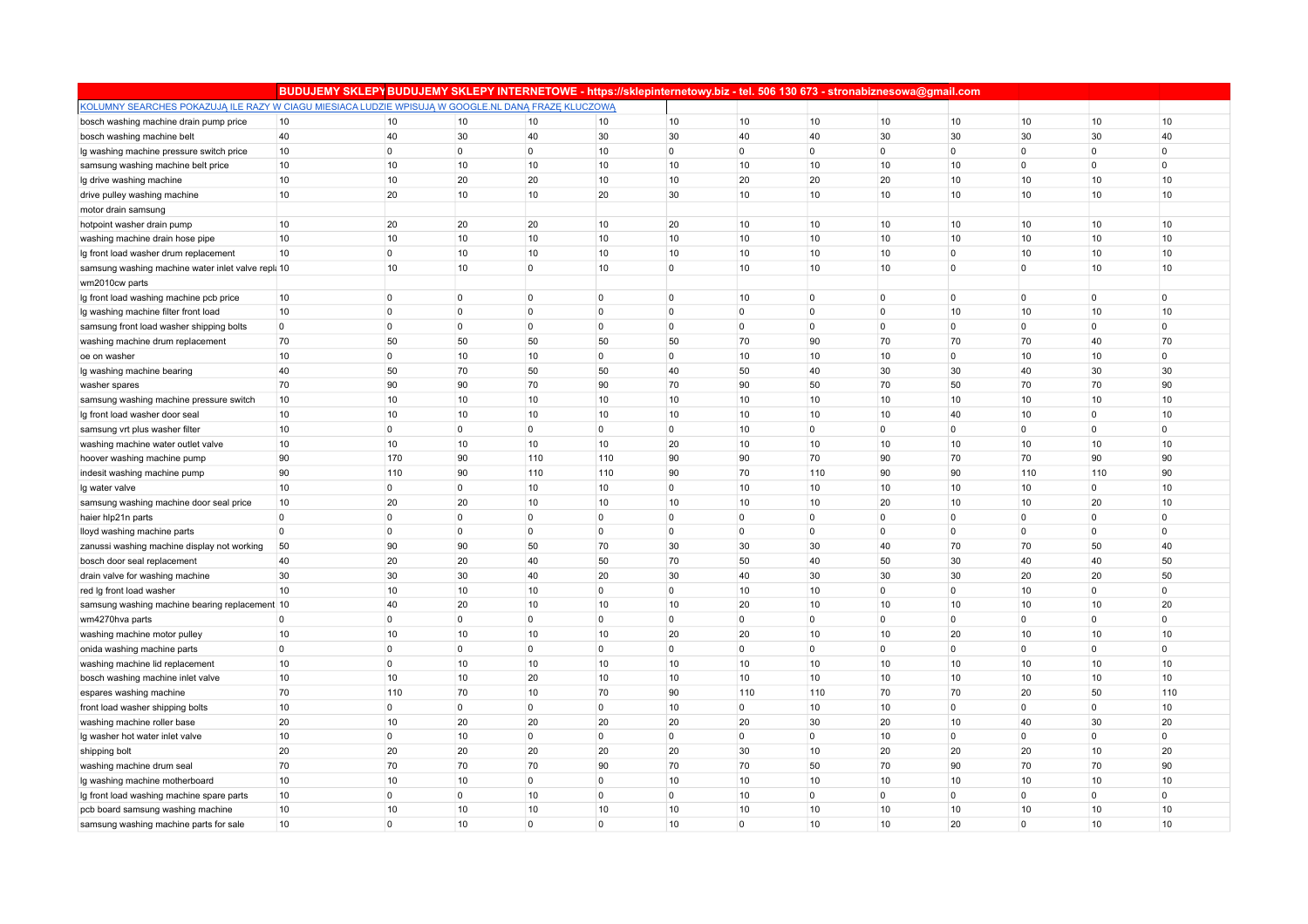|                                                                                                    | BUDUJEMY SKLEPYBUDUJEMY SKLEPY INTERNETOWE - https://sklepinternetowy.biz - tel. 506 130 673 - stronabiznesowa@gmail.com |                |                |                |                |                |                |                |                |                |                |                |                |
|----------------------------------------------------------------------------------------------------|--------------------------------------------------------------------------------------------------------------------------|----------------|----------------|----------------|----------------|----------------|----------------|----------------|----------------|----------------|----------------|----------------|----------------|
| KOLUMNY SEARCHES POKAZUJA ILE RAZY W CIAGU MIESIACA LUDZIE WPISUJA W GOOGLE.NL DANA FRAZE KLUCZOWA |                                                                                                                          |                |                |                |                |                |                |                |                |                |                |                |                |
| washing machine faucet connector                                                                   | 10                                                                                                                       | 0              | $\mathbf 0$    | 0              | 10             | 10             | $\mathbf 0$    | $\mathbf 0$    | $\overline{0}$ | 10             | 10             | 10             | 10             |
| washing machine drum spider                                                                        | 30                                                                                                                       | 20             | 50             | 30             | 40             | 40             | 30             | 20             | 30             | 30             | 30             | 30             | 20             |
| Ig washer seal                                                                                     | 10                                                                                                                       | 10             | 10             | 10             | 10             | 10             | 10             | $\Omega$       | 10             | 10             | 0              | $\Omega$       | $\overline{0}$ |
| Ig water inlet valve price                                                                         | 10                                                                                                                       | $\overline{0}$ | 10             | 10             | 0              | $\overline{0}$ | $\overline{0}$ | 10             | $\overline{0}$ | 10             | 10             | 10             | 10             |
| Ig wm0642hw parts                                                                                  |                                                                                                                          |                |                |                |                |                |                |                |                |                |                |                |                |
| welling motor for washing machine                                                                  | 10                                                                                                                       | 10             | 10             | 10             | $\overline{0}$ | $\mathbf 0$    | 10             | 10             | 10             | 10             | 10             | 10             | 10             |
| bosch washer door locked                                                                           | 10                                                                                                                       | 10             | 20             | 20             | 20             | 10             | 10             | 10             | 20             | 20             | 10             | 10             | 10             |
| filter pump washer                                                                                 | 10                                                                                                                       | 0              | 0              | $\overline{0}$ | $\overline{0}$ | 10             | 0              | $\Omega$       | 10             | $\overline{0}$ | 0              | $\Omega$       | $\overline{0}$ |
| innex washing machine filter                                                                       | 50                                                                                                                       | 70             | 70             | 50             | 40             | 50             | 50             | 40             | 40             | 50             | 40             | 40             | 30             |
| Ig washer reverse door                                                                             | 10                                                                                                                       | 10             | $\overline{0}$ | $\overline{0}$ | 10             | $\overline{0}$ | 10             | $\Omega$       | 10             | $\mathbf 0$    | 0              | $\mathbf 0$    | $\overline{0}$ |
| used washing machine parts near me                                                                 | 10                                                                                                                       | 10             | $\mathbf 0$    | 10             | 10             | 10             | $\mathbf 0$    | 10             | 10             | $\mathbf 0$    | 0              | 10             | 10             |
| Ig washing machine dryer motor                                                                     |                                                                                                                          |                |                |                |                |                |                |                |                |                |                |                |                |
| washer leveling legs                                                                               | 10                                                                                                                       | 10             | 10             | 10             | 10             | $\overline{0}$ | 0              | 10             | 10             | 10             | 0              | 10             | 10             |
| washing machine drain pump price                                                                   | 10                                                                                                                       | 10             | 10             | 10             | 10             | 10             | 10             | 10             | 10             | $\mathbf 0$    | 10             | 10             | $\overline{0}$ |
| Ig washing machine seal replacement                                                                | 20                                                                                                                       | 10             | 10             | 10             | 30             | 20             | 30             | 10             | 10             | 20             | 10             | 10             | 10             |
| bosch washing machine heating element                                                              | 110                                                                                                                      | 140            | 90             | 140            | 140            | 110            | 110            | 90             | 90             | 90             | 90             | 90             | 90             |
| hotpoint washing machine seal                                                                      | 110                                                                                                                      | 110            | 90             | 110            | 90             | 90             | 140            | 90             | 90             | 110            | 90             | 110            | 110            |
| front load washer seal replacement                                                                 | 10                                                                                                                       | 10             | $\overline{0}$ | 10             | 10             | 10             | 10             | $\Omega$       | $\overline{0}$ | 10             | 10             | $\mathbf 0$    | 10             |
| washing machine door switch price                                                                  | 10                                                                                                                       | $\overline{0}$ | $\mathbf 0$    | 10             | 10             | $\overline{0}$ | 10             | $\Omega$       | $\overline{0}$ | 10             | 10             | 10             | $\overline{0}$ |
| samsung washing machine spares near me                                                             | 10                                                                                                                       | 20             | 20             | 20             | 10             | 20             | 10             | 10             | 10             | 10             | 10             | 10             | 20             |
| washing machine stator                                                                             | 10                                                                                                                       | 10             | 10             | 10             | 10             | 10             | 10             | 10             | 10             | 10             | 10             | 10             | 10             |
| washing machine with lint filter                                                                   | 10                                                                                                                       | 10             | 10             | 10             | 10             | 10             | 10             | 10             | 10             | 10             | 0              | 10             | 10             |
| bush washing machine door seal                                                                     | 90                                                                                                                       | 90             | 90             | 90             | 90             | 70             | 110            | 70             | 70             | 70             | 70             | 90             | 90             |
| Ig washing machine filter replacement                                                              | 10                                                                                                                       | 10             | 10             | 10             | 10             | 10             | 10             | 10             | 10             | 10             | 10             | 10             | 10             |
| Ig inverter direct drive washer dryer combo                                                        | 10                                                                                                                       | $\overline{0}$ | $\overline{0}$ | $\overline{0}$ | 10             | $\overline{0}$ | 10             | 10             | $\overline{0}$ | $\mathbf 0$    | 10             | $\mathbf 0$    | 10             |
| samsung washer lint trap                                                                           | 10                                                                                                                       | $\overline{0}$ | $\mathbf 0$    | $\overline{0}$ | $\overline{0}$ | $\overline{0}$ | $\mathbf 0$    | 10             | $\overline{0}$ | $\mathbf 0$    | 10             | 10             | $\overline{0}$ |
| espares washing machine parts                                                                      | 70                                                                                                                       | 110            | 140            | 90             | 30             | 30             | 90             | 70             | 40             | 10             | 140            | 70             | 70             |
| washer inlet valve replacement                                                                     | 10                                                                                                                       | 10             | 10             | 10             | 10             | 10             | 10             | 10             | 10             | 10             | $\mathbf 0$    | $\Omega$       | $\overline{0}$ |
| indesit door seal                                                                                  | 70                                                                                                                       | 50             | 50             | 70             | 70             | 70             | 90             | 70             | 70             | 70             | 50             | 50             | 50             |
| bosch washing machine motor brushes                                                                | 50                                                                                                                       | 50             | 70             | 70             | 70             | 50             | 70             | 50             | 50             | 30             | 50             | 50             | 50             |
| Ig washer lid replacement                                                                          | 10                                                                                                                       | $\overline{0}$ | $\mathbf 0$    | 10             | $\overline{0}$ | 10             | $\overline{0}$ | $\overline{0}$ | $\overline{0}$ | $\overline{0}$ | $\mathbf 0$    | $\overline{0}$ | $\overline{0}$ |
| Ig washing machine door handle                                                                     | 30                                                                                                                       | 30             | 30             | 30             | 40             | 20             | 30             | 30             | 40             | 40             | 50             | 20             | 30             |
| washer door boot                                                                                   | 10                                                                                                                       | $\overline{0}$ | $\overline{0}$ | $\overline{0}$ | $\overline{0}$ | $\overline{0}$ | 10             | $\Omega$       | $\overline{0}$ | $\overline{0}$ | $\mathbf 0$    | $\Omega$       | $\overline{0}$ |
| front load washer parts                                                                            | 10                                                                                                                       | 10             | 10             | 10             | $\mathbf 0$    | 10             | $\overline{0}$ | $\Omega$       | 10             | $\Omega$       | 10             | 10             | 10             |
| water in washer drum                                                                               | 10                                                                                                                       | 10             | 10             | 10             | 10             | 10             | 10             | 10             | 10             | 10             | 10             | 10             | $\overline{0}$ |
| Ig washer inlet hose replacement                                                                   | 10                                                                                                                       | 10             | $\mathbf 0$    | 10             | 10             | $\overline{0}$ | 10             | 10             | $\overline{0}$ | 10             | 0              | 10             | $\overline{0}$ |
| samsung washing machine door switch                                                                | 10                                                                                                                       | 10             | 10             | 10             | 10             | 10             | 10             | 10             | 20             | 10             | 10             | 10             | 10             |
| washer cold water valve                                                                            | 10                                                                                                                       | 10             | 10             | 10             | 10             | 10             | 10             | 10             | 10             | 10             | 10             | 10             | 10             |
| washer door switch                                                                                 | 10                                                                                                                       | 10             | $\overline{0}$ | 10             | 10             | 10             | $\mathbf 0$    | 10             | 10             | 10             | 10             | 10             | $\overline{0}$ |
| bush washing machine filter                                                                        | 70                                                                                                                       | 70             | 110            | 90             | 90             | 50             | 90             | 70             | 70             | 50             | 70             | 50             | 70             |
| aeg washing machine spares                                                                         | 70                                                                                                                       | 70             | 70             | 90             | 70             | 50             | 90             | 70             | 30             | 50             | 70             | 70             | 40             |
| Ig front load drain pump                                                                           | 10                                                                                                                       | $\overline{0}$ | 10             | 10             | 0              | $\overline{0}$ | $\overline{0}$ | $\Omega$       | $\overline{0}$ | $\mathbf{0}$   | $\mathbf 0$    | $\overline{0}$ | 10             |
| Ig washer control panel not working                                                                | 10                                                                                                                       | $\overline{0}$ | 10             | $\overline{0}$ | 10             | 10             | 10             | 10             | 10             | 10             | $\mathbf 0$    | 10             | $\overline{0}$ |
| zanussi washing machine door locked                                                                | 70                                                                                                                       | 50             | 40             | 30             | 30             | 50             | 70             | 140            | 140            | 110            | 40             | 40             | 40             |
| washing machine fill valve                                                                         | 10                                                                                                                       | 10             | 10             | 10             | 10             | 20             | 10             | 20             | 10             | 20             | 10             | 10             | 10             |
| hot and cold hoses for washer                                                                      | 10                                                                                                                       | 10             | 10             | 10             | 10             | 10             | 10             | 10             | 10             | 10             | 10             | 10             | 10             |
| Ig inverter direct drive washer dryer lint trap                                                    | 10                                                                                                                       | $\overline{0}$ | $\overline{0}$ | 10             | 10             | 10             | 10             | 10             | $\overline{0}$ | $\Omega$       | $\mathbf 0$    | 10             | 10             |
| Ig washing machine water inlet valve price                                                         | $\mathbf 0$                                                                                                              | $\overline{0}$ | $\overline{0}$ | $\Omega$       | 0              | 0              | $\Omega$       | $\Omega$       | $\overline{0}$ | $\Omega$       | $\overline{0}$ | $\Omega$       | $\overline{0}$ |
| lg wm2016cw drain pump                                                                             | 10                                                                                                                       | $\overline{0}$ | $\overline{0}$ | $\overline{0}$ | $\mathbf{0}$   | $\overline{0}$ | $\Omega$       | $\Omega$       | $\overline{0}$ | $\mathbf{0}$   | 10             | $\Omega$       | $\overline{0}$ |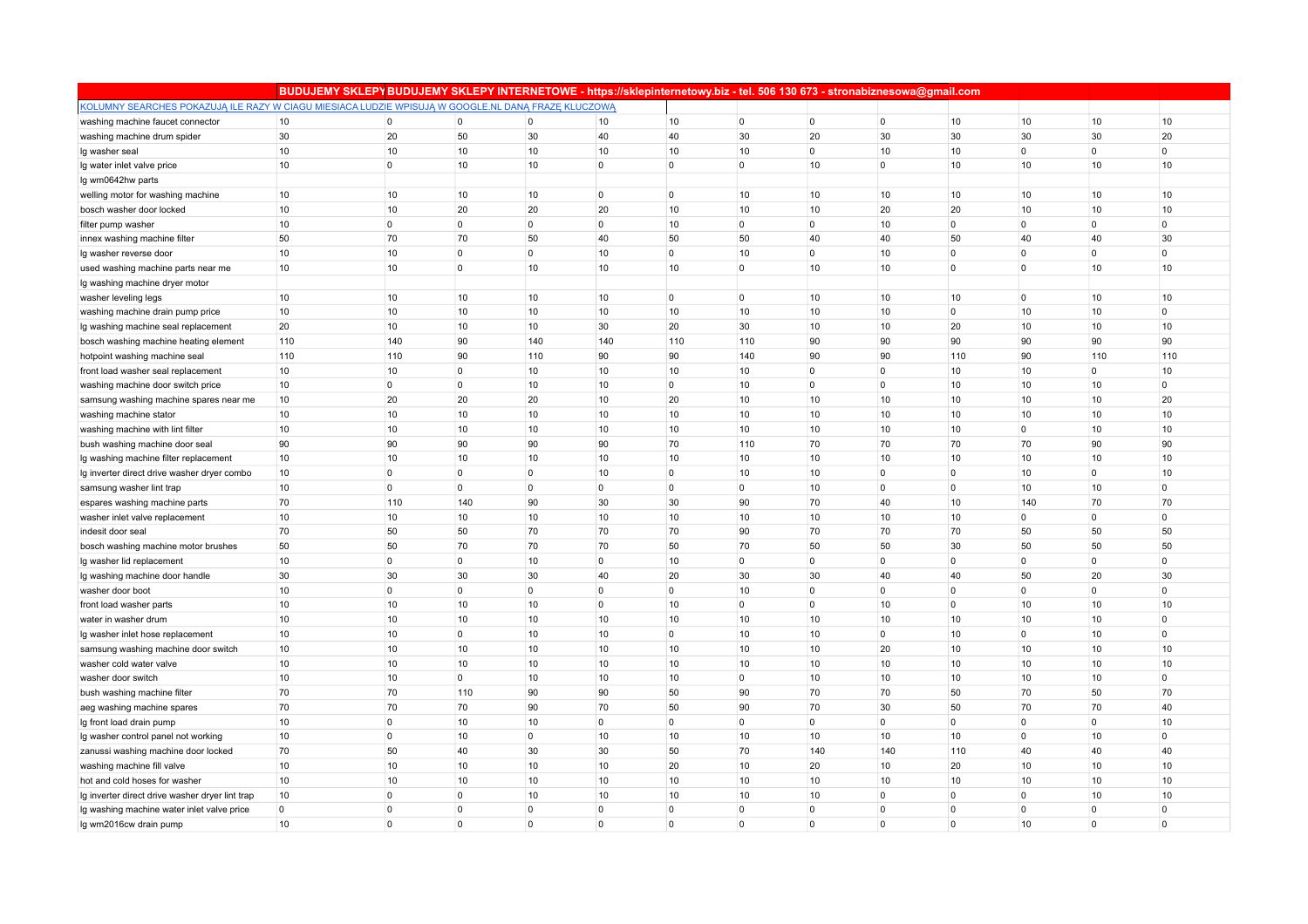|                                                                                                    | BUDUJEMY SKLEPY BUDUJEMY SKLEPY INTERNETOWE - https://sklepinternetowy.biz - tel. 506 130 673 - stronabiznesowa@gmail.com |                |                |                |                |             |             |                |                |             |                |                |                |
|----------------------------------------------------------------------------------------------------|---------------------------------------------------------------------------------------------------------------------------|----------------|----------------|----------------|----------------|-------------|-------------|----------------|----------------|-------------|----------------|----------------|----------------|
| KOLUMNY SEARCHES POKAZUJA ILE RAZY W CIAGU MIESIACA LUDZIE WPISUJA W GOOGLE.NL DANA FRAZE KLUCZOWA |                                                                                                                           |                |                |                |                |             |             |                |                |             |                |                |                |
| samsung washing machine water inlet pipe                                                           | 10                                                                                                                        | 10             | 10             | 0              | 10             | 10          | 10          | 10             | $\overline{0}$ | 10          | 10             | 10             | 10             |
| hoover washing machine parts near me                                                               | 40                                                                                                                        | 90             | 70             | 50             | 30             | 30          | 50          | 40             | 20             | 20          | 10             | 40             | 30             |
| indesit washing machine seal                                                                       | 70                                                                                                                        | 70             | 70             | 90             | 70             | 50          | 90          | 90             | 90             | 90          | 70             | 70             | 50             |
| washing machine pulley price                                                                       | 10                                                                                                                        | 10             | 10             | 10             | 10             | 10          | 10          | 10             | 10             | 10          | 10             | $\overline{0}$ | 10             |
| washing machine thermostat                                                                         | 40                                                                                                                        | 20             | 30             | 30             | 50             | 30          | 40          | 40             | 40             | 40          | 30             | 30             | 40             |
| bosch washing machine door lock price                                                              | 10                                                                                                                        | 10             | 10             | 10             | 10             | 10          | 10          | 10             | 10             | 10          | 10             | 10             | 10             |
| samsung washer pressure switch                                                                     | 10                                                                                                                        | 10             | $\overline{0}$ | $\mathbf 0$    | 10             | 10          | 10          | $\overline{0}$ | $\overline{0}$ | 10          | $\mathbf 0$    | $\mathbf 0$    | 10             |
| hotpoint washing machine belt                                                                      | 70                                                                                                                        | 70             | 70             | 70             | 90             | 70          | 70          | 70             | 70             | 90          | 70             | 70             | 70             |
| samsung front load washer filter cleaning                                                          | 10                                                                                                                        | $\overline{0}$ | $\overline{0}$ | 0              | 10             | $\mathbf 0$ | $\Omega$    | 10             | 10             | $\Omega$    | $\Omega$       | 0              | $\overline{0}$ |
| washing machine retaining ring                                                                     | 40                                                                                                                        | 40             | 30             | 50             | 40             | 30          | 40          | 40             | 50             | 40          | 50             | 50             | 50             |
| rpm of washing machine motor                                                                       | 10                                                                                                                        | 10             | 10             | $\overline{0}$ | $\mathbf 0$    | 10          | 10          | 10             | 10             | $\mathbf 0$ | 10             | 10             | $\overline{0}$ |
| samsung washer clutch                                                                              | 10                                                                                                                        | $\overline{0}$ | 10             | $\overline{0}$ | $\overline{0}$ | 10          | 10          | $\Omega$       | $\overline{0}$ | $\mathbf 0$ | $\mathbf 0$    | $\overline{0}$ | $\overline{0}$ |
| Ig waveforce washer filter                                                                         |                                                                                                                           |                |                |                |                |             |             |                |                |             |                |                |                |
| Ig front load washer seal replacement                                                              | $\overline{0}$                                                                                                            | $\overline{0}$ | $\overline{0}$ | 0              | 0              | 0           | $\Omega$    | $\Omega$       | $\mathbf 0$    | $\Omega$    | $\Omega$       | $\Omega$       | $\overline{0}$ |
| washer door latch replacement                                                                      | 10                                                                                                                        | $\overline{0}$ | $\overline{0}$ | 10             | 10             | 10          | 10          | 10             | $\Omega$       | $\Omega$    | 10             | 10             | $\overline{0}$ |
| Ig front load washer pump                                                                          | $\overline{0}$                                                                                                            | $\overline{0}$ | $\overline{0}$ | $\overline{0}$ | $\mathbf 0$    | 0           | $\mathbf 0$ | $\Omega$       | $\overline{0}$ | $\mathbf 0$ | $\Omega$       | $\overline{0}$ | $\overline{0}$ |
| washing machine foot                                                                               | 70                                                                                                                        | 90             | 70             | 70             | 70             | 70          | 90          | 70             | 70             | 90          | 90             | 70             | 50             |
| washing tube                                                                                       | 480                                                                                                                       | 480            | 480            | 390            | 390            | 390         | 390         | 390            | 590            | 390         | 390            | 590            | 390            |
| samsung washing machine water pump price                                                           | 10                                                                                                                        | 10             | $\overline{0}$ | $\overline{0}$ | 10             | 10          | 10          | $\overline{0}$ | 10             | 0           | 10             | 10             | 10             |
| bosch washing machine filter cap replacement                                                       | 40                                                                                                                        | 30             | 30             | 30             | 40             | 50          | 40          | 40             | 40             | 50          | 20             | 30             | 40             |
| direct drive washing machine brands                                                                | 10                                                                                                                        | 10             | 10             | 10             | 10             | 10          | 10          | 10             | 10             | 10          | 20             | 10             | 10             |
| samsung washing machine filter price                                                               | 10                                                                                                                        | 10             | $\overline{0}$ | $\overline{0}$ | 0              | 0           | 0           | $\Omega$       | $\overline{0}$ | 0           | 0              | 0              | $\overline{0}$ |
| washer water pump replacement                                                                      | 10                                                                                                                        | 10             | 10             | 10             | 10             | 10          | 10          | 10             | 10             | 10          | 10             | 10             | 10             |
| lint filter for washer                                                                             | 10                                                                                                                        | $\overline{0}$ | 10             | 10             | 10             | 10          | 10          | 10             | 10             | 10          | 10             | 10             | 10             |
| beko washing machine heating element                                                               | 70                                                                                                                        | 70             | 110            | 70             | 110            | 90          | 70          | 50             | 50             | 50          | 50             | 70             | 40             |
| Ig washer motor replacement                                                                        | 10                                                                                                                        | $\overline{0}$ | $\overline{0}$ | 10             | 10             | 10          | 0           | $\Omega$       | 10             | $\mathbf 0$ | $\Omega$       | 10             | 10             |
| wm3370hwa parts                                                                                    |                                                                                                                           |                |                |                |                |             |             |                |                |             |                |                |                |
| industrial parts washing machine                                                                   | 10                                                                                                                        | 10             | 10             | 10             | 10             | 10          | 10          | 10             | 10             | 10          | 10             | 10             | 10             |
| samsung washer drum                                                                                | 10                                                                                                                        | 10             | 10             | 10             | 10             | 10          | 10          | 10             | 10             | $\mathbf 0$ | 10             | 10             | 10             |
| washing machine all parts                                                                          | 10                                                                                                                        | 10             | 10             | $\overline{0}$ | $\overline{0}$ | 10          | 10          | $\Omega$       | $\overline{0}$ | $\mathbf 0$ | $\overline{0}$ | 10             | 10             |
| avanti washing machine parts                                                                       | 10                                                                                                                        | $\overline{0}$ | $\overline{0}$ | 10             | $\mathbf 0$    | $\mathbf 0$ | $\mathbf 0$ | $\Omega$       | $\overline{0}$ | $\Omega$    | $\Omega$       | $\overline{0}$ | $\overline{0}$ |
| kedai spare part washing machine                                                                   | $\overline{0}$                                                                                                            | $\overline{0}$ | $\overline{0}$ | $\overline{0}$ | $\overline{0}$ | $\mathbf 0$ | $\Omega$    | $\Omega$       | $\overline{0}$ | $\Omega$    | $\Omega$       | $\Omega$       | $\overline{0}$ |
| Ig washing machine drain motor cost                                                                | 10                                                                                                                        | 20             | $\overline{0}$ | $\overline{0}$ | $\mathbf 0$    | 0           | $\mathbf 0$ | $\Omega$       | $\overline{0}$ | $\mathbf 0$ | $\Omega$       | $\Omega$       | $\mathbf 0$    |
| samsung washer door gasket replacement                                                             | 10                                                                                                                        | 0              | $\overline{0}$ | 0              | 10             | 10          | $\mathbf 0$ | $\Omega$       | 10             | 10          | 0              | $\overline{0}$ | $\overline{0}$ |
| wt5001cw parts                                                                                     | $\overline{0}$                                                                                                            | $\overline{0}$ | 0              | $\mathbf 0$    | $\overline{0}$ | 0           | $\mathbf 0$ | $\Omega$       | $\overline{0}$ | $\Omega$    | 0              | 0              | $\overline{0}$ |
| beko washing machine belt                                                                          | 70                                                                                                                        | 70             | 70             | 140            | 90             | 90          | 70          | 70             | 50             | 70          | 70             | 70             | 90             |
| beko washing machine door hinge                                                                    | 70                                                                                                                        | 110            | 50             | 50             | 50             | 70          | 70          | 50             | 70             | 50          | 70             | 70             | 40             |
| samsung front load washer door seal                                                                | 10                                                                                                                        | $\overline{0}$ | $\overline{0}$ | $\mathbf 0$    | $\mathbf 0$    | 0           | 10          | $\Omega$       | $\overline{0}$ | $\Omega$    | $\Omega$       | $\overline{0}$ | $\mathbf 0$    |
| washer cold water hose                                                                             | 20                                                                                                                        | 20             | 20             | 10             | 10             | 20          | 20          | 30             | 20             | 20          | 20             | 30             | 30             |
| samsung washing machine pump price                                                                 | 10                                                                                                                        | 10             | 10             | 10             | 10             | 10          | 10          | 10             | 10             | 10          | 10             | 10             | 10             |
| washing machine pump motor                                                                         | 10                                                                                                                        | 10             | 10             | 10             | 10             | 10          | 10          | 10             | 10             | 30          | 10             | 10             | $\overline{0}$ |
| washer dryer combined unit                                                                         | 10                                                                                                                        | 10             | 20             | 10             | 30             | 10          | 10          | 10             | 10             | 10          | 20             | 10             | 10             |
| samsung washer control board replacement                                                           | 10                                                                                                                        | 10             | 10             | 10             | 10             | 10          | 10          | 10             | 10             | 10          | 10             | $\mathbf 0$    | 10             |
| samsung washer dryer lint filter                                                                   | 30                                                                                                                        | 30             | 30             | 40             | 50             | 70          | 20          | 20             | 20             | 20          | 20             | 30             | 30             |
| washing machine mains filter                                                                       | 90                                                                                                                        | 90             | 40             | 40             | 70             | 170         | 140         | 110            | 90             | 110         | 140            | 110            | 90             |
| hotpoint washing machine door handle broken                                                        | 70                                                                                                                        | 110            | 70             | 90             | 50             | 70          | 70          | 30             | 70             | 90          | 90             | 90             | 90             |
| Ig wm3170cw drain pump                                                                             | $\overline{0}$                                                                                                            | $\overline{0}$ | $\Omega$       | $\overline{0}$ | $\overline{0}$ | 0           | $\mathbf 0$ | $\Omega$       | $\overline{0}$ | $\Omega$    | $\Omega$       | 0              | $\overline{0}$ |
| samsung drum washing machine                                                                       | 10                                                                                                                        | 10             | $\Omega$       | $\overline{0}$ | 10             | 10          | 10          | $\Omega$       | 10             | 10          | 10             | 10             | 10             |
| samsung washer glass lid replacement                                                               | 10                                                                                                                        | 10             | 10             | 10             | $\mathbf 0$    | $\mathbf 0$ | $\Omega$    | $\Omega$       | $\Omega$       | $\Omega$    | 10             | $\Omega$       | $\overline{0}$ |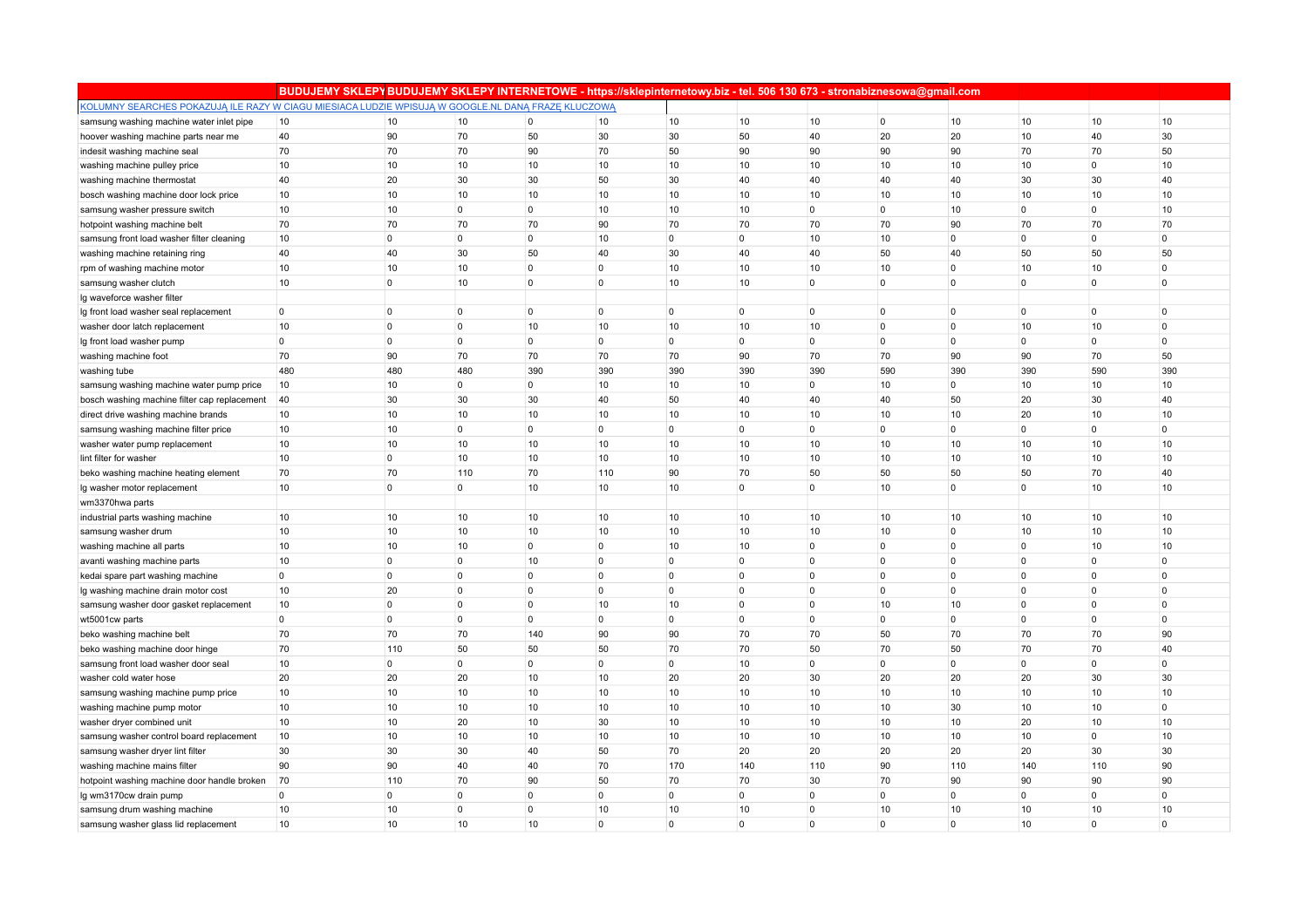|                                                                                                    | BUDUJEMY SKLEPYBUDUJEMY SKLEPY INTERNETOWE - https://sklepinternetowy.biz - tel. 506 130 673 - stronabiznesowa@gmail.com |                      |                      |                   |                    |             |                   |                      |                      |                      |                      |                      |                      |
|----------------------------------------------------------------------------------------------------|--------------------------------------------------------------------------------------------------------------------------|----------------------|----------------------|-------------------|--------------------|-------------|-------------------|----------------------|----------------------|----------------------|----------------------|----------------------|----------------------|
| KOLUMNY SEARCHES POKAZUJĄ ILE RAZY W CIAGU MIESIACA LUDZIE WPISUJĄ W GOOGLE.NL DANĄ FRAZE KLUCZOWĄ |                                                                                                                          |                      |                      |                   |                    |             |                   |                      |                      |                      |                      |                      |                      |
| hotpoint drum paddles                                                                              | 110                                                                                                                      | 90                   | 140                  | 110               | 110                | 90          | 110               | 70                   | 140                  | 90                   | 110                  | 110                  | 110                  |
| moving a front load washer without shipping bolts 10                                               |                                                                                                                          | 10                   | 10                   | 10                | 10                 | 0           | $\overline{0}$    | $\overline{0}$       | $\overline{0}$       | 10                   | $\mathbf 0$          | $\Omega$             | $\overline{0}$       |
| washer tub bearing                                                                                 | 10                                                                                                                       | 10                   | $\overline{0}$       | 10                | 10 <sup>1</sup>    | $\mathbf 0$ | 10                | 10                   | 10                   | 10 <sup>°</sup>      | 10                   | $\Omega$             | 10                   |
| beko washing machine bearings                                                                      | 90                                                                                                                       | 70                   | 70                   | 110               | 110                | 110         | 110               | 70                   | 70                   | 70                   | 70                   | 70                   | 110                  |
| front load washer burning smell                                                                    | 10                                                                                                                       | 40                   | 10                   | 10                | 10                 | 10          | 10                | $\overline{0}$       | 10                   | 10                   | 0                    | 10                   | 10                   |
| front load washing machine motor price                                                             |                                                                                                                          |                      |                      |                   |                    |             |                   |                      |                      |                      |                      |                      |                      |
| Ig washer control board replacement                                                                | 10                                                                                                                       | $\overline{0}$       | $\overline{0}$       | $\mathbf 0$       | 10 <sub>1</sub>    | $\mathbf 0$ | 10                | 10                   | 10                   | $\overline{0}$       | 10                   | 10                   | 10                   |
| Ig washer door boot seal                                                                           | 10                                                                                                                       | 10                   | 10                   | $\overline{0}$    | 10 <sup>1</sup>    | $\mathbf 0$ | $\mathbf 0$       | 10                   | 10                   | $\overline{0}$       | $\overline{0}$       | $\Omega$             | $\overline{0}$       |
| washer suspension spring                                                                           | 10                                                                                                                       | 10                   | 10                   | 10                | 10                 | $\mathbf 0$ | 10                | 10                   | 10                   | $\overline{0}$       | 10                   | $\Omega$             | 10                   |
| washer water valve replacement                                                                     | 10                                                                                                                       | 10                   | $\overline{0}$       | $\overline{0}$    | 10                 | 10          | $\mathbf 0$       | 10                   | $\overline{0}$       | 10                   | 10                   | 10                   | 10                   |
| inglis front load washer                                                                           | $\overline{0}$                                                                                                           | 0                    | $\overline{0}$       | $\mathbf 0$       | $\mathbf 0$        | 0           | $\mathbf 0$       | $\overline{0}$       | $\overline{0}$       | $\overline{0}$       | 0                    | $\overline{0}$       | $\overline{0}$       |
| Ig washer dryer combo drain pump                                                                   | 10                                                                                                                       | 10                   | 10                   | 10                | 10                 | 10          | 10                | $\Omega$             | $\overline{0}$       | 10                   | $\overline{0}$       | $\Omega$             | $\overline{0}$       |
| washer hot water valve                                                                             | 10                                                                                                                       | 10                   | 10                   | 10                | 10 <sup>1</sup>    | 10          | $\mathbf 0$       | 10                   | 10                   | 10                   | 10                   | 10                   | $\overline{0}$       |
| pulley washing machine                                                                             | 10                                                                                                                       | 10                   | 10                   | 10                | 10                 | 10          | 10                | 10                   | 10                   | 10                   | 10                   | 10                   | 10                   |
| samsung front load washer pump                                                                     | $\overline{0}$                                                                                                           | $\mathbf 0$          | $\overline{0}$       | $\overline{0}$    | 0                  | 0           | $\mathbf 0$       | $\Omega$             | $\overline{0}$       | $\overline{0}$       | $\mathbf{0}$         | $\Omega$             | $\overline{0}$       |
| spare parts washing machine near me                                                                | 10                                                                                                                       | 10                   | 0                    | 10                | 10                 | 0           | 10                | 10                   | 10                   | 10                   | 10                   | 10                   | 10                   |
| washing machine motor watts                                                                        | 10                                                                                                                       | 10                   | 10                   | 20                | 10                 | 10          | 20                | 10                   | 10                   | 10                   | 10                   | 10                   | 10                   |
| lg washing machine power button not working                                                        | 10                                                                                                                       | 10                   | 10                   | 10                | 10                 | 10          | 10                | 10                   | 10                   | $\overline{0}$       | $\mathbf 0$          | $\overline{0}$       | 10                   |
| washing machine internal parts                                                                     | 10                                                                                                                       | 10                   | 10                   | 10                | 10 <sub>1</sub>    | 10          | 10                | 10                   | 10                   | 10                   | 10                   | 10                   | 10                   |
| hoover dynamic next parts                                                                          | 50                                                                                                                       | 70                   | 70                   | 70                | 90                 | 70          | 40                | 50                   | 40                   | 40                   | 40                   | 50                   | 50                   |
| washing machine no hot water inlet                                                                 | 10                                                                                                                       | 10                   | 10                   | 10                | 10                 | $10$        | 20                | 10                   | 10                   | 10                   | 10                   | 10                   | 10                   |
| bosch washing machine right hand hinge                                                             | 50                                                                                                                       | 50                   | 50                   | 50                | 50                 | 70          | 50                | 50                   | 50                   | 50                   | 70                   | 50                   | 50                   |
| samsung washer and dryer parts                                                                     | 10                                                                                                                       | 0                    | 10                   | 10                | 10                 | 0           | 10                | 10                   | 10                   | $\overline{0}$       | 0                    | 10                   | 10                   |
| american home washing machine parts                                                                | 10                                                                                                                       | $\overline{0}$       | $\overline{0}$       | $\mathbf 0$       | $\mathbf 0$        | 0           | $\mathbf 0$       | $\overline{0}$       | $\overline{0}$       | $\overline{0}$       | 0                    | $\overline{0}$       | 10                   |
| samsung washing machine door switch price                                                          | 10                                                                                                                       | 10                   | 10                   | 0                 | $\Omega$           | 10          | $\overline{0}$    | $\Omega$             | $\overline{0}$       | $\overline{0}$       | 10                   | 10                   | $\overline{0}$       |
| welling washing machine motor                                                                      | 10                                                                                                                       | 20                   | 20                   | 10                | 10                 | 10          | 10                | 20                   | 10                   | 10                   | 10                   | 10                   | 20                   |
| washer spider arm                                                                                  | 10                                                                                                                       | $\overline{0}$       | 10                   | $\overline{0}$    | 0                  | 0           | $\overline{0}$    | $\Omega$             | 10                   | 10                   | $\mathbf{0}$         | $\Omega$             | $\overline{0}$       |
| haier washing machine parts near me                                                                | 10                                                                                                                       | $\mathbf 0$          | 10                   | 10                | 0                  | 10          | 10                | $\Omega$             | $\overline{0}$       | $\overline{0}$       | $\mathbf{0}$         | 10                   | $\overline{0}$       |
| washing machine inner parts                                                                        | 10                                                                                                                       | 10                   | 10                   | 10                | 10                 | 10          | 10                | 10                   | 10                   | 10                   | 10                   | 10                   | $\overline{0}$       |
| indesit washing machine belt                                                                       | 70                                                                                                                       | 70                   | 70                   | 50                | 110                | 90          | 90                | 70                   | 70                   | 70                   | 50                   | 50                   | 50                   |
| Ig front load washing machine parts                                                                | 10                                                                                                                       | $\overline{0}$       | $\overline{0}$       | 10                | $\mathbf 0$        | $\mathbf 0$ | $\overline{0}$    | $\Omega$             | $\overline{0}$       | $\overline{0}$       | $\mathbf 0$          | $\overline{0}$       | 10                   |
| miele washing machine spare parts                                                                  | 50                                                                                                                       | 30                   | 50                   | 50                | 50                 | 40          | 50                | 40                   | 30                   | 40                   | 50                   | 50                   | 50                   |
| siemens washing machine spares                                                                     | 50                                                                                                                       | 70                   | 70                   | 40                | 50                 | 30          | 30                | 20                   | 30                   | 30                   | 50                   | 50                   | 70                   |
| samsung front load washer door boot seal                                                           | 10                                                                                                                       | 10                   | $\overline{0}$       | $\Omega$          | $\Omega$           | $\mathbf 0$ | $\overline{0}$    | $\Omega$             | $\overline{0}$       | $\overline{0}$       | 0                    | $\Omega$             | $\overline{0}$       |
| water connector for washing machine                                                                | 260                                                                                                                      | 260                  | 260                  | 210               | 260                | 210         | 320               | 260                  | 260                  | 210                  | 210                  | 260                  | 260                  |
| front load washing machine universal pcb                                                           | $\overline{0}$                                                                                                           | 0                    | $\mathbf 0$          | $\overline{0}$    | $\mathbf 0$        | 0           | $\mathbf 0$       | $\overline{0}$       | $\overline{0}$       | $\overline{0}$       | 0                    | $\Omega$             | $\overline{0}$       |
| water intake valve washing machine                                                                 | 10                                                                                                                       | 10                   | 10                   | 10                | 10                 | 10          | $\mathbf 0$       | 10<br>10             | 10                   | 10                   | 10                   | 10<br>$\Omega$       | 10<br>$\overline{0}$ |
| Ig washer cold water inlet valve                                                                   | 10                                                                                                                       | $\overline{0}$       | 10                   | 10                | 10 <sub>1</sub>    | 10          | $\overline{0}$    |                      | $\overline{0}$       | $\overline{0}$       | $\mathbf 0$          |                      |                      |
| samsung front load washer gasket replacement                                                       |                                                                                                                          |                      |                      |                   |                    |             |                   |                      |                      |                      |                      |                      |                      |
| Ig direct drive front load washing machine                                                         | 10                                                                                                                       | $\overline{0}$       | 10                   | $\mathbf 0$       | 10                 | 10          | $\mathbf 0$       | $\overline{0}$       | 10                   | 10                   | 10                   | 10<br>$\Omega$       | $\overline{0}$       |
| clothes washer parts                                                                               | 10                                                                                                                       | 10                   | 10                   | 10                | 0                  | 10          | $\mathbf 0$       | 10                   | 10                   | $\overline{0}$       | 10                   |                      | $\overline{0}$       |
| Ig front load washer shipping bolts                                                                | 10<br>10                                                                                                                 | 10<br>10             | $\overline{0}$<br>10 | $\mathbf 0$<br>10 | 0<br>10            | 0<br>10     | $\mathbf 0$<br>10 | $\overline{0}$<br>10 | $\overline{0}$<br>10 | 10<br>10             | 0<br>10              | $\overline{0}$<br>20 | $\overline{0}$<br>10 |
| front load washing machine door lock                                                               | 10                                                                                                                       | 10                   | $\overline{0}$       | 10                | 10                 | 10          | 10                | 10                   | 10                   | 10                   | 10                   | 10                   | 10                   |
| samsung washing machine solenoid valve                                                             | 10                                                                                                                       | 10                   | $\overline{0}$       | 10                | 10                 | 10          | $\overline{0}$    | 10                   | $\overline{0}$       | 10                   | $\mathbf 0$          | 10                   | 10                   |
| samsung front load washer seal                                                                     |                                                                                                                          |                      |                      |                   |                    | 10          |                   |                      |                      |                      |                      |                      | 10                   |
| samsung drain pump filter                                                                          | 10<br>$\overline{0}$                                                                                                     | 20<br>$\overline{0}$ | 10<br>0              | 10<br>$\Omega$    | 20<br>$\mathbf{0}$ | $\mathbf 0$ | 20<br>$\Omega$    | 10<br>$\Omega$       | 10<br>$\overline{0}$ | 10<br>$\overline{0}$ | 10<br>$\overline{0}$ | 10<br>$\Omega$       | $\overline{0}$       |
| Ig washing machine dust collector<br>parts for washer                                              | 140                                                                                                                      | 140                  | 170                  | 140               | 170                | 170         | 140               | 110                  | 90                   | 90                   | 110                  | 110                  | 140                  |
|                                                                                                    | 10                                                                                                                       | 10                   | 10                   | 10                | 10 <sup>1</sup>    | 10          | 10                | 10                   | 10                   | 10 <sup>°</sup>      | 10                   | 10                   | 10                   |
| washing machine hot and cold valves                                                                |                                                                                                                          |                      |                      |                   |                    |             |                   |                      |                      |                      |                      |                      |                      |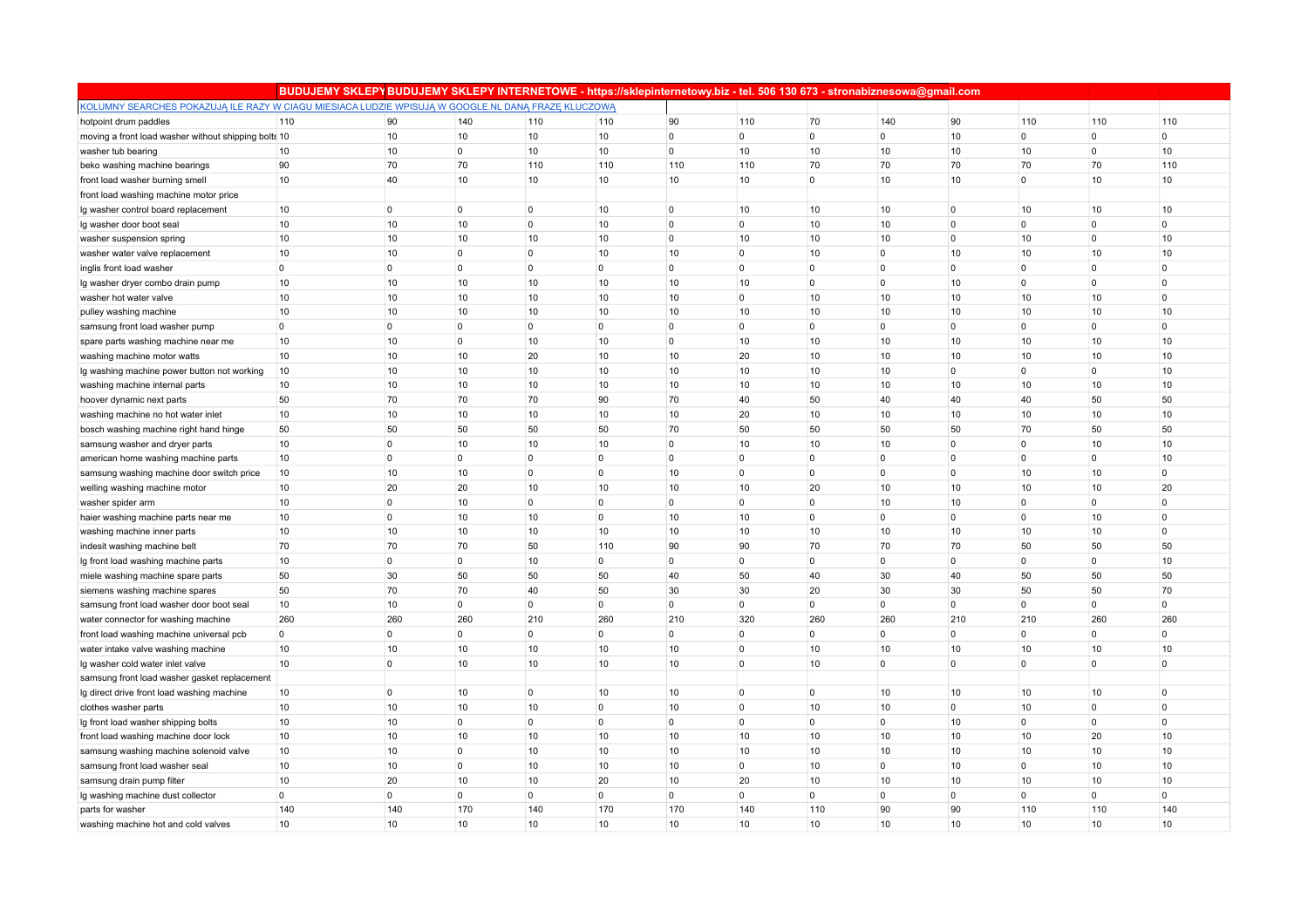|                                                                                                    | BUDUJEMY SKLEPYBUDUJEMY SKLEPY INTERNETOWE - https://sklepinternetowy.biz - tel. 506 130 673 - stronabiznesowa@gmail.com |                |                |                |                 |             |                |                |                |                |             |                |              |
|----------------------------------------------------------------------------------------------------|--------------------------------------------------------------------------------------------------------------------------|----------------|----------------|----------------|-----------------|-------------|----------------|----------------|----------------|----------------|-------------|----------------|--------------|
| KOLUMNY SEARCHES POKAZUJA ILE RAZY W CIAGU MIESIACA LUDZIE WPISUJA W GOOGLE.NL DANA FRAZE KLUCZOWA |                                                                                                                          |                |                |                |                 |             |                |                |                |                |             |                |              |
| bosch washing machine motor price                                                                  | 10                                                                                                                       | 30             | 10             | 10             | 20              | 10          | 20             | 10             | 10             | 10             | 10          | 10             | 10           |
| inlet filter washing machine                                                                       | 30                                                                                                                       | 30             | 40             | 30             | 30              | 20          | 30             | 20             | 30             | 30             | 30          | 30             | 30           |
| samsung vrt washer filter cleaning                                                                 | 0                                                                                                                        | 0              | $\overline{0}$ | 0              | 0               | $\mathbf 0$ | $\mathbf 0$    | $\overline{0}$ | $\mathbf 0$    | $\overline{0}$ | 0           | $\Omega$       | $\mathbf 0$  |
| lid lock switch                                                                                    | 10                                                                                                                       | $\overline{0}$ | $\overline{0}$ | $\overline{0}$ | 0               | $\mathbf 0$ | $\overline{0}$ | $\Omega$       | $\overline{0}$ | 10             | $\Omega$    | $\Omega$       | $\mathbf{0}$ |
| washing machine fan belt                                                                           | 20                                                                                                                       | 20             | 10             | 20             | 10              | 10          | 20             | 30             | 30             | 10             | 10          | 10             | 10           |
| washing machine ke parts                                                                           |                                                                                                                          |                |                |                |                 |             |                |                |                |                |             |                |              |
| wtw5000dw2 parts                                                                                   |                                                                                                                          |                |                |                |                 |             |                |                |                |                |             |                |              |
| samsung washer gasket                                                                              | 10                                                                                                                       | $\overline{0}$ | 10             | $\overline{0}$ | $\overline{0}$  | 10          | $\overline{0}$ | $\overline{0}$ | $\overline{0}$ | $\overline{0}$ | 0           | 0              | 10           |
| drum descale in bosch washing machine                                                              | 10                                                                                                                       | $\overline{0}$ | $\overline{0}$ | $\overline{0}$ | $\mathbf 0$     | 10          | $\mathbf 0$    | $\overline{0}$ | 10             | 10             | $\Omega$    | 10             | $\mathbf 0$  |
| samsung direct drive washer                                                                        | 10                                                                                                                       | 10             | 10             | 10             | 10              | 10          | 10             | 10             | 10             | 10             | 10          | 10             | 10           |
| front load washer seal                                                                             | 10                                                                                                                       | 0              | 10             | $\mathbf 0$    | 10              | 10          | $\mathbf 0$    | $\overline{0}$ | $\mathbf 0$    | $\overline{0}$ | 0           | 0              | $\mathbf 0$  |
| hot and cold water hose for washer                                                                 | 10                                                                                                                       | 0              | 10             | 10             | $\mathbf 0$     | 10          | 10             | 10             | $\mathbf 0$    | 10             | 10          | 10             | $\mathbf 0$  |
| kelvinator washing machine spare parts                                                             | 10                                                                                                                       | 0              | 10             | 0              | $\Omega$        | $\mathbf 0$ | $\mathbf 0$    | $\overline{0}$ | $\mathbf 0$    | $\overline{0}$ | $\Omega$    | 0              | $\mathbf 0$  |
| lg wm2455hw parts                                                                                  | $\overline{0}$                                                                                                           | $\overline{0}$ | $\overline{0}$ | $\overline{0}$ | $\Omega$        | $\mathbf 0$ | $\overline{0}$ | $\Omega$       | $\overline{0}$ | $\overline{0}$ | $\Omega$    | $\Omega$       | $\mathbf{0}$ |
| belt drive washing machine                                                                         | 10                                                                                                                       | 10             | 10             | 20             | 20              | 10          | 10             | 10             | 10             | 10             | 10          | 10             | 10           |
| washing machine door hinge broken                                                                  | 30                                                                                                                       | 30             | 20             | 20             | 30              | 30          | 30             | 20             | 20             | 20             | 30          | 30             | 30           |
| wm2501hva parts                                                                                    | 0                                                                                                                        | 0              | $\overline{0}$ | $\overline{0}$ | $\mathbf 0$     | $\mathbf 0$ | $\mathbf 0$    | $\overline{0}$ | $\mathbf 0$    | $\overline{0}$ | 0           | 0              | $\mathbf 0$  |
| hotpoint washing machine inverter motor                                                            | 50                                                                                                                       | 70             | 70             | 70             | 70              | 50          | 70             | 70             | 50             | $10$           | 20          | 10             | 30           |
| samsung pressure switch                                                                            | 10                                                                                                                       | $\overline{0}$ | 10             | 10             | 10              | 10          | 10             | 10             | 10             | 10             | 10          | 10             | 10           |
| hotpoint washing machine drain pump                                                                | 50                                                                                                                       | 70             | 70             | 70             | 70              | 50          | 50             | 70             | 50             | 40             | 50          | 40             | 40           |
| samsung washer hose replacement                                                                    | 10                                                                                                                       | $\overline{0}$ | $\overline{0}$ | 10             | 10              | $\mathbf 0$ | 10             | 10             | $\mathbf 0$    | $\overline{0}$ | 10          | 0              | 10           |
| daewoo washing machine spare parts                                                                 | 10                                                                                                                       | 10             | 10             | 10             | 10              | 10          | 10             | 10             | 10             | $\overline{0}$ | 10          | 10             | 10           |
| mesh filter samsung washing machine                                                                | 20                                                                                                                       | 30             | 30             | 20             | 50              | 30          | 30             | 10             | 10             | 10             | 10          | 10             | 10           |
| washer shocks                                                                                      | 10                                                                                                                       | $\overline{0}$ | 10             | 10             | $\mathbf 0$     | $\mathbf 0$ | $\overline{0}$ | 10             | $\mathbf 0$    | $\overline{0}$ | $\Omega$    | 0              | $\mathbf{0}$ |
| washers front load                                                                                 | 50                                                                                                                       | 90             | 70             | 50             | 50              | 50          | 70             | 50             | 50             | 50             | 70          | 70             | 50           |
| Ig wm3270cw parts                                                                                  |                                                                                                                          |                |                |                |                 |             |                |                |                |                |             |                |              |
| Ig washing machine glass door replacement                                                          | 10                                                                                                                       | 20             | 10             | 10             | 10 <sub>1</sub> | 10          | 10             | 10             | 10             | 10             | 10          | 10             | 10           |
| samsung washer lid                                                                                 | 10                                                                                                                       | $\overline{0}$ | $\overline{0}$ | $\overline{0}$ | 10 <sup>1</sup> | $\mathbf 0$ | $\overline{0}$ | $\overline{0}$ | $\overline{0}$ | $\overline{0}$ | 10          | $\Omega$       | $\mathbf{0}$ |
| bush washing machine spares                                                                        | 50                                                                                                                       | 70             | 50             | 70             | 70              | 40          | 50             | 50             | 70             | 50             | 40          | 30             | 50           |
| Ig drain pump price                                                                                | 10                                                                                                                       | $\overline{0}$ | $\overline{0}$ | $\overline{0}$ | $\mathbf 0$     | $\mathbf 0$ | $\mathbf 0$    | $\overline{0}$ | 10             | 10             | 10          | 10             | $\mathbf 0$  |
| front load washer gasket replacement                                                               | 10                                                                                                                       | $\overline{0}$ | $\overline{0}$ | $\overline{0}$ | 10 <sub>1</sub> | $\mathbf 0$ | $\mathbf 0$    | $\overline{0}$ | 10             | $\overline{0}$ | 0           | 10             | $\mathbf 0$  |
| Ig front load washing machine inlet valve price                                                    |                                                                                                                          |                |                |                |                 |             |                |                |                |                |             |                |              |
| washer tub seal                                                                                    | 10                                                                                                                       | 10             | $\overline{0}$ | 10             | 10              | 10          | 10             | 10             | $\overline{0}$ | $\overline{0}$ | 10          | 10             | $\mathbf{0}$ |
| Ig wm2277hw parts                                                                                  | 10                                                                                                                       | $\overline{0}$ | 10             | $\overline{0}$ | $\mathbf 0$     | 10          | 10             | $\overline{0}$ | 10             | 10             | $\mathbf 0$ | $\overline{0}$ | $\mathbf 0$  |
| samsung vrt washer drain pump                                                                      | $\mathbf{0}$                                                                                                             | $\overline{0}$ | $\overline{0}$ | $\overline{0}$ | $\mathbf 0$     | $\mathbf 0$ | $\mathbf 0$    | $\overline{0}$ | $\mathbf 0$    | $\overline{0}$ | $\Omega$    | $\Omega$       | $\mathbf 0$  |
| zanussi door seal                                                                                  | 50                                                                                                                       | 70             | 70             | 50             | 50              | 50          | 50             | 40             | 50             | 50             | 50          | 50             | 50           |
| bosch washer drain pump                                                                            | 10                                                                                                                       | 10             | 10             | 10             | 0               | 10          | $\overline{0}$ | 10             | 10             | 10             | 10          | 10             | 10           |
| hotpoint washing machine transit bolts                                                             | 50                                                                                                                       | 50             | 70             | 70             | 70              | 50          | 70             | 40             | 70             | 70             | 30          | 50             | 40           |
| washing machine selector switch                                                                    | 10                                                                                                                       | $\overline{0}$ | $\overline{0}$ | 10             | $\Omega$        | 10          | 10             | 10             | 10             | 10             | 10          | 10             | 10           |
| wm3170cw drain pump                                                                                | 10                                                                                                                       | $\overline{0}$ | $\overline{0}$ | $\overline{0}$ | $\mathbf 0$     | 10          | $\mathbf 0$    | $\overline{0}$ | $\mathbf 0$    | $\overline{0}$ | $\Omega$    | $\Omega$       | $\mathbf 0$  |
| Ig washing machine gasket replacement                                                              | 10                                                                                                                       | $\overline{0}$ | $\overline{0}$ | 10             | 10              | 10          | $\mathbf 0$    | 10             | 10             | 10             | $\Omega$    | 10             | 10           |
| samsung front load washer door lock                                                                | 10                                                                                                                       | 0              | 10             | $\overline{0}$ | $\Omega$        | $\mathbf 0$ | $\overline{0}$ | $\Omega$       | $\overline{0}$ | $\overline{0}$ | $\Omega$    | $\Omega$       | $\mathbf{0}$ |
| indesit washing machine spare parts                                                                | 90                                                                                                                       | 110            | 90             | 90             | 90              | 110         | 90             | 90             | 90             | 90             | 90          | 110            | 70           |
| samsung washer parts breakdown                                                                     | 10                                                                                                                       | $\overline{0}$ | $\overline{0}$ | $\overline{0}$ | $\mathbf 0$     | $\mathbf 0$ | $\overline{0}$ | $\overline{0}$ | 10             | $\overline{0}$ | $\mathbf 0$ | $\mathbf 0$    | $\mathbf 0$  |
| washer boot                                                                                        | 10                                                                                                                       | 10             | 10             | $\mathbf 0$    | 10              | 10          | 10             | $\overline{0}$ | 10             | $\overline{0}$ | 10          | 10             | 10           |
| Ig front load washer water inlet valve                                                             | $\mathbf 0$                                                                                                              | $\overline{0}$ | $\overline{0}$ | $\overline{0}$ | $\mathbf 0$     | $\mathbf 0$ | $\mathbf 0$    | $\overline{0}$ | $\mathbf 0$    | $\overline{0}$ | $\mathbf 0$ | 0              | $\mathbf 0$  |
| Ig front load washing machine drain motor price 10                                                 |                                                                                                                          | $\overline{0}$ | $\overline{0}$ | 0              | 0               | $\mathbf 0$ | $\overline{0}$ | $\overline{0}$ | $\overline{0}$ | $\overline{0}$ | 10          | $\Omega$       | $\mathbf{0}$ |
| samsung water inlet valve price                                                                    | 10                                                                                                                       | 10             | 10             | $\overline{0}$ | 0               | 10          | $\Omega$       | $\Omega$       | $\mathbf{0}$   | $\Omega$       | 10          | 10             | 10           |
| bosch washing machine drain pump replacement 20                                                    |                                                                                                                          | 20             | 10             | 30             | 20              | 40          | 20             | 10             | 30             | 30             | 20          | 20             | 30           |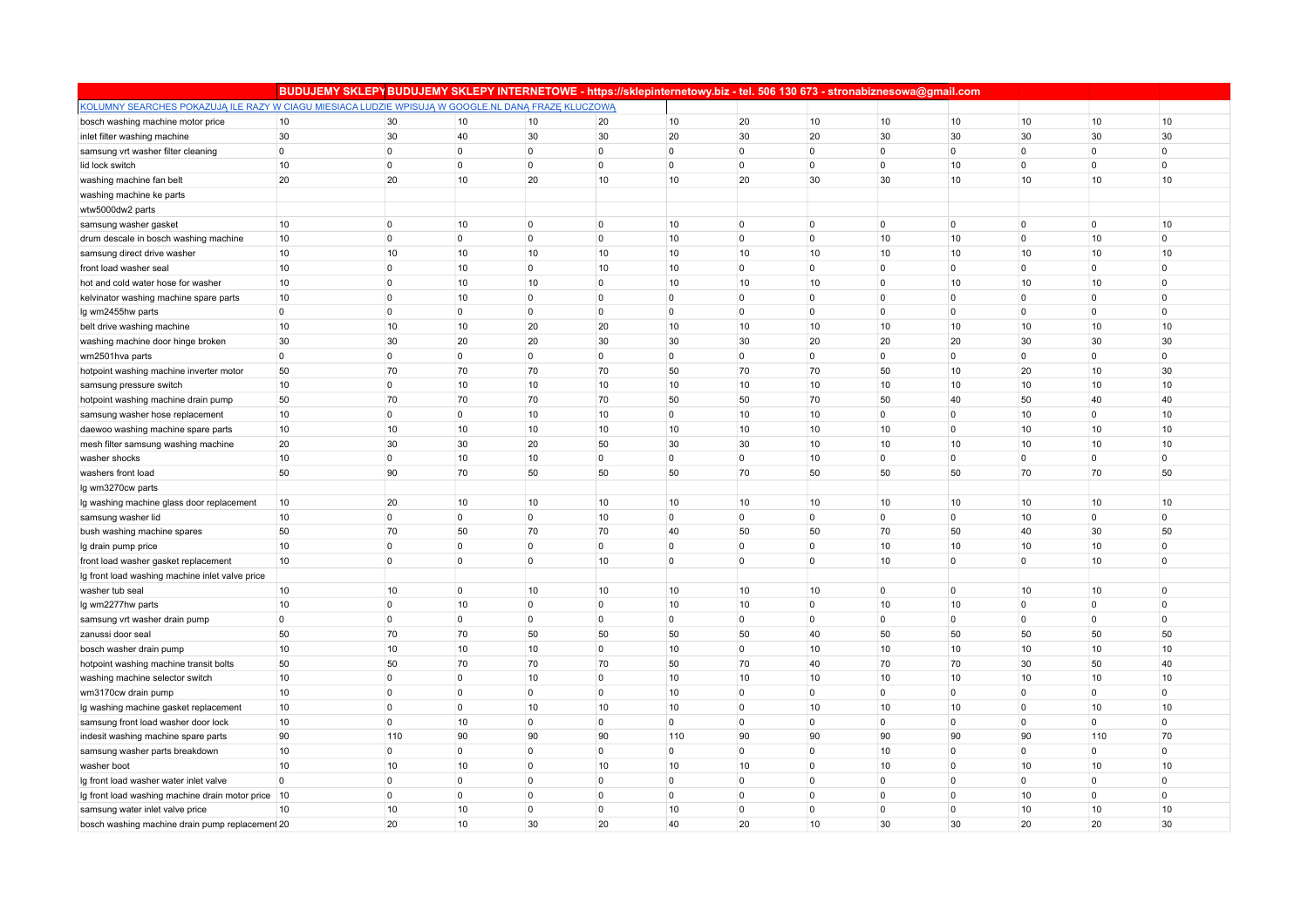|                                                                                                    | BUDUJEMY SKLEPY BUDUJEMY SKLEPY INTERNETOWE - https://sklepinternetowy.biz - tel. 506 130 673 - stronabiznesowa@gmail.com |                |                |                |                |             |                |                |                |                |                |                |                |
|----------------------------------------------------------------------------------------------------|---------------------------------------------------------------------------------------------------------------------------|----------------|----------------|----------------|----------------|-------------|----------------|----------------|----------------|----------------|----------------|----------------|----------------|
| KOLUMNY SEARCHES POKAZUJA ILE RAZY W CIAGU MIESIACA LUDZIE WPISUJA W GOOGLE.NL DANA FRAZE KLUCZOWA |                                                                                                                           |                |                |                |                |             |                |                |                |                |                |                |                |
| indesit washer dryer lint filter                                                                   | 50                                                                                                                        | 110            | 70             | 50             | 40             | 10          | 10             | 40             | 50             | 30             | 50             | 70             | 70             |
| washing machine water level switch                                                                 | 10                                                                                                                        | 20             | 20             | 10             | 20             | 10          | 10             | 20             | 10             | 10             | 20             | 10             | 10             |
| wm2455hg parts                                                                                     | $\mathbf 0$                                                                                                               | 0              | $\circ$        | $\overline{0}$ | $\mathbf 0$    | 0           | $\Omega$       | $\Omega$       | $\overline{0}$ | $\overline{0}$ | 0              | $\overline{0}$ | $\overline{0}$ |
| foot pump washer                                                                                   | 10                                                                                                                        | $\overline{0}$ | 10             | 10             | 10             | $\mathbf 0$ | $\mathbf 0$    | 10             | 10             | 10             | 10             | $\Omega$       | 10             |
| onida spare parts online                                                                           | 10                                                                                                                        | $\mathbf 0$    | $\overline{0}$ | $\overline{0}$ | $\overline{0}$ | 10          | $\mathbf 0$    | $\overline{0}$ | $\overline{0}$ | 10             | $\mathbf 0$    | $\overline{0}$ | $\overline{0}$ |
| Ig direct drive washer parts                                                                       | 10                                                                                                                        | 10             | $\mathbf 0$    | $\overline{0}$ | 10             | $\mathbf 0$ | 10             | 10             | $\overline{0}$ | $\overline{0}$ | $\overline{0}$ | 10             | 10             |
| qa22 drain motor samsung                                                                           | $\mathbf 0$                                                                                                               | $\mathbf 0$    | $\mathbf 0$    | $\overline{0}$ | $\mathbf 0$    | 0           | $\overline{0}$ | $\overline{0}$ | $\overline{0}$ | $\overline{0}$ | $\overline{0}$ | $\overline{0}$ | $\overline{0}$ |
| sanyo washing machine parts                                                                        | 10                                                                                                                        | $\mathbf 0$    | $\mathbf 0$    | $\overline{0}$ | $\mathbf 0$    | 0           | 10             | $\Omega$       | $\overline{0}$ | $\overline{0}$ | $\overline{0}$ | $\Omega$       | $\overline{0}$ |
| samsung drain pump price                                                                           | 10                                                                                                                        | $\overline{0}$ | $\overline{0}$ | 10             | $\overline{0}$ | $\mathbf 0$ | 10             | 10             | 10             | $\Omega$       | 10             | $\Omega$       | 10             |
| washing machine hub                                                                                | 10                                                                                                                        | 10             | 10             | 10             | 10             | 10          | $\mathbf 0$    | 10             | 10             | $\overline{0}$ | $\overline{0}$ | 10             | 10             |
| wm2077cw parts                                                                                     |                                                                                                                           |                |                |                |                |             |                |                |                |                |                |                |                |
| Ig front load washing machine door lock price                                                      | 10                                                                                                                        | $\overline{0}$ | $\mathbf 0$    | $\mathbf 0$    | $\mathbf 0$    | 10          | $\mathbf 0$    | $\overline{0}$ | $\overline{0}$ | $\overline{0}$ | $\overline{0}$ | 10             | $\overline{0}$ |
| Ig magnetic door plunger                                                                           | 10                                                                                                                        | $\overline{0}$ | 0              | 10             | $\overline{0}$ | 10          | $\mathbf 0$    | $\overline{0}$ | $\overline{0}$ | $\overline{0}$ | $\overline{0}$ | $\overline{0}$ | $\overline{0}$ |
| wt4801cw parts                                                                                     |                                                                                                                           |                |                |                |                |             |                |                |                |                |                |                |                |
| bosch drum price                                                                                   | 10                                                                                                                        | 10             | 0              | $\overline{0}$ | 10             | 0           | $\mathbf 0$    | $\Omega$       | $\overline{0}$ | 10             | $\mathbf{0}$   | $\Omega$       | $\overline{0}$ |
| Ig dd motor washing machine                                                                        | 10                                                                                                                        | 10             | 10             | 10             | 10             | 0           | $\mathbf 0$    | 10             | 10             | 10             | 10             | 10             | 10             |
| Ig washer dryer door seal replacement                                                              | 10                                                                                                                        | 10             | 10             | 20             | 10             | 20          | 20             | 20             | 10             | 10             | 10             | 10             | 10             |
| wm2140cw parts                                                                                     | $\overline{0}$                                                                                                            | $\overline{0}$ | $\overline{0}$ | $\overline{0}$ | $\overline{0}$ | $\mathbf 0$ | $\mathbf 0$    | $\Omega$       | $\overline{0}$ | $\overline{0}$ | $\mathbf 0$    | $\overline{0}$ | $\overline{0}$ |
| haier washing machine drain hose                                                                   | 10                                                                                                                        | $\overline{0}$ | 10             | 10             | 10             | 10          | 10             | 10             | 10             | $\overline{0}$ | 10             | 10             | 10             |
| washing machine brushes near me                                                                    | 70                                                                                                                        | 70             | 70             | 70             | 70             | 50          | 110            | 70             | 30             | 30             | 40             | 90             | 70             |
| bosch washing machine lint filter                                                                  | 20                                                                                                                        | 20             | 30             | 20             | 30             | 20          | 10             | 20             | 30             | 10             | 30             | 20             | 20             |
| samsung front load washing machine drum price                                                      |                                                                                                                           |                |                |                |                |             |                |                |                |                |                |                |                |
| Ig inverter direct drive washer parts                                                              | 10                                                                                                                        | 10             | 10             | 10             | $\overline{0}$ | 10          | 10             | 10             | 10             | $\overline{0}$ | $\overline{0}$ | $\mathbf 0$    | $\overline{0}$ |
| Ig washer heating element                                                                          | 10                                                                                                                        | 10             | 10             | 10             | $\mathbf 0$    | $\mathbf 0$ | 10             | 10             | 10             | $\overline{0}$ | 10             | 10             | 10             |
| bpl washing machine spare parts online                                                             |                                                                                                                           |                |                |                |                |             |                |                |                |                |                |                |                |
| candy grand vita filter                                                                            | 50                                                                                                                        | 70             | 70             | 50             | 70             | 70          | 30             | 30             | 50             | 30             | 40             | 30             | 30             |
| Ig door boot seal replacement                                                                      | 10                                                                                                                        | $\mathbf 0$    | $\mathbf 0$    | 0              | $\mathbf 0$    | 0           | 10             | $\Omega$       | 10             | $\overline{0}$ | 0              | $\Omega$       | $\overline{0}$ |
| Ig front load washer drain hose                                                                    | 10                                                                                                                        | $\overline{0}$ | 10             | $\overline{0}$ | $\mathbf 0$    | $\mathbf 0$ | $\overline{0}$ | $\Omega$       | $\overline{0}$ | $\overline{0}$ | $\mathbf 0$    | 10             | $\overline{0}$ |
| washing machine all                                                                                | 20                                                                                                                        | 20             | 20             | 20             | 20             | 70          | 20             | 20             | 20             | 20             | 20             | 30             | 10             |
| cost of washing machine motor                                                                      | 10                                                                                                                        | 10             | 10             | 10             | 20             | 10          | 10             | 10             | 10             | 10             | 10             | 10             | 10             |
| samsung washer motor replacement                                                                   | 10                                                                                                                        | 10             | 10             | 10             | 10             | 0           | 10             | 10             | 10             | 10             | 10             | 10             | $\overline{0}$ |
| aeg washing machine filter                                                                         | 40                                                                                                                        | 50             | 30             | 30             | 40             | 40          | 40             | 40             | 20             | 20             | 40             | 40             | 30             |
| drain motor lg price                                                                               |                                                                                                                           |                |                |                |                |             |                |                |                |                |                |                |                |
| estate washer lid switch                                                                           |                                                                                                                           |                |                |                |                |             |                |                |                |                |                |                |                |
| hoover washing machine belt                                                                        | 50                                                                                                                        | 50             | 70             | 70             | 70             | 70          | 70             | 50             | 50             | 30             | 40             | 50             | 50             |
| hoover washing machine seal                                                                        | 50                                                                                                                        | 70             | 50             | 50             | 50             | 50          | 70             | 50             | 50             | 70             | 70             | 50             | 50             |
| bosch varioperfect serie 4 door locked                                                             | 30                                                                                                                        | 50             | 30             | 30             | 30             | 10          | 20             | 20             | 30             | 20             | 30             | 30             | 30             |
| Ig washer boot seal replacement                                                                    | 10                                                                                                                        | $\mathbf 0$    | $\overline{0}$ | $\overline{0}$ | $\mathbf 0$    | 0           | $\mathbf 0$    | $\Omega$       | $\overline{0}$ | $\overline{0}$ | $\mathbf{0}$   | 10             | $\overline{0}$ |
| Ig washing machine panel board price                                                               | $\mathbf 0$                                                                                                               | $\mathbf 0$    | $\overline{0}$ | $\overline{0}$ | $\mathbf 0$    | $\mathbf 0$ | $\mathbf 0$    | $\Omega$       | $\overline{0}$ | $\overline{0}$ | $\mathbf{0}$   | $\Omega$       | $\overline{0}$ |
| hotpoint washer lid switch                                                                         | 10                                                                                                                        | 10             | $\mathbf 0$    | $\overline{0}$ | $\mathbf 0$    | 0           | 10             | $\overline{0}$ | 10             | $\overline{0}$ | 10             | $\Omega$       | 10             |
| washing machine motor belt                                                                         | 10                                                                                                                        | $\mathbf 0$    | 10             | 10             | 10             | 0           | 10             | 10             | 10             | 10             | 10             | 10             | 10             |
| wt1101cw control board                                                                             | 10                                                                                                                        | $\overline{0}$ | $\overline{0}$ | $\overline{0}$ | $\overline{0}$ | $\mathbf 0$ | $\mathbf 0$    | $\Omega$       | $\overline{0}$ | $\overline{0}$ | 10             | $\overline{0}$ | $\overline{0}$ |
| cold water valve for washing machine                                                               | 170                                                                                                                       | 110            | 170            | 140            | 170            | 140         | 170            | 140            | 110            | 170            | 170            | 170            | 170            |
| washing machine motor parts                                                                        | 10                                                                                                                        | 10             | 10             | 20             | 10             | 20          | 10             | 10             | 10             | 10             | 10             | 10             | 10             |
| Ig shock absorber                                                                                  | 10                                                                                                                        | 10             | 10             | 10             | 10             | 10          | 10             | 10             | 10             | 10             | 10             | 10             | 10             |
| spin motor of washing machine                                                                      | 10                                                                                                                        | $\mathbf 0$    | $\mathbf 0$    | 10             | 0              | 0           | $\mathbf 0$    | $\overline{0}$ | $\overline{0}$ | $\overline{0}$ | 0              | $\overline{0}$ | $\overline{0}$ |
| washing machine motherboard repair                                                                 | 10                                                                                                                        | 10             | 10             | $\overline{0}$ | 10             | 10          | 10             | 10             | 10             | 10             | 10             | 10             | 10             |
| hotpoint washer hswp1000m4ww                                                                       | $\mathbf{0}$                                                                                                              | $\mathbf 0$    | 0              | $\overline{0}$ | $\mathbf 0$    | 0           | $\mathbf 0$    | $\Omega$       | $\overline{0}$ | $\overline{0}$ | 0              | $\Omega$       | $\overline{0}$ |
| beko washing machine seal replacement                                                              | 70                                                                                                                        | 50             | 40             | 90             | 70             | 70          | 90             | 50             | 50             | 70             | 90             | 90             | 90             |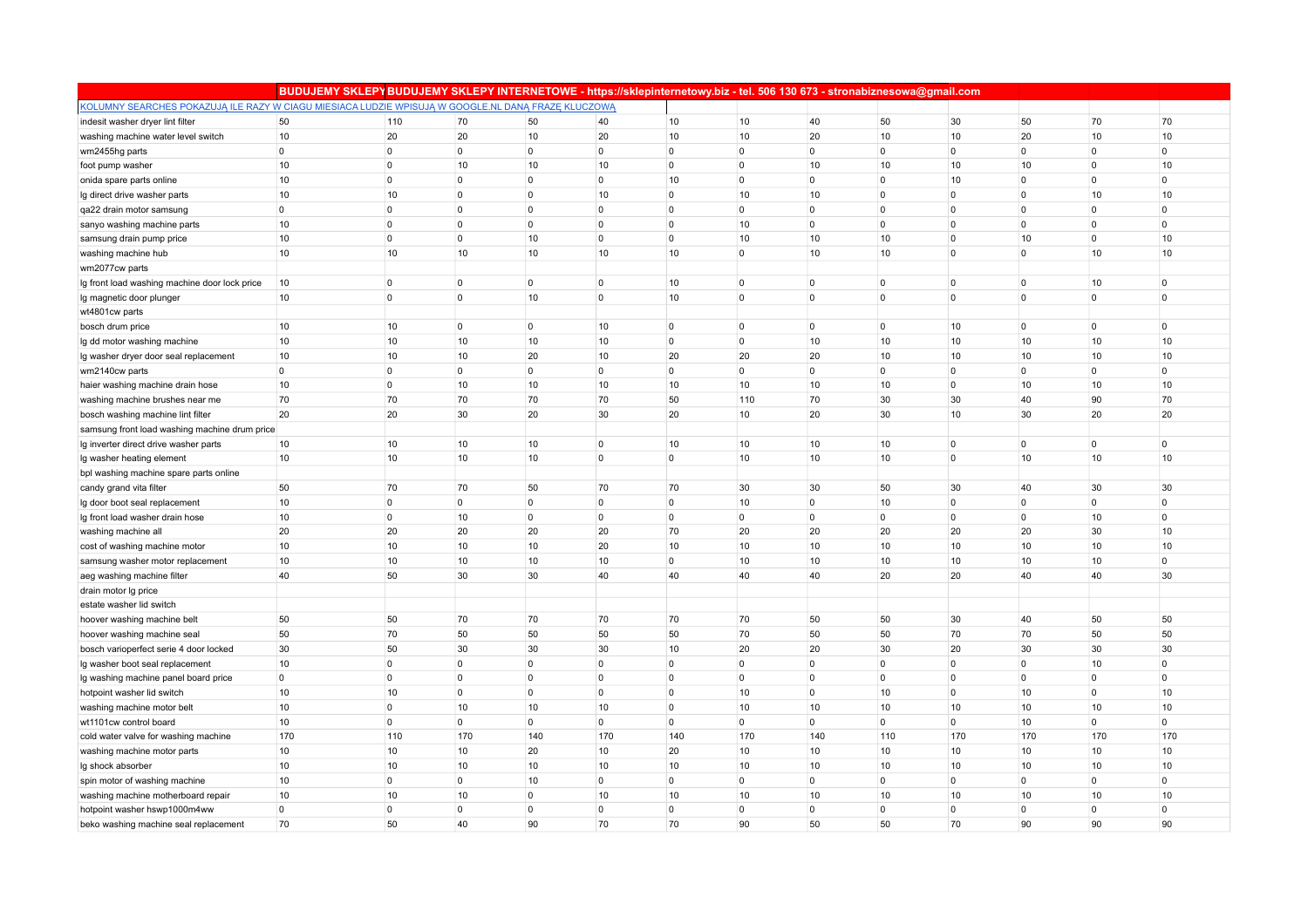|                                                                                                    | BUDUJEMY SKLEPY BUDUJEMY SKLEPY INTERNETOWE - https://sklepinternetowy.biz - tel. 506 130 673 - stronabiznesowa@gmail.com |                |                |                |                 |             |                |                |                |                |                |                |                |
|----------------------------------------------------------------------------------------------------|---------------------------------------------------------------------------------------------------------------------------|----------------|----------------|----------------|-----------------|-------------|----------------|----------------|----------------|----------------|----------------|----------------|----------------|
| KOLUMNY SEARCHES POKAZUJA ILE RAZY W CIAGU MIESIACA LUDZIE WPISUJA W GOOGLE.NL DANA FRAZE KLUCZOWA |                                                                                                                           |                |                |                |                 |             |                |                |                |                |                |                |                |
| bosch washing machine carbon brushes                                                               | 110                                                                                                                       | 110            | 90             | 110            | 110             | 70          | 110            | 110            | 140            | 70             | 90             | 110            | 90             |
| Ig truesteam inverter direct drive                                                                 | 10                                                                                                                        | 10             | 10             | 10             | 10 <sub>1</sub> | 10          | 10             | $\overline{0}$ | 10             | 10             | 10             | 10             | 10             |
| samsung washer clutch replacement                                                                  | 10                                                                                                                        | 0              | $\overline{0}$ | $\mathbf 0$    | 10              | 0           | $\mathbf 0$    | $\overline{0}$ | $\overline{0}$ | $\overline{0}$ | 0              | $\overline{0}$ | $\overline{0}$ |
| indesit innex washing machine filter                                                               | 50                                                                                                                        | 30             | 40             | 50             | 70              | 40          | 70             | 70             | 70             | 70             | 50             | 50             | 50             |
| integrated washing machine cabinet                                                                 | 70                                                                                                                        | 70             | 50             | 40             | 70              | 90          | 90             | 90             | 70             | 40             | 40             | 50             | 50             |
| ipso washing machine parts                                                                         | 30                                                                                                                        | 20             | 20             | 30             | 20              | 30          | 40             | 30             | 10             | 30             | 30             | 20             | 40             |
| Ig washer rotor hub replacement                                                                    | 10                                                                                                                        | 10             | $\overline{0}$ | $\mathbf 0$    | 0               | 10          | $\mathbf 0$    | 10             | $\overline{0}$ | $\overline{0}$ | $\mathbf 0$    | $\mathbf 0$    | $\overline{0}$ |
| water intake cap samsung washer                                                                    | $\overline{0}$                                                                                                            | $\overline{0}$ | $\overline{0}$ | $\mathbf 0$    | 0               | 0           | $\overline{0}$ | $\overline{0}$ | $\overline{0}$ | $\overline{0}$ | $\mathbf 0$    | $\overline{0}$ | $\overline{0}$ |
| Ig washing machine double inlet valve                                                              | 10                                                                                                                        | $\overline{0}$ | $\overline{0}$ | $\overline{0}$ | $\mathbf 0$     | $\mathbf 0$ | $\mathbf 0$    | $\Omega$       | 10             | $\overline{0}$ | 10             | $\Omega$       | $\overline{0}$ |
| Ig washer and dryer parts                                                                          | 10                                                                                                                        | 10             | 10             | 10             | 10              | $\mathbf 0$ | 10             | $\Omega$       | $\overline{0}$ | 10             | 10             | 10             | 10             |
| Ig washing machine hose pipe                                                                       | 10                                                                                                                        | 10             | 10             | 10             | 0               | 10          | 10             | $\overline{0}$ | 10             | 10             | 10             | 10             | 10             |
| Ig washer pressure switch                                                                          | 10                                                                                                                        | 10             | $\overline{0}$ | $\mathbf 0$    | 10              | 10          | $\mathbf 0$    | $\overline{0}$ | $\overline{0}$ | 10             | 10             | $\overline{0}$ | $\overline{0}$ |
| Ig wm0642hw drain pump                                                                             |                                                                                                                           |                |                |                |                 |             |                |                |                |                |                |                |                |
| hose clamp for washing machine                                                                     | 10                                                                                                                        | 10             | 10             | 10             | 10 <sup>1</sup> | 10          | 10             | 10             | 10             | 10             | 10             | 10             | 10             |
| kuppet washing machine parts                                                                       | 10                                                                                                                        | 10             | $\overline{0}$ | $\overline{0}$ | 10              | 0           | 10             | $\overline{0}$ | 10             | 10             | 10             | 10             | 10             |
| Ig washing machine filter parts                                                                    | 10                                                                                                                        | 10             | $\overline{0}$ | $\overline{0}$ | 10              | 0           | $\mathbf 0$    | $\Omega$       | $\overline{0}$ | $\overline{0}$ | $\mathbf{0}$   | $\Omega$       | $\overline{0}$ |
| inverter drive washing machine                                                                     | 10                                                                                                                        | 10             | 10             | 10             | 10              | 10          | 10             | 10             | 10             | 10             | 10             | 10             | 10             |
| Ig door seal                                                                                       | 20                                                                                                                        | 30             | 30             | 20             | 20              | 10          | 20             | 20             | 20             | 10             | 40             | 20             | 10             |
| haier washing machine dryer motor price                                                            | 10                                                                                                                        | $\overline{0}$ | $\overline{0}$ | $\overline{0}$ | 0               | 0           | 10             | $\overline{0}$ | 10             | $\overline{0}$ | 10             | $\Omega$       | $\overline{0}$ |
| indesit drum paddle                                                                                | 50                                                                                                                        | 70             | 90             | 70             | 70              | 40          | 40             | 50             | 50             | 50             | 70             | 40             | 70             |
| lg wm2250cw parts                                                                                  |                                                                                                                           |                |                |                |                 |             |                |                |                |                |                |                |                |
| Ig wm8000hva parts                                                                                 |                                                                                                                           |                |                |                |                 |             |                |                |                |                |                |                |                |
| transit bolts washing machine beko                                                                 | 40                                                                                                                        | 50             | 40             | 40             | 50              | 50          | 50             | 50             | 30             | 30             | 30             | 30             | 50             |
| washing machine seal price                                                                         | 10                                                                                                                        | 10             | 10             | 10             | 0               | $\mathbf 0$ | 10             | $\Omega$       | 10             | 10             | 0              | 10             | 10             |
| washing machine spinner price                                                                      | 10                                                                                                                        | $\overline{0}$ | 10             | $\mathbf 0$    | $\mathbf 0$     | 0           | $\overline{0}$ | $\overline{0}$ | $\overline{0}$ | 10             | 10             | 10             | 10             |
| front load washing machine motor                                                                   | 10                                                                                                                        | 10             | $\overline{0}$ | $\mathbf 0$    | $\mathbf 0$     | $\mathbf 0$ | $\mathbf 0$    | $\overline{0}$ | $\overline{0}$ | $\overline{0}$ | 0              | 0              | $\overline{0}$ |
| Ig washer dryer combo parts                                                                        | 10                                                                                                                        | 10             | $\overline{0}$ | $\mathbf 0$    | 10              | 10          | $\mathbf 0$    | $\overline{0}$ | $\overline{0}$ | $\overline{0}$ | 0              | 10             | $\overline{0}$ |
| beko washing machine control board                                                                 | 40                                                                                                                        | 50             | 30             | 30             | 50              | 30          | 30             | 50             | 50             | 40             | 40             | 50             | 40             |
| bosch washing machine door hinge broken                                                            | 30                                                                                                                        | 10             | 20             | 20             | 20              | 30          | 30             | 30             | 40             | 50             | 30             | 50             | 30             |
| samsung washing machine door replacement                                                           | 20                                                                                                                        | 10             | 20             | 30             | 10              | 30          | 30             | 20             | 30             | 20             | 30             | 40             | 30             |
| washer water level switch                                                                          | 10                                                                                                                        | 10             | 10             | 10             | 10              | 10          | 10             | 10             | 10             | $\overline{0}$ | 10             | $\overline{0}$ | $\overline{0}$ |
| hoover dynamic next washing machine parts                                                          | 50                                                                                                                        | 50             | 70             | 50             | 70              | 50          | 70             | 70             | 70             | 40             | 70             | 30             | 40             |
| hoover washing machine motor brushes                                                               | 50                                                                                                                        | 50             | 50             | 90             | 70              | 70          | 70             | 50             | 50             | 50             | 50             | 40             | 50             |
| Ig water valve replacement                                                                         | 10                                                                                                                        | 10             | 10             | 10             | $\mathbf 0$     | $\mathbf 0$ | $\mathbf 0$    | $\Omega$       | $\overline{0}$ | $\overline{0}$ | 10             | 10             | 10             |
| wm2455hw parts                                                                                     |                                                                                                                           |                |                |                |                 |             |                |                |                |                |                |                |                |
| hoover washing machine door latch replacement 40                                                   |                                                                                                                           | 50             | 50             | 50             | 40              | 30          | 30             | 20             | 30             | 20             | 30             | 50             | 30             |
| hoover washing machine heating element                                                             | 90                                                                                                                        | 140            | 140            | 90             | 110             | 90          | 90             | 50             | 40             | 40             | 50             | 90             | 70             |
| Ig washer door seal replacement                                                                    | 10                                                                                                                        | 10             | 10             | 10             | 10              | 10          | 10             | $\Omega$       | 10             | 10             | 10             | 10             | 10             |
| samsung washing machine panel price                                                                | 10                                                                                                                        | $\mathbf 0$    | $\overline{0}$ | $\overline{0}$ | $\mathbf 0$     | $\mathbf 0$ | $\overline{0}$ | $\Omega$       | 10             | $\overline{0}$ | 10             | $\Omega$       | $\overline{0}$ |
| samsung vrt drain pump                                                                             | 10                                                                                                                        | $\overline{0}$ | $\overline{0}$ | 10             | 0               | 0           | $\mathbf 0$    | $\overline{0}$ | $\overline{0}$ | $\overline{0}$ | $\mathbf 0$    | $\Omega$       | $\overline{0}$ |
| Ig inverter direct drive washer cleaning                                                           | 10                                                                                                                        | 10             | 10             | 10             | 10              | 10          | 10             | 10             | 10             | $\overline{0}$ | 10             | 10             | $\overline{0}$ |
| Ig washing machine filter bag                                                                      | 10                                                                                                                        | $\mathbf{0}$   | $\overline{0}$ | $\overline{0}$ | 0               | $\mathbf 0$ | $\overline{0}$ | $\Omega$       | $\overline{0}$ | $\overline{0}$ | $\overline{0}$ | 10             | 10             |
| samsung washer knob replacement                                                                    | 10                                                                                                                        | 10             | $\overline{0}$ | 10             | 0               | $\mathbf 0$ | 10             | 10             | $\overline{0}$ | $\overline{0}$ | $\mathbf 0$    | $\Omega$       | $\overline{0}$ |
| candy washing machine door seal                                                                    | 50                                                                                                                        | 50             | 50             | 50             | 50              | 40          | 40             | 50             | 50             | 30             | 30             | 40             | 40             |
| washing machine parts for sale near me                                                             | 10                                                                                                                        | 10             | 10             | 10             | 10              | 0           | $\overline{0}$ | 10             | 10             | 10             | 10             | 10             | 10             |
| wm2487hrm parts                                                                                    | $\overline{0}$                                                                                                            | $\overline{0}$ | $\overline{0}$ | $\overline{0}$ | $\mathbf 0$     | 0           | $\mathbf 0$    | $\Omega$       | $\overline{0}$ | $\overline{0}$ | $\mathbf 0$    | $\overline{0}$ | $\overline{0}$ |
| door boot seal washing machine                                                                     | 10                                                                                                                        | 10             | 10             | 0              | 10              | 10          | 10             | $\Omega$       | 10             | 10             | 10             | 10             | 10             |
| kleenmaid washing machine parts                                                                    | $\mathbf{0}$                                                                                                              | $\mathbf 0$    | $\Omega$       | $\Omega$       | 0               | $\mathbf 0$ | $\Omega$       | $\Omega$       | $\overline{0}$ | $\Omega$       | $\Omega$       | $\Omega$       | $\overline{0}$ |
| front load washing machine spare parts                                                             | $\Omega$                                                                                                                  | $\mathbf 0$    | $\Omega$       | $\overline{0}$ | 0               | $\mathbf 0$ | $\Omega$       | $\Omega$       | $\overline{0}$ | $\overline{0}$ | $\mathbf 0$    | $\Omega$       | $\overline{0}$ |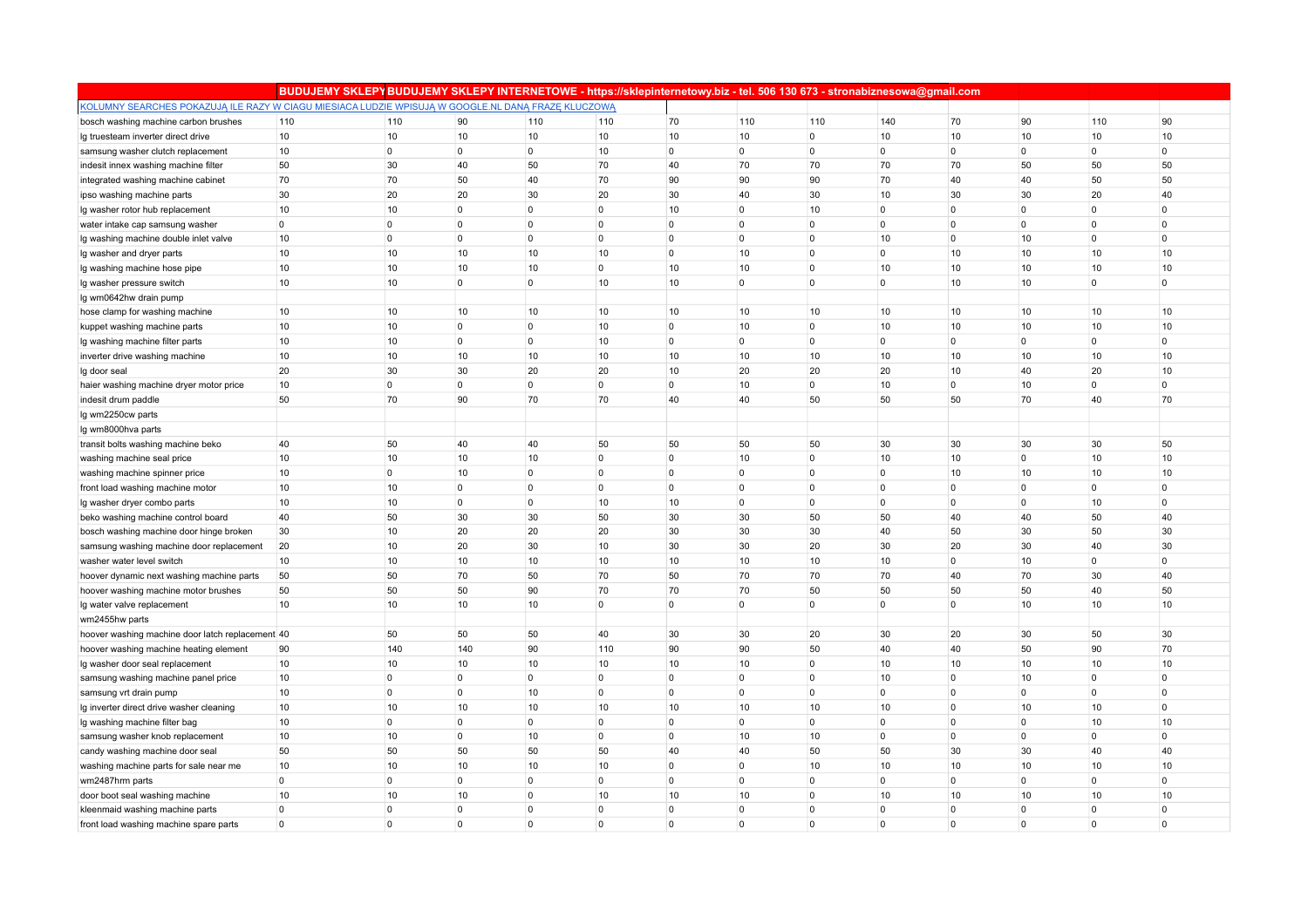|                                                                                                    | BUDUJEMY SKLEPYBUDUJEMY SKLEPY INTERNETOWE - https://sklepinternetowy.biz - tel. 506 130 673 - stronabiznesowa@gmail.com |                |                |                |                |             |                |                |                |                |                |                |                |
|----------------------------------------------------------------------------------------------------|--------------------------------------------------------------------------------------------------------------------------|----------------|----------------|----------------|----------------|-------------|----------------|----------------|----------------|----------------|----------------|----------------|----------------|
| KOLUMNY SEARCHES POKAZUJA ILE RAZY W CIAGU MIESIACA LUDZIE WPISUJA W GOOGLE.NL DANA FRAZE KLUCZOWA |                                                                                                                          |                |                |                |                |             |                |                |                |                |                |                |                |
| bpl washing machine spare parts near me                                                            |                                                                                                                          |                |                |                |                |             |                |                |                |                |                |                |                |
| hisense washing machine spare parts                                                                | 10                                                                                                                       | 10             | 10             | 10             | 10             | 10          | 10             | 10             | 50             | 10             | 10             | 10             | 10             |
| Ig washer water valve                                                                              | 10                                                                                                                       | $\mathbf 0$    | $\overline{0}$ | $\mathbf 0$    | 10             | 10          | $\mathbf 0$    | 10             | $\overline{0}$ | 10             | 10             | $\mathbf 0$    | $\overline{0}$ |
| samsung washing machine water valve                                                                | $10$                                                                                                                     | $10$           | 10             | 10             | 10             | 10          | 10             | 10             | 10             | 10             | $\mathbf 0$    | 10             | 10             |
| washing machine shaft                                                                              | 10                                                                                                                       | 10             | 10             | 10             | 10             | 10          | 10             | 10             | 10             | $\overline{0}$ | 10             | 10             | 10             |
| front load washer drain hose                                                                       | 10                                                                                                                       | $\overline{0}$ | $\overline{0}$ | $\mathbf 0$    | $\mathbf 0$    | $\mathbf 0$ | $\mathbf 0$    | 10             | $\overline{0}$ | $\overline{0}$ | $\overline{0}$ | $\mathbf 0$    | $\overline{0}$ |
| Ig inlet valve replacement                                                                         | 10                                                                                                                       | 10             | 10             | 10             | $\overline{0}$ | 0           | 10             | $\overline{0}$ | 10             | $\overline{0}$ | 10             | 10             | 10             |
| bosch washing machine bearing replacement                                                          | 30                                                                                                                       | 50             | 40             | 40             | 30             | 30          | 30             | 40             | 40             | 20             | 20             | 20             | 20             |
| ue display on Ig washing machine                                                                   | 10                                                                                                                       | 10             | 10             | 10             | 10             | 10          | 10             | 10             | 10             | 10             | 10             | $\Omega$       | 10             |
| washing machine drive motor                                                                        | 10                                                                                                                       | 10             | 10             | 10             | 10             | 10          | 10             | 10             | 10             | 10             | 10             | 10             | 10             |
| wheels for moving washing machine                                                                  | 170                                                                                                                      | 170            | 170            | 110            | 210            | 170         | 260            | 210            | 170            | 140            | 170            | 210            | 260            |
| hotpoint wmfug 942 bearings                                                                        | 50                                                                                                                       | 30             | 50             | 50             | 90             | 70          | 110            | 50             | 50             | 40             | 10             | 20             | 10             |
| Ig washer motherboard                                                                              | 10                                                                                                                       | 10             | 0              | $\mathbf 0$    | 10             | 0           | 0              | 10             | $\overline{0}$ | 10             | 10             | 10             | 10             |
| Ig washing machine dryer lid                                                                       |                                                                                                                          |                |                |                |                |             |                |                |                |                |                |                |                |
| hotpoint washer knob replacement                                                                   | 10                                                                                                                       | $\overline{0}$ | $\overline{0}$ | 10             | 10             | 10          | 10             | $\Omega$       | 10             | 10             | $\mathbf 0$    | 10             | 10             |
| samsung washing machine pump filter                                                                | 10                                                                                                                       | 10             | 10             | 10             | 10             | 10          | 10             | 10             | 10             | 20             | 10             | 10             | 10             |
| Ig washing machine 7kg spare parts                                                                 | 10                                                                                                                       | $\overline{0}$ | 10             | $\overline{0}$ | $\mathbf 0$    | $\mathbf 0$ | $\mathbf 0$    | $\overline{0}$ | $\overline{0}$ | 10             | $\mathbf 0$    | $\mathbf 0$    | $\overline{0}$ |
| Ig wm8000hva drain pump replacement                                                                | $\mathbf 0$                                                                                                              | $\overline{0}$ | $\mathbf 0$    | $\overline{0}$ | $\overline{0}$ | 0           | $\overline{0}$ | $\overline{0}$ | $\overline{0}$ | $\overline{0}$ | $\mathbf 0$    | $\overline{0}$ | $\overline{0}$ |
| samsung steam vrt washer filter                                                                    |                                                                                                                          |                |                |                |                |             |                |                |                |                |                |                |                |
| candy washing machine spare parts                                                                  | 50                                                                                                                       | 40             | 50             | 30             | 40             | 30          | 50             | 50             | 70             | 70             | 70             | 110            | 70             |
| Ig inverter direct drive he washer                                                                 | $\mathbf{0}$                                                                                                             | $\overline{0}$ | $\overline{0}$ | $\overline{0}$ | $\overline{0}$ | $\mathbf 0$ | $\Omega$       | $\Omega$       | $\overline{0}$ | $\overline{0}$ | $\mathbf{0}$   | $\mathbf 0$    | $\overline{0}$ |
| Ig washing machine door seal gasket                                                                | 10                                                                                                                       | $\mathbf 0$    | $\mathbf 0$    | $\overline{0}$ | $\overline{0}$ | 0           | 10             | 10             | 10             | 20             | 20             | 10             | 10             |
| onida washing machine spare parts near me                                                          |                                                                                                                          |                |                |                |                |             |                |                |                |                |                |                |                |
| samsung front load washing machine pcb price   10                                                  |                                                                                                                          | $\overline{0}$ | 0              | $\overline{0}$ | 10             | 0           | $\pmb{0}$      | $\mathbf 0$    | $\overline{0}$ | $\overline{0}$ | $\mathbf 0$    | 0              | $\overline{0}$ |
| samsung washing machine gasket                                                                     | 10                                                                                                                       | 10             | 10             | 10             | 10             | 10          | 10             | 10             | 10             | 10             | 10             | 10             | 10             |
| fujidenzo washing machine parts                                                                    | $\mathbf{0}$                                                                                                             | $\overline{0}$ | $\overline{0}$ | $\overline{0}$ | $\mathbf 0$    | $\mathbf 0$ | 0              | $\Omega$       | $\overline{0}$ | $\overline{0}$ | $\mathbf{0}$   | $\mathbf 0$    | $\overline{0}$ |
| washing machine water drain hose                                                                   | 10                                                                                                                       | 10             | 10             | 10             | 10             | 10          | 10             | 10             | 10             | 10             | 10             | 10             | 10             |
| Ig front load washing machine motherboard price 10                                                 |                                                                                                                          | $\overline{0}$ | $\mathbf 0$    | $\overline{0}$ | $\mathbf 0$    | 0           | $\mathbf 0$    | $\overline{0}$ | 10             | $\overline{0}$ | 0              | $\Omega$       | $\overline{0}$ |
| Ig washing machine door seal price                                                                 | 10                                                                                                                       | 10             | 10             | 10             | 10             | 10          | 20             | 10             | 10             | 10             | 10             | 10             | 10             |
| washing machine latch                                                                              | $10$                                                                                                                     | 10             | 10             | 20             | 10             | 10          | 20             | 10             | 10             | 10             | 10             | 10             | 30             |
| washer dryer combo lint trap                                                                       | 10                                                                                                                       | 10             | 10             | 10             | 10             | 10          | 10             | 10             | 10             | 10             | 10             | 10             | 10             |
| washer solenoid valve                                                                              | 10                                                                                                                       | 10             | 10             | 10             | $\mathbf 0$    | 10          | 10             | $\Omega$       | 10             | 10             | 10             | 10             | $\overline{0}$ |
| Ig washing machine drum spider price                                                               | 10                                                                                                                       | $\overline{0}$ | $\mathbf 0$    | 10             | $\mathbf 0$    | 10          | 0              | 10             | 10             | $\overline{0}$ | 10             | 0              | 10             |
| Ig wp 8003 spare parts                                                                             |                                                                                                                          |                |                |                |                |             |                |                |                |                |                |                |                |
| bosch washing machine door lock replacement 20                                                     |                                                                                                                          | 10             | 20             | 20             | 20             | 30          | 20             | 30             | 30             | 20             | 10             | 20             | 10             |
| Ig washer door lock replacement                                                                    | 10                                                                                                                       | 10             | 10             | $\mathbf 0$    | 10             | $\mathbf 0$ | $\mathbf 0$    | $\mathbf 0$    | $\overline{0}$ | $\overline{0}$ | $\mathbf{0}$   | 10             | 10             |
| Ig washer door replacement                                                                         | 10                                                                                                                       | $\mathbf 0$    | 10             | 10             | $\mathbf 0$    | 10          | 10             | 10             | $\overline{0}$ | $\overline{0}$ | $\mathbf 0$    | 10             | 10             |
| Ig front load washer seal                                                                          | $\mathbf{0}$                                                                                                             | $\overline{0}$ | $\overline{0}$ | $\mathbf 0$    | $\mathbf 0$    | 0           | $\Omega$       | $\Omega$       | $\overline{0}$ | $\overline{0}$ | $\mathbf 0$    | $\Omega$       | $\overline{0}$ |
| parts for washers and dryers near me                                                               | 10                                                                                                                       | $\mathbf 0$    | 0              | $\mathbf 0$    | $\mathbf 0$    | 10          | 10             | $\Omega$       | $\overline{0}$ | $\overline{0}$ | $\mathbf 0$    | $\Omega$       | $\overline{0}$ |
| water hoses for washing machine                                                                    | 260                                                                                                                      | 320            | 320            | 320            | 320            | 260         | 260            | 260            | 260            | 260            | 260            | 260            | 260            |
| samsung washer control panel                                                                       | 10                                                                                                                       | 10             | 10             | 10             | 10             | $\mathbf 0$ | 10             | $\Omega$       | 10             | 10             | 10             | $\mathbf 0$    | $\overline{0}$ |
| extended washer drain hose                                                                         | 70                                                                                                                       | 70             | 90             | 110            | 70             | 70          | 70             | 70             | 50             | 70             | 50             | 90             | 70             |
| hitachi washing machine spare parts                                                                | $\overline{0}$                                                                                                           | $\mathbf 0$    | $\mathbf 0$    | $\mathbf 0$    | $\mathbf 0$    | $\mathbf 0$ | 0              | $\Omega$       | $\overline{0}$ | $\overline{0}$ | $\mathbf{0}$   | $\Omega$       | $\overline{0}$ |
| samsung ecobubble door seal replacement                                                            | 70                                                                                                                       | 70             | 70             | 50             | 70             | 50          | 70             | 70             | 70             | 70             | 40             | 90             | 90             |
| washing machine gasket price                                                                       | 10                                                                                                                       | 10             | 0              | 10             | 10             | 10          | 10             | 10             | 10             | $\overline{0}$ | 10             | 10             | 10             |
| beko washing machine water inlet valve                                                             | 40                                                                                                                       | 40             | 30             | 70             | 30             | 50          | 30             | 40             | 30             | 30             | 40             | 20             | 20             |
| direct drive motor Ig                                                                              | 20                                                                                                                       | 20             | 20             | 20             | 30             | 20          | 20             | 30             | 20             | 20             | 20             | 20             | 20             |
| Ig washing machine spare parts price                                                               | 10                                                                                                                       | $\mathbf 0$    | $\Omega$       | $\overline{0}$ | $\mathbf 0$    | $\mathbf 0$ | 10             | $\Omega$       | $\overline{0}$ | $\Omega$       | 10             | $\Omega$       | $\overline{0}$ |
| Ig washer water inlet valve replacement                                                            | 10                                                                                                                       | $\overline{0}$ | $\Omega$       | $\overline{0}$ | $\mathbf 0$    | $\mathbf 0$ | $\Omega$       | 10             | 10             | $\Omega$       | $\mathbf{0}$   | 10             | 10             |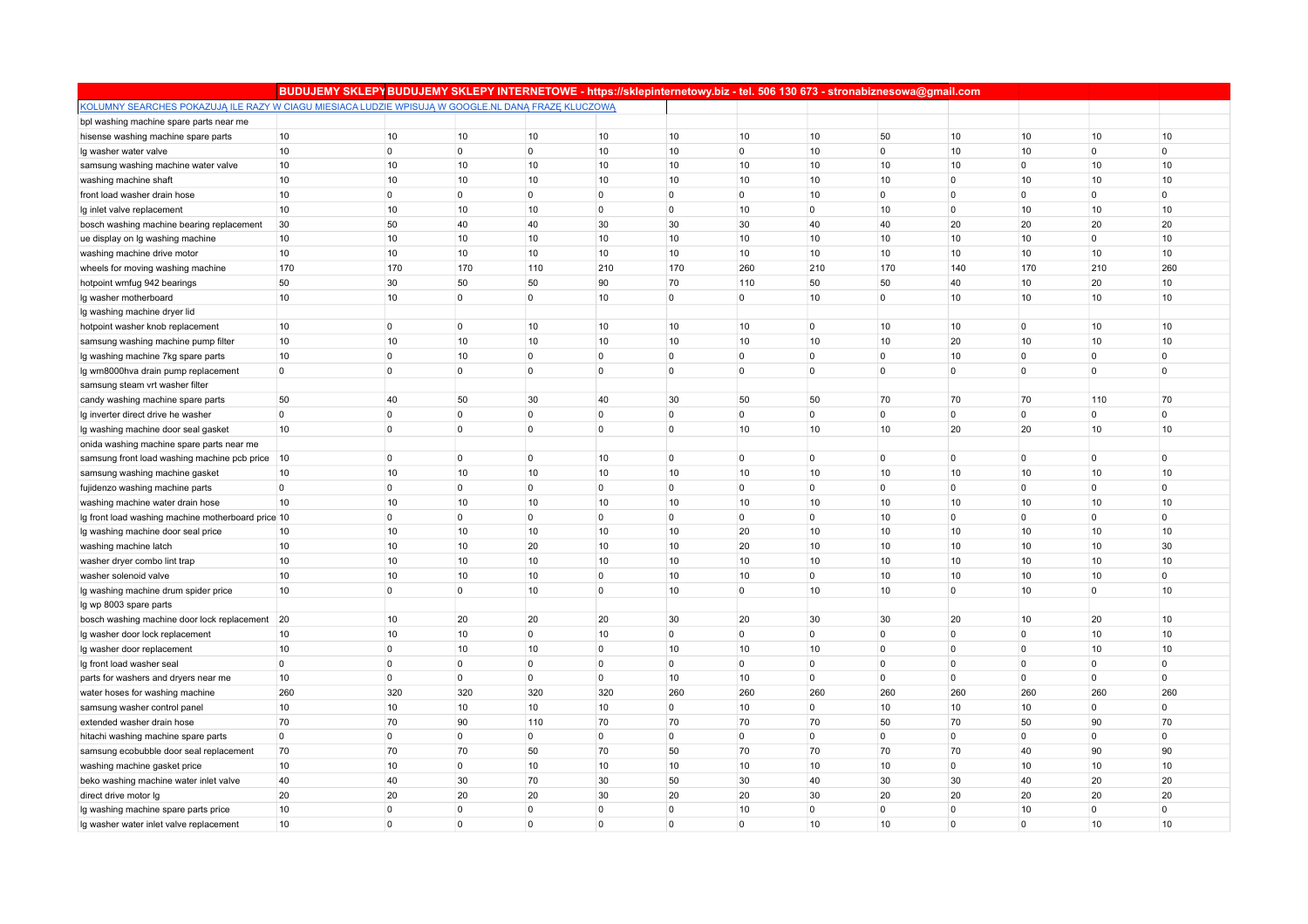|                                                                                                    | BUDUJEMY SKLEPYBUDUJEMY SKLEPY INTERNETOWE - https://sklepinternetowy.biz - tel. 506 130 673 - stronabiznesowa@gmail.com |                |                |                |                 |                     |                         |                |                |                |                |                |                |
|----------------------------------------------------------------------------------------------------|--------------------------------------------------------------------------------------------------------------------------|----------------|----------------|----------------|-----------------|---------------------|-------------------------|----------------|----------------|----------------|----------------|----------------|----------------|
| KOLUMNY SEARCHES POKAZUJĄ ILE RAZY W CIAGU MIESIACA LUDZIE WPISUJĄ W GOOGLE.NL DANĄ FRAZE KLUCZOWĄ |                                                                                                                          |                |                |                |                 |                     |                         |                |                |                |                |                |                |
| Ig washing machine panel price                                                                     | $\overline{0}$                                                                                                           | 0              | $\mathbf 0$    | $\overline{0}$ | $\mathbf 0$     | 0                   | $\mathbf 0$             | $\overline{0}$ | $\overline{0}$ | $\overline{0}$ | $\mathbf 0$    | $\mathbf 0$    | $\overline{0}$ |
| Ig washing machine parts amazon                                                                    | 10                                                                                                                       | 10             | 0              | $\overline{0}$ | 0               | 0                   | $\mathbf 0$             | $\Omega$       | $\overline{0}$ | 0              | 10             | $\Omega$       | $\overline{0}$ |
| samsung front load washing machine parts                                                           | 10                                                                                                                       | 10             | 10             | 10             | 0               | $\mathbf 0$         | $\overline{0}$          | 10             | 10             | $\Omega$       | 10             | $\overline{0}$ | 10             |
| samsung motor washing machine                                                                      | 10                                                                                                                       | 10             | 20             | 10             | 10              | 10                  | 10                      | 10             | 10             | 10             | 10             | 10             | 10             |
| samsung washing machine spin dryer motor price 10                                                  |                                                                                                                          | $\mathbf 0$    | $\mathbf 0$    | $\overline{0}$ | $\mathbf 0$     | 0                   | $\mathbf 0$             | $\overline{0}$ | 10             | $\mathbf 0$    | $\mathbf 0$    | 10             | $\overline{0}$ |
| washer dryer combo with vent                                                                       | 70                                                                                                                       | 90             | 70             | 70             | 110             | 90                  | 70                      | 70             | 50             | 30             | 70             | 90             | 70             |
| 1 piece washer dryer                                                                               | 10                                                                                                                       | $\mathbf 0$    | $\mathbf 0$    | $\overline{0}$ | 0               | 10                  | $\mathbf 0$             | $\overline{0}$ | $\overline{0}$ | $\mathbf 0$    | 0              | $\mathbf 0$    | $\overline{0}$ |
| samsung pcb board washing machine                                                                  | 10                                                                                                                       | 10             | 10             | 10             | 10              | 10                  | 10                      | 10             | 10             | 10             | 10             | $\Omega$       | 10             |
| samsung spin motor price                                                                           | 10                                                                                                                       | $\mathbf 0$    | $\overline{0}$ | $\overline{0}$ | 10              | $\mathbf 0$         | $\Omega$                | $\Omega$       | $\overline{0}$ | $\Omega$       | $\Omega$       | $\Omega$       | $\mathbf 0$    |
| samsung washing machine lid replacement                                                            | 10                                                                                                                       | $\mathbf 0$    | 10             | 10             | 10              | 10                  | 10                      | 10             | 10             | 10             | 10             | $\mathbf 0$    | $\overline{0}$ |
| washing machine bearing cost                                                                       | 40                                                                                                                       | 40             | 40             | 30             | 30              | 40                  | 40                      | 30             | 40             | 30             | 30             | 40             | 40             |
| washing machine middle part                                                                        | 10                                                                                                                       | $\mathbf{0}$   | $\overline{0}$ | 10             | 10              | 10                  | 10                      | $\Omega$       | $\overline{0}$ | 10             | 10             | 10             | 10             |
| bosch varioperfect door seal                                                                       | 50                                                                                                                       | 40             | 70             | 50             | 40              | 50                  | 50                      | 50             | 30             | 50             | 90             | 50             | 50             |
| hotpoint bearing replacement                                                                       | 50                                                                                                                       | 40             | 50             | 50             | 50              | 70                  | 50                      | 50             | 40             | 40             | 40             | 50             | 30             |
| Ig front load washing machine drain pipe                                                           | 10                                                                                                                       | 10             | $\mathbf 0$    | $\overline{0}$ | 0               | 0                   | $\mathbf 0$             | $\Omega$       | $\overline{0}$ | 0              | $\overline{0}$ | 0              | $\mathbf 0$    |
| logik I814wm16 door seal                                                                           | 50                                                                                                                       | 70             | 70             | 70             | 70              | 70                  | 70                      | 20             | 50             | 40             | 30             | 50             | 50             |
| washer drain pump motor                                                                            | 10                                                                                                                       | 10             | $\mathbf 0$    | $\overline{0}$ | $\mathbf 0$     | 0                   | $\overline{0}$          | $\Omega$       | $\overline{0}$ | $\mathbf 0$    | 10             | $\mathbf 0$    | 10             |
| hoover drain pump                                                                                  | 40                                                                                                                       | 50             | 50             | 50             | 50              | 40                  | 40                      | 40             | 40             | 30             | 40             | 40             | 40             |
| Ig washer door glass replacement                                                                   | 10                                                                                                                       | 10             | $\mathbf 0$    | $\overline{0}$ | 10              | $\mathbf 0$         | 10                      | 10             | 10             | 10             | 10             | 10             | $\overline{0}$ |
| washing machine spare parts in daryaganj                                                           |                                                                                                                          |                |                |                |                 |                     |                         |                |                |                |                |                |                |
| Ig washing machine door switch                                                                     | 10                                                                                                                       | $10$           | 10             | 10             | 10              | 10                  | 10                      | 10             | 10             | 10             | 10             | 10             | 10             |
| washer water inlet valve replacement                                                               | 10                                                                                                                       | $\mathbf 0$    | $\mathbf 0$    | $\overline{0}$ | $\mathbf 0$     | $\mathbf 0$         | 10                      | 10             | 10             | 10             | $\overline{0}$ | 10             | $\overline{0}$ |
| universal main board for washing machine                                                           | 10                                                                                                                       | 0              | $\mathbf 0$    | 0              | $\mathbf 0$     | 10                  | $\mathbf 0$             | $\Omega$       | $\overline{0}$ | 0              | 10             | $\overline{0}$ | 10             |
| haier washing machine water inlet valve                                                            | 10                                                                                                                       | 10             | 10             | 10             | 10              | 10                  | 10                      | $\overline{0}$ | $\overline{0}$ | 10             | 10             | 10             | 10             |
| Ig front load washing machine detergent tray                                                       | $\overline{0}$                                                                                                           | 0              | $\overline{0}$ | 0              | $\mathbf 0$     | $\mathsf{O}\xspace$ | $\overline{0}$          | $\Omega$       | $\overline{0}$ | 0              | 0              | $\overline{0}$ | $\overline{0}$ |
| tub to pump hose washing machine                                                                   | 10                                                                                                                       | 10             | 10             | 10             | 10              | 10                  | 10                      | 10             | 10             | 10             | 10             | 10             | 10             |
| Ig washer rotor hub                                                                                | 10                                                                                                                       | 10             | $\mathbf 0$    | $\overline{0}$ | 0               | 0                   | 10                      | 10             | $\overline{0}$ | $\mathbf 0$    | $\mathbf{0}$   | $\mathbf 0$    | $\overline{0}$ |
| pcb board Ig washing machine                                                                       | 10                                                                                                                       | $\mathbf 0$    | 10             | $\overline{0}$ | 10              | 10                  | $\mathbf 0$<br>$\Omega$ | 10<br>$\Omega$ | $\overline{0}$ | 0              | 0<br>$\Omega$  | $\Omega$       | $\overline{0}$ |
| samsung front load washer shock absorber                                                           | 10                                                                                                                       | 0              | $\mathbf 0$    | $\overline{0}$ | $\mathbf 0$     | 0                   |                         |                | $\overline{0}$ | 10             |                | $\mathbf 0$    | $\overline{0}$ |
| samsung wa82bsl spare parts                                                                        | $\overline{0}$                                                                                                           | $\overline{0}$ | $\overline{0}$ | $\overline{0}$ | $\overline{0}$  | 0                   | $\mathbf 0$             | $\overline{0}$ | $\overline{0}$ | $\overline{0}$ | $\mathbf 0$    | $\mathbf 0$    | $\overline{0}$ |
| singer washing machine parts<br>washing machine door spring                                        | 20                                                                                                                       | 10             | 10             | 30             | 20              | 10                  | 20                      | 20             | 10             | 10             | 10             | 20             | 30             |
| Ig washing machine display board                                                                   | 10                                                                                                                       | 10             | 10             | 10             | 10              | 10                  | 10                      | 10             | 10             | 10             | 10             | 10             | $\overline{0}$ |
| Ig washing machine solenoid valve                                                                  | 10                                                                                                                       | 10             | 10             | 10             | 10              | 10                  | 10                      | 10             | 10             | $\overline{0}$ | 10             | $\overline{0}$ | $\overline{0}$ |
| Ig hot water inlet valve                                                                           | 10                                                                                                                       | $\mathbf 0$    | $\overline{0}$ | $\overline{0}$ | $\mathbf 0$     | $\mathbf 0$         | $\Omega$                | $\Omega$       | $\overline{0}$ | $\Omega$       | $\mathbf{0}$   | 10             | $\mathbf{0}$   |
| samsung ecobubble 8kg door seal replacement 70                                                     |                                                                                                                          | 50             | 70             | 90             | 50              | 50                  | 50                      | 50             | 70             | 50             | 70             | 70             | 110            |
| samsung front load washer drain hose                                                               | 10                                                                                                                       | 10             | 10             | $\overline{0}$ | 0               | 10                  | $\mathbf 0$             | $\overline{0}$ | $\overline{0}$ | 0              | 10             | 0              | $\overline{0}$ |
| hotpoint washing machine drum paddle                                                               | 70                                                                                                                       | 70             | 70             | 50             | 70              | 50                  | 70                      | 70             | 70             | 70             | 70             | 70             | 110            |
| tub bearing replacement cost                                                                       | 10                                                                                                                       | 10             | 10             | 10             | 10 <sup>1</sup> | 10                  | 10                      | 10             | 10             | 10             | 10             | 10             | 10             |
| miele washing machine door seal replacement                                                        | 20                                                                                                                       | 30             | 20             | 20             | 20              | 20                  | 30                      | 20             | 20             | 20             | 10             | 20             | 20             |
| parts of washing machine dryer                                                                     | 10                                                                                                                       | $\mathbf 0$    | $\Omega$       | $\overline{0}$ | 0               | 0                   | 10                      | $\Omega$       | $\overline{0}$ | 10             | 10             | $\overline{0}$ | 10             |
| washer drum bearing                                                                                | 10                                                                                                                       | 10             | 10             | 10             | 10              | 10                  | 10                      | 10             | 10             | 10             | 10             | 10             | 10             |
| Ig washer drum                                                                                     | 10                                                                                                                       | $\mathbf 0$    | 10             | $\overline{0}$ | 10              | 20                  | 10                      | $\Omega$       | 10             | 10             | $\mathbf{0}$   | $\mathbf 0$    | 10             |
| Ig washing machine lid                                                                             | 10                                                                                                                       | $\mathbf 0$    | $\mathbf 0$    | $\overline{0}$ | 10              | $\mathbf 0$         | $\mathbf 0$             | $\Omega$       | $\overline{0}$ | 10             | $\mathbf 0$    | $\mathbf 0$    | $\overline{0}$ |
| beko washing machine filter replacement                                                            | 40                                                                                                                       | $\overline{0}$ | $\mathbf 0$    | 40             | 50              | 50                  | 40                      | 40             | 50             | 50             | 50             | 50             | 30             |
| 4681ea2001t drain pump washing machine Ig                                                          | 10                                                                                                                       | $\overline{0}$ | $\mathbf 0$    | $\overline{0}$ | $\pmb{0}$       | 10                  | 10                      | $\Omega$       | $\overline{0}$ | $\mathbf 0$    | $\mathbf 0$    | 10             | 10             |
| beko washing machine door replacement                                                              | 90                                                                                                                       | 50             | 70             | 70             | 70              | 70                  | 90                      | 90             | 110            | 140            | 90             | 90             | 110            |
| wa80t65gw1 parts                                                                                   | $\mathbf 0$                                                                                                              | $\mathbf 0$    | $\Omega$       | $\overline{0}$ | 0               | $\mathbf 0$         | $\Omega$                | $\Omega$       | $\Omega$       | $\Omega$       | $\Omega$       | $\Omega$       | $\mathbf 0$    |
| haier washing machine spare parts online                                                           | 10                                                                                                                       | 10             | 10             | 10             | 0               | 10                  | 10                      | $\Omega$       | $\overline{0}$ | $\Omega$       | $\mathbf 0$    | $\Omega$       | $\Omega$       |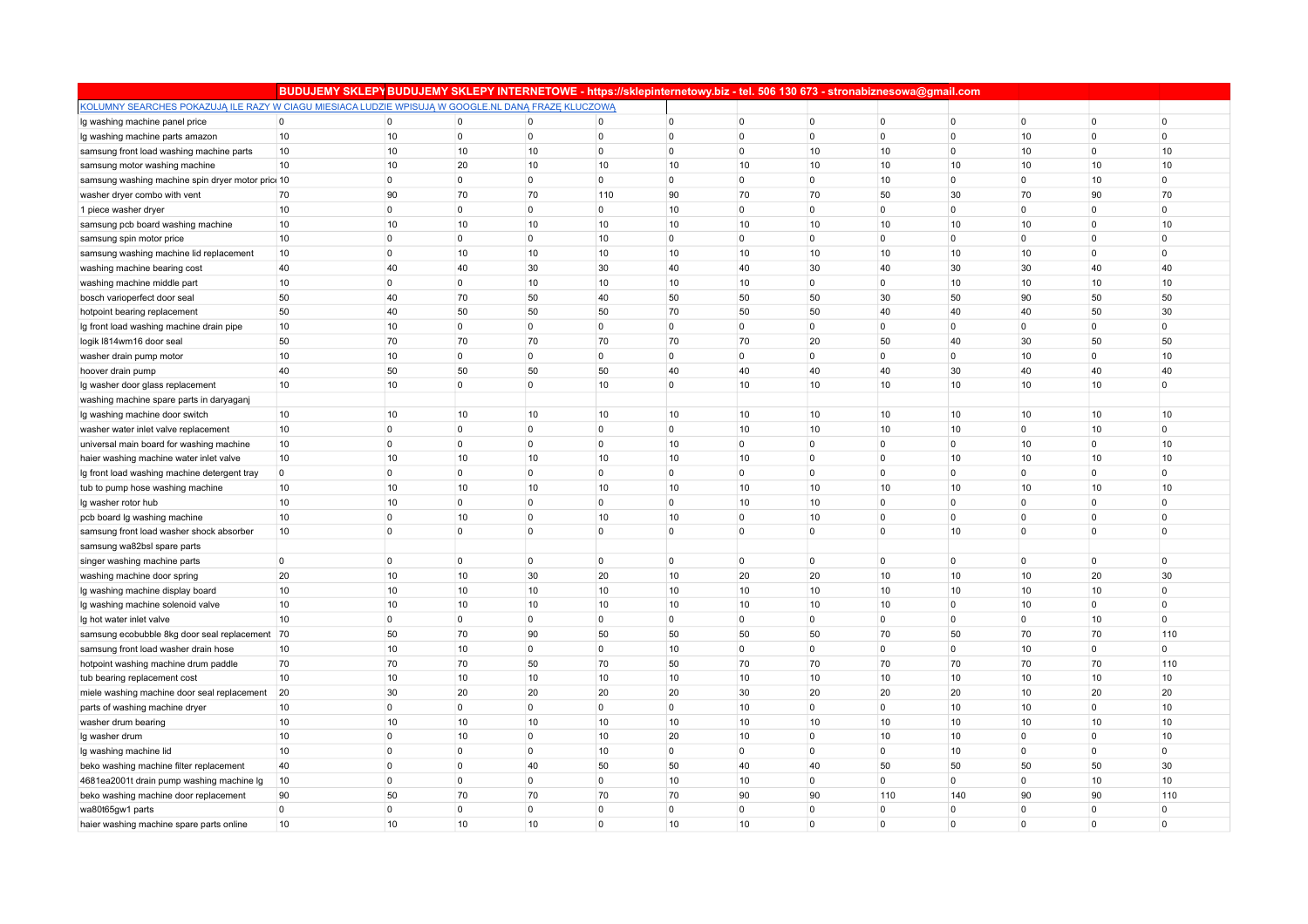|                                                                                                    | BUDUJEMY SKLEPYBUDUJEMY SKLEPY INTERNETOWE - https://sklepinternetowy.biz - tel. 506 130 673 - stronabiznesowa@gmail.com |                |                |                |                |                |                |                |                |             |             |                |                |
|----------------------------------------------------------------------------------------------------|--------------------------------------------------------------------------------------------------------------------------|----------------|----------------|----------------|----------------|----------------|----------------|----------------|----------------|-------------|-------------|----------------|----------------|
| KOLUMNY SEARCHES POKAZUJA ILE RAZY W CIAGU MIESIACA LUDZIE WPISUJA W GOOGLE.NL DANA FRAZE KLUCZOWA |                                                                                                                          |                |                |                |                |                |                |                |                |             |             |                |                |
| bosch washing machine door hinge replacement 30                                                    |                                                                                                                          | 30             | 20             | 20             | 20             | 10             | 20             | 20             | 40             | 30          | 20          | 50             | 20             |
| hotpoint washing machine drum bearing                                                              | 50                                                                                                                       | 90             | 70             | 70             | 70             | 70             | 70             | 50             | 50             | 50          | 50          | 40             | 40             |
| Ig washer control panel                                                                            | 10                                                                                                                       | 10             | $\mathbf 0$    | $\overline{0}$ | 10             | $\overline{0}$ | $\overline{0}$ | $\overline{0}$ | 10             | 0           | 0           | 10             | 10             |
| miele washing machine transit bolts                                                                | 20                                                                                                                       | 10             | 40             | 20             | 10             | 10             | 20             | 20             | 10             | 20          | 20          | 30             | 20             |
| pump belt washing machine                                                                          | 20                                                                                                                       | 20             | 10             | 10             | 10             | 10             | 10             | 30             | 10             | 20          | 10          | 40             | 20             |
| washer door boot seal                                                                              | 10                                                                                                                       | $\overline{0}$ | $\overline{0}$ | $\overline{0}$ | $\overline{0}$ | $\overline{0}$ | $\overline{0}$ | $\Omega$       | $\overline{0}$ | 10          | $\mathbf 0$ | 10             | $\overline{0}$ |
| front load washer 36 inches high                                                                   | $\mathbf{0}$                                                                                                             | $\overline{0}$ | $\overline{0}$ | $\overline{0}$ | $\overline{0}$ | $\overline{0}$ | $\mathbf{0}$   | $\Omega$       | $\overline{0}$ | $\Omega$    | $\Omega$    | $\overline{0}$ | $\overline{0}$ |
| Ig front load washer gasket                                                                        | $\Omega$                                                                                                                 | $\overline{0}$ | $\overline{0}$ | $\overline{0}$ | $\Omega$       | $\overline{0}$ | $\Omega$       | $\Omega$       | $\overline{0}$ | $\Omega$    | $\Omega$    | $\overline{0}$ | $\overline{0}$ |
| siemens washing machine drain pump replacem 20                                                     |                                                                                                                          | 30             | 30             | 20             | 20             | 20             | 10             | 10             | 10             | 10          | 20          | 10             | 10             |
| washer bolts for moving                                                                            | 10                                                                                                                       | 10             | 10             | 10             | 10             | 10             | 10             | 10             | 10             | 10          | 10          | 10             | 10             |
| Ig washing machine lid replacement                                                                 | 10                                                                                                                       | $\mathbf 0$    | 10             | $\overline{0}$ | $\overline{0}$ | $\overline{0}$ | 10             | $\Omega$       | $\overline{0}$ | $\Omega$    | 10          | 10             | 10             |
| camel washing machine parts                                                                        | $\overline{0}$                                                                                                           | $\overline{0}$ | $\overline{0}$ | $\overline{0}$ | $\overline{0}$ | $\overline{0}$ | $\overline{0}$ | $\overline{0}$ | $\overline{0}$ | 0           | $\Omega$    | $\overline{0}$ | $\overline{0}$ |
| samsung washer leveling leg                                                                        | 10                                                                                                                       | 10             | 10             | 10             | 10             | 10             | 10             | 10             | 10             | 10          | 10          | 10             | 10             |
| washing machine tumble dryer stacking cupboard 70                                                  |                                                                                                                          | 110            | 90             | 90             | 90             | 70             | 70             | 70             | 70             | 40          | 50          | 30             | 20             |
| hotpoint washer belt                                                                               | 10                                                                                                                       | 10             | 10             | 10             | 10             | 10             | 10             | 10             | 10             | 10          | 10          | 10             | 10             |
| Ig washing machine spinner motor price                                                             | 10                                                                                                                       | $\mathbf 0$    | 10             | $\overline{0}$ | 10             | 10             | 10             | 10             | $\overline{0}$ | 0           | $\mathbf 0$ | 10             | $\overline{0}$ |
| Ig washing machine water valve price                                                               | 10                                                                                                                       | $\overline{0}$ | $\mathbf 0$    | $\overline{0}$ | $\overline{0}$ | $\overline{0}$ | $\mathbf 0$    | $\mathbf 0$    | 10             | 10          | 0           | $\mathbf 0$    | $\mathbf 0$    |
| samsung front load washing machine spare parts 0                                                   |                                                                                                                          | $\overline{0}$ | 0              | $\overline{0}$ | 0              | $\overline{0}$ | $\Omega$       | $\Omega$       | $\overline{0}$ | $\Omega$    | $\Omega$    | $\Omega$       | $\overline{0}$ |
| filter on samsung washing machine                                                                  | 140                                                                                                                      | 140            | 140            | 140            | 170            | 140            | 210            | 140            | 170            | 140         | 110         | 140            | 110            |
| hotpoint drain hose                                                                                | 40                                                                                                                       | 50             | 50             | 50             | 50             | 20             | 30             | 40             | 40             | 20          | 30          | 30             | 30             |
| amazon samsung washer parts                                                                        | $\overline{0}$                                                                                                           | 0              | $\overline{0}$ | 0              | 0              | $\overline{0}$ | $\overline{0}$ | $\Omega$       | $\overline{0}$ | $\Omega$    | $\Omega$    | $\overline{0}$ | $\mathbf 0$    |
| Ig washer inlet valve replacement                                                                  | 10                                                                                                                       | 10             | 10             | $\overline{0}$ | 10             | $\overline{0}$ | $\overline{0}$ | $\Omega$       | $\overline{0}$ | $\mathbf 0$ | 0           | $\overline{0}$ | $\overline{0}$ |
| samsung washer drain pump filter                                                                   | 10                                                                                                                       | 10             | 10             | 10             | 0              | $\overline{0}$ | $\overline{0}$ | 10             | 10             | 0           | 10          | 10             | $\mathbf 0$    |
| used all in one washer dryer                                                                       | 10                                                                                                                       | $\mathbf 0$    | 10             | $\overline{0}$ | 0              | 10             | 10             | 0              | 10             | 10          | $\Omega$    | 10             | $\Omega$       |
| Ig drain motor price original                                                                      |                                                                                                                          |                |                |                |                |                |                |                |                |             |             |                |                |
| Ig wash motor price                                                                                | 10                                                                                                                       | $\mathbf 0$    | $\mathbf 0$    | $\overline{0}$ | 0              | $\overline{0}$ | $\overline{0}$ | $\Omega$       | $\overline{0}$ | $\mathbf 0$ | $\Omega$    | $\overline{0}$ | 10             |
| wt1201cv parts                                                                                     |                                                                                                                          |                |                |                |                |                |                |                |                |             |             |                |                |
| samsung inlet water valve                                                                          | 10                                                                                                                       | $\overline{0}$ | 0              | $\overline{0}$ | 10             | 10             | 10             | $\overline{0}$ | 10             | 0           | $\mathbf 0$ | 0              | $\overline{0}$ |
| beko washing machine belt replacement                                                              | 40                                                                                                                       | 70             | 50             | 30             | 40             | 50             | 40             | 40             | 40             | 30          | 40          | 30             | 20             |
| bosch washing machine water inlet pipe                                                             | 10                                                                                                                       | 10             | 10             | 0              | $\overline{0}$ | 10             | 10             | 10             | $\overline{0}$ | 10          | 10          | 10             | 10             |
| hotpoint washer spares                                                                             | 50                                                                                                                       | 70             | 50             | 50             | 50             | 50             | 50             | 40             | 40             | 50          | 40          | 30             | 40             |
| haier washing machine filter replacement                                                           | 10                                                                                                                       | 10             | 10             | $\overline{0}$ | 10             | 10             | 10             | $\mathbf 0$    | 10             | 10          | 10          | $\overline{0}$ | 10             |
| hoover washing machine door parts                                                                  | 40                                                                                                                       | 40             | 40             | 30             | 20             | 30             | 50             | 50             | 40             | 50          | 50          | 30             | 20             |
| right hinge washing machine                                                                        | 20                                                                                                                       | 40             | 10             | 30             | 10             | 20             | 10             | 20             | 20             | 20          | 10          | 10             | 20             |
| hotpoint water inlet valve                                                                         | 20                                                                                                                       | 20             | 20             | 30             | 30             | 30             | 20             | 20             | 20             | 20          | 20          | 20             | 20             |
| Ig washing machine touch panel price                                                               | 10                                                                                                                       | 10             | 10             | 10             | 10             | 10             | 10             | $\overline{0}$ | 10             | 10          | 0           | 10             | 10             |
| washing machine drive pulley                                                                       | 10                                                                                                                       | 10             | 10             | 20             | 10             | 10             | 10             | 10             | 10             | 10          | 10          | 10             | 10             |
| wm3670hwa drain pump                                                                               |                                                                                                                          |                |                |                |                |                |                |                |                |             |             |                |                |
| hole in washing machine door seal                                                                  | 30                                                                                                                       | 50             | 50             | 30             | 30             | 40             | 30             | 20             | 20             | 10          | 10          | 20             | 20             |
| Ig washer dryer inverter direct drive                                                              | 50                                                                                                                       | 40             | 50             | 40             | 50             | 40             | 50             | 30             | 50             | 30          | 40          | 50             | 40             |
| local washing machine parts                                                                        | 20                                                                                                                       | 10             | 30             | 20             | 20             | 10             | 10             | 10             | 30             | 10          | 20          | 20             | 10             |
| beko washing machine door lock replacement                                                         | 40                                                                                                                       | 20             | 20             | 40             | 50             | 50             | 40             | 40             | 50             | 50          | 20          | 50             | 30             |
| Ig washing machine lint filter bag                                                                 |                                                                                                                          |                |                |                |                |                |                |                |                |             |             |                |                |
| washing machine door glass                                                                         | 20                                                                                                                       | 30             | 20             | 20             | 10             | 30             | 40             | 20             | 30             | 20          | 30          | 30             | 30             |
| washing machine pump hose                                                                          | 10                                                                                                                       | 10             | 10             | 20             | 10             | 10             | 20             | 20             | 10             | 10          | 10          | 10             | 10             |
| washing machine replacement hose                                                                   | 70                                                                                                                       | 70             | 50             | 70             | 70             | 70             | 90             | 70             | 50             | 50          | 70          | 70             | 70             |
| gtw335asn1ww parts                                                                                 | $\mathbf 0$                                                                                                              | $\mathbf 0$    | $\overline{0}$ | $\overline{0}$ | $\overline{0}$ | $\overline{0}$ | $\overline{0}$ | $\mathbf 0$    | $\overline{0}$ | $\Omega$    | $\Omega$    | $\overline{0}$ | $\mathbf 0$    |
| Ig washer hot and cold hose                                                                        | 10                                                                                                                       | 10             | 10             | $\overline{0}$ | 10             | $\overline{0}$ | $\Omega$       | 10             | $\overline{0}$ | 10          | $\Omega$    | 10             | $\mathbf 0$    |
| washing machine with heating element                                                               | 10                                                                                                                       | $\mathbf 0$    | 10             | 10             | 10             | 10             | 10             | 10             | $\overline{0}$ | 0           | 10          | 10             | $\mathbf 0$    |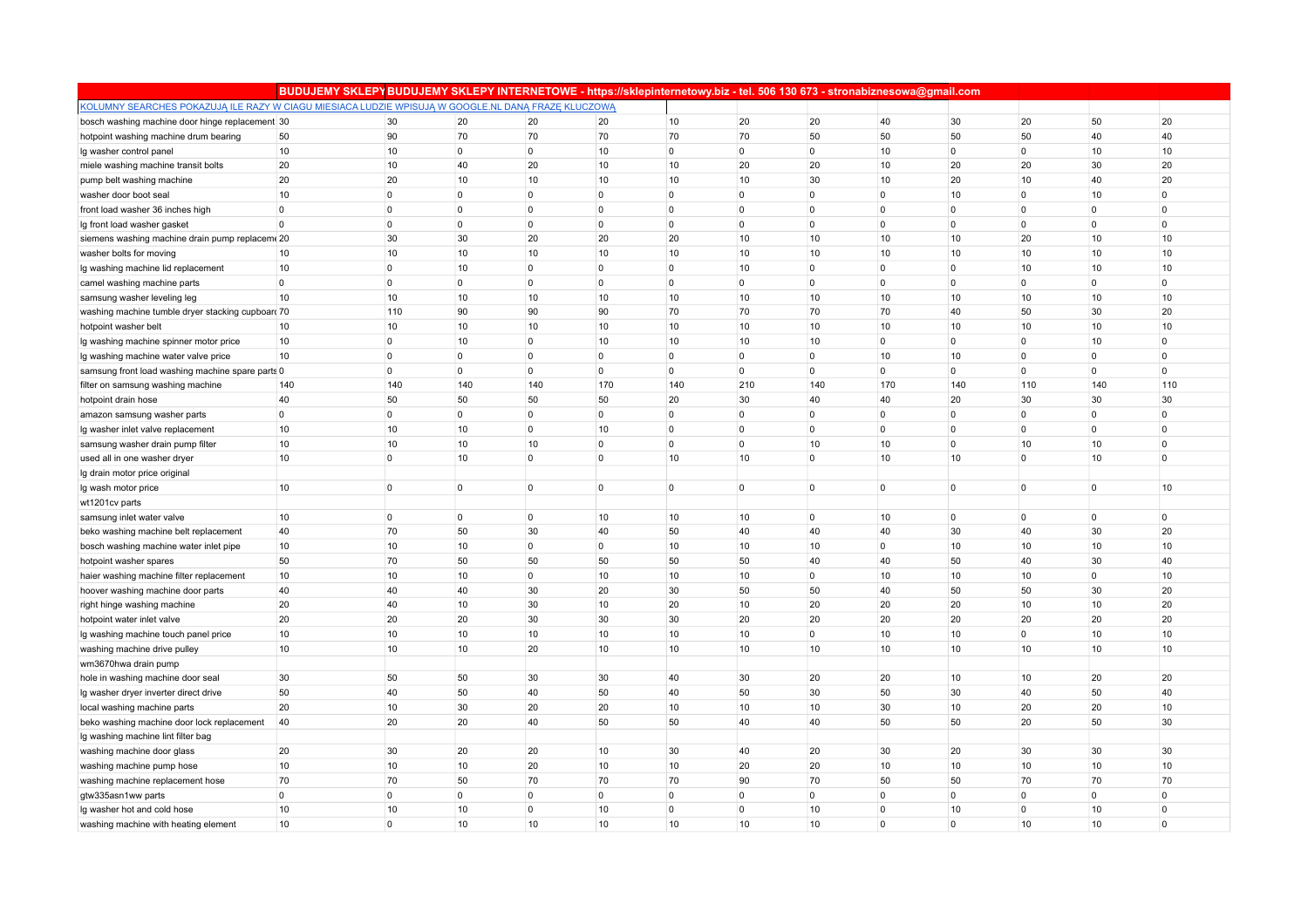|                                                                                                    | BUDUJEMY SKLEPY BUDUJEMY SKLEPY INTERNETOWE - https://sklepinternetowy.biz - tel. 506 130 673 - stronabiznesowa@gmail.com |                |                |                |             |                     |                |                |                |                 |                |                |                |
|----------------------------------------------------------------------------------------------------|---------------------------------------------------------------------------------------------------------------------------|----------------|----------------|----------------|-------------|---------------------|----------------|----------------|----------------|-----------------|----------------|----------------|----------------|
| KOLUMNY SEARCHES POKAZUJA ILE RAZY W CIAGU MIESIACA LUDZIE WPISUJA W GOOGLE.NL DANA FRAZE KLUCZOWA |                                                                                                                           |                |                |                |             |                     |                |                |                |                 |                |                |                |
| beko washing machine bearing replacement                                                           | 40                                                                                                                        | 40             | 50             | 50             | 70          | 40                  | 50             | 20             | 20             | 20              | 40             | 30             | 20             |
| bosch washing machine bearing replacement cos 30                                                   |                                                                                                                           | 10             | 10             | 10             | 40          | 40                  | 30             | 20             | 40             | 40              | 30             | 50             | 40             |
| hotpoint washing machine parts ebay                                                                | 30                                                                                                                        | 30             | 40             | 30             | 40          | 30                  | 40             | 20             | 50             | 30              | 30             | 20             | 50             |
| price of washing machine motor                                                                     | 70                                                                                                                        | 40             | 50             | 70             | 70          | 70                  | 70             | 70             | 70             | 70              | 40             | 70             | 70             |
| twin tub washing machine parts                                                                     | 10                                                                                                                        | 10             | $\Omega$       | $\overline{0}$ | 10          | 10                  | 10             | 10             | 10             | 10              | 10             | 20             | $\overline{0}$ |
| washing machine ball bearings                                                                      | 50                                                                                                                        | 70             | 40             | 40             | 70          | 70                  | 50             | 70             | 50             | 40              | 40             | 30             | 50             |
| hoover door seal                                                                                   | 40                                                                                                                        | 40             | 40             | 30             | 40          | 50                  | 50             | 40             | 40             | 30              | 40             | 40             | 50             |
| Ig washer door gasket replacement                                                                  | 10                                                                                                                        | 10             | $\overline{0}$ | 10             | 0           | 10                  | 10             | $\overline{0}$ | $\overline{0}$ | 10              | $\mathbf 0$    | 10             | $\overline{0}$ |
| Ig waveforce direct drive washer                                                                   |                                                                                                                           |                |                |                |             |                     |                |                |                |                 |                |                |                |
| samsung washer feet                                                                                | 10                                                                                                                        | 10             | 10             | 10             | 10          | 10                  | $\Omega$       | 10             | 10             | $\overline{0}$  | 10             | 10             | $\mathbf{0}$   |
| machine drum washer                                                                                | 10                                                                                                                        | 10             | 10             | 10             | 10          | 10                  | 10             | $\overline{0}$ | 10             | 10              | 10             | 10             | 10             |
| samsung washer door boot seal                                                                      | 10                                                                                                                        | 0              | 0              | 10             | $\mathbf 0$ | 10                  | $\mathbf 0$    | $\overline{0}$ | $\overline{0}$ | $\overline{0}$  | 0              | $\overline{0}$ | $\overline{0}$ |
| front load washer door seal                                                                        | 10                                                                                                                        | 0              | $\overline{0}$ | $\mathbf 0$    | 10          | 0                   | $\mathbf 0$    | $\Omega$       | $\overline{0}$ | $\overline{0}$  | 0              | $\Omega$       | $\overline{0}$ |
| hotpoint washing machine spares near me                                                            | 50                                                                                                                        | 50             | 90             | 110            | 50          | 30                  | 30             | 40             | 30             | 40              | 20             | 10             | 40             |
| samsung washer door lock replacement                                                               | 10                                                                                                                        | 10             | 10             | 10             | 10          | 10                  | $\mathbf 0$    | 10             | $\overline{0}$ | 10              | $\overline{0}$ | 10             | 10             |
| washer boot seal                                                                                   | 10                                                                                                                        | $\mathbf 0$    | $\overline{0}$ | $\overline{0}$ | 10          | 0                   | $\mathbf 0$    | $\Omega$       | $\overline{0}$ | $\overline{0}$  | $\mathbf{0}$   | $\Omega$       | $\overline{0}$ |
| washing machine drain parts                                                                        | 10                                                                                                                        | 10             | 10             | 10             | 10          | 10                  | 10             | 10             | 10             | 10              | 10             | 10             | 10             |
| Ig machine parts                                                                                   | 10                                                                                                                        | $\overline{0}$ | $\overline{0}$ | 10             | $\mathbf 0$ | $\mathsf{O}\xspace$ | $\overline{0}$ | 10             | $\overline{0}$ | $\overline{0}$  | 10             | 10             | 10             |
| Ig washer rotor                                                                                    | 10                                                                                                                        | $\overline{0}$ | 10             | $\overline{0}$ | 0           | 10                  | $\mathbf 0$    | $\overline{0}$ | 10             | $\overline{0}$  | $\mathbf 0$    | 10             | 10             |
| samsung ecobubble drain pump                                                                       | 70                                                                                                                        | 90             | 50             | 90             | 50          | 70                  | 70             | 70             | 50             | 50              | 70             | 70             | 70             |
| washing machine pulley wheel                                                                       | 20                                                                                                                        | 10             | 10             | 10             | 10          | 20                  | 20             | 10             | 10             | 30              | 20             | 20             | 20             |
| transit bolts Ig washing machine                                                                   | 40                                                                                                                        | 40             | 50             | 40             | 50          | 40                  | 40             | 30             | 40             | 40              | 40             | 30             | 30             |
| washer lock switch                                                                                 | 10                                                                                                                        | $\overline{0}$ | 10             | 0              | 0           | 10                  | $\Omega$       | $\Omega$       | $\overline{0}$ | $\overline{0}$  | 0              | $\Omega$       | $\overline{0}$ |
| Ig washer water pump replacement                                                                   | 10                                                                                                                        | 10             | $\overline{0}$ | $\overline{0}$ | $\Omega$    | 10                  | $\mathbf 0$    | 10             | 10             | $\overline{0}$  | $\Omega$       | $\Omega$       | $\overline{0}$ |
| toshiba washing machine parts                                                                      | 10                                                                                                                        | $\overline{0}$ | $\overline{0}$ | $\mathbf 0$    | $\mathbf 0$ | 0                   | $\overline{0}$ | $\overline{0}$ | $\overline{0}$ | 10              | $\mathbf 0$    | 10             | $\overline{0}$ |
| washing machine fluff filter                                                                       | 20                                                                                                                        | 20             | 30             | 30             | 30          | 30                  | 20             | 20             | 20             | 20              | 10             | 20             | 10             |
| beko washing machine motor brushes                                                                 | 40                                                                                                                        | 50             | 40             | 40             | 50          | 20                  | 50             | 50             | 50             | 30              | 40             | 30             | 30             |
| hoover washing machine spares near me                                                              | 50                                                                                                                        | 70             | 70             | 70             | 90          | 20                  | 30             | 30             | 40             | 50              | 30             | 40             | 50             |
| hotpoint washing machine pump replacement                                                          | 40                                                                                                                        | 30             | 20             | 30             | 40          | 40                  | 30             | 50             | 70             | 50              | 70             | 40             | 40             |
| Ig washer inlet filter                                                                             | 10                                                                                                                        | $\overline{0}$ | $\overline{0}$ | $\overline{0}$ | 10          | 0                   | 10             | $\overline{0}$ | $\overline{0}$ | $\overline{0}$  | $\mathbf 0$    | $\Omega$       | $\overline{0}$ |
| haier washing machine door lock                                                                    | 10                                                                                                                        | 10             | 10             | 10             | 10          | 10                  | 10             | 10             | 10             | 10              | 10             | 10             | 10             |
| miele washing machine door seal                                                                    | 40                                                                                                                        | 40             | 70             | 50             | 40          | 50                  | 20             | 40             | 20             | 20              | 20             | 40             | 40             |
| Ig front load washing machine sensor price                                                         |                                                                                                                           |                |                |                |             |                     |                |                |                |                 |                |                |                |
| drum descale bosch                                                                                 | 10                                                                                                                        | $\overline{0}$ | $\overline{0}$ | $\mathbf 0$    | $\mathbf 0$ | 0                   | $\mathbf 0$    | $\Omega$       | $\overline{0}$ | $\overline{0}$  | 10             | $\overline{0}$ | $\overline{0}$ |
| Ig washing machine magnetic door plunger                                                           | 10                                                                                                                        | $\overline{0}$ | 10             | 10             | $\mathbf 0$ | $\mathbf 0$         | $\mathbf 0$    | $\Omega$       | $\overline{0}$ | $\overline{0}$  | $\mathbf{0}$   | $\Omega$       | $\overline{0}$ |
| Ig washing machine spin lid                                                                        |                                                                                                                           |                |                |                |             |                     |                |                |                |                 |                |                |                |
| samsung front load washer drain pump replacem 10                                                   |                                                                                                                           | $\overline{0}$ | $\overline{0}$ | 0              | $\Omega$    | $\mathbf 0$         | $\overline{0}$ | $\Omega$       | 10             | $\overline{0}$  | 0              | $\Omega$       | 10             |
| samsung washing machine drum shaft price                                                           | 10                                                                                                                        | 10             | $\overline{0}$ | 10             | $\mathbf 0$ | $\mathbf 0$         | $\overline{0}$ | 10             | $\overline{0}$ | $\overline{0}$  | 10             | $\Omega$       | $\overline{0}$ |
| water pump for Ig washer                                                                           | 10                                                                                                                        | 10             | 10             | 10             | 10          | 10                  | $\overline{0}$ | 10             | $\overline{0}$ | 10              | 10             | 10             | 10             |
| gearcase washing machine                                                                           | 10                                                                                                                        | 10             | $\overline{0}$ | $\mathbf 0$    | $\mathbf 0$ | 0                   | 10             | $\overline{0}$ | $\overline{0}$ | $\overline{0}$  | $\mathbf 0$    | 10             | $\overline{0}$ |
| washing machine bush price                                                                         | 10                                                                                                                        | 10             | 0              | 30             | 10          | 10                  | $\mathbf 0$    | $\Omega$       | 10             | 10              | 10             | 10             | $\overline{0}$ |
| washing machine drain trap filter                                                                  | 10                                                                                                                        | 10             | 10             | 10             | 10          | 10                  | 10             | 10             | 10             | 10 <sup>1</sup> | 10             | 10             | 10             |
| Ig direct drive washer front load                                                                  | 10                                                                                                                        | $\overline{0}$ | $\overline{0}$ | $\overline{0}$ | 0           | $\mathbf 0$         | $\overline{0}$ | $\Omega$       | $\overline{0}$ | $\overline{0}$  | $\overline{0}$ | 10             | $\overline{0}$ |
| siemens washing machine drain pump price                                                           | 10                                                                                                                        | 10             | 10             | 10             | $\mathbf 0$ | 10                  | 10             | 10             | $\overline{0}$ | 10              | 10             | 10             | 10             |
| hotpoint washing machine heating element                                                           | 70                                                                                                                        | 90             | 70             | 90             | 70          | 110                 | 90             | 70             | 70             | 40              | 50             | 50             | 50             |
| Ig washing machine heating element                                                                 | 20                                                                                                                        | 20             | 20             | 20             | 20          | 20                  | 20             | 20             | 10             | 10              | 10             | 20             | 20             |
| Ig washing machine water motor price                                                               |                                                                                                                           |                |                |                |             |                     |                |                |                |                 |                |                |                |
| samsung washer main control board                                                                  | 10                                                                                                                        | $\overline{0}$ | 10             | $\overline{0}$ | 10          | $\mathbf 0$         | 10             | $\Omega$       | $\overline{0}$ | $\Omega$        | $\mathbf{0}$   | 10             | $\overline{0}$ |
| hotpoint door handle replacement                                                                   | 70                                                                                                                        | 70             | 40             | 50             | 70          | 40                  | 50             | 50             | 70             | 70              | 90             | 70             | 90             |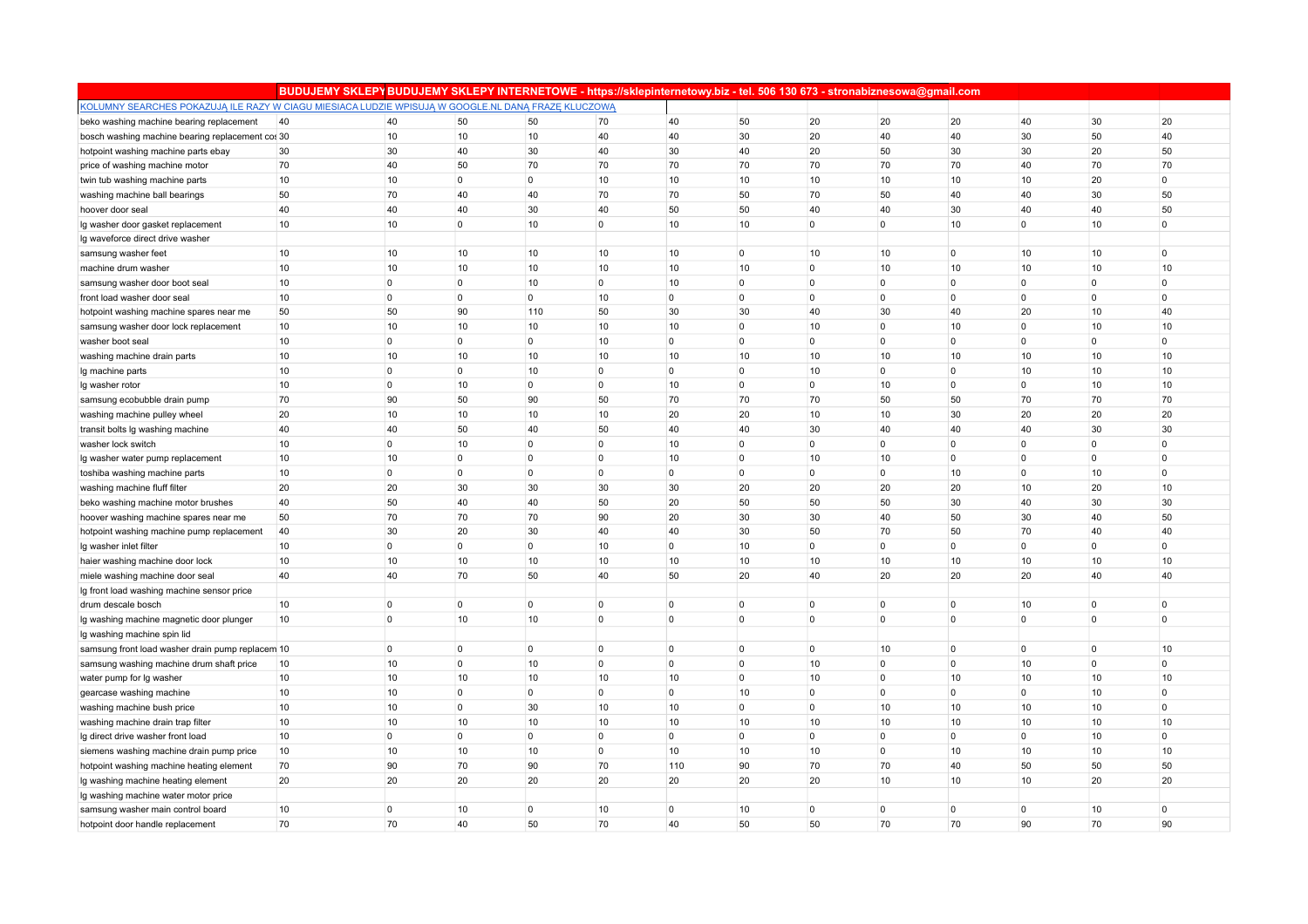| BUDUJEMY SKLEPYBUDUJEMY SKLEPY INTERNETOWE - https://sklepinternetowy.biz - tel. 506 130 673 - stronabiznesowa@gmail.com |                                  |  |                |                |                         |             |                |                |                |             |             |                |                |
|--------------------------------------------------------------------------------------------------------------------------|----------------------------------|--|----------------|----------------|-------------------------|-------------|----------------|----------------|----------------|-------------|-------------|----------------|----------------|
| KOLUMNY SEARCHES POKAZUJĄ ILE RAZY W CIAGU MIESIACA LUDZIE WPISUJĄ W GOOGLE.NL DANĄ FRAZE KLUCZOWĄ                       |                                  |  |                |                |                         |             |                |                |                |             |             |                |                |
| siemens washing machine door seal replacemen 30                                                                          | 50                               |  | 30             | 20             | 30                      | 30          | 30             | 30             | 20             | 10          | 20          | 30             | 20             |
| washing machine belt for sale                                                                                            | 10<br>10                         |  | 10             | 10             | 40                      | 10          | 10             | 10             | 10             | 10          | 10          | 10             | 10             |
| samsung front load washer bearing replacement 10                                                                         | 10                               |  | $\overline{0}$ | $\overline{0}$ | $\mathbf 0$             | 0           | 10             | $\overline{0}$ | $\overline{0}$ | 0           | 0           | 10             | $\overline{0}$ |
| washing machine bolt                                                                                                     | 90<br>90                         |  | 110            | 90             | 90                      | 110         | 90             | 90             | 110            | 110         | 90          | 90             | 110            |
| Ig washing machine display                                                                                               | 20<br>10                         |  | 10             | 10             | 10                      | 10          | 10             | 10             | 10             | 10          | 10          | 10             | 10             |
| samsung washer water valve                                                                                               | $\overline{0}$<br>10             |  | $\overline{0}$ | $\overline{0}$ | $\overline{0}$          | $\mathbf 0$ | $\mathbf 0$    | $\Omega$       | 10             | 0           | $\mathbf 0$ | $\mathbf 0$    | $\overline{0}$ |
| indesit washing machine not taking fabric conditic 50                                                                    | 30                               |  | 40             | 50             | 50                      | 30          | 50             | 50             | 50             | 50          | 70          | 70             | 70             |
| indesit drain pump                                                                                                       | 40<br>40                         |  | 40             | 30             | 50                      | 50          | 40             | 20             | 30             | 20          | 40          | 40             | 30             |
| my Ig washer says oe                                                                                                     | 10<br>$\overline{0}$             |  | 10             | 0              | $\mathbf{0}$            | 10          | 10             | 10             | $\Omega$       | $\Omega$    | 10          | $\Omega$       | $\overline{0}$ |
| samsung front load washer drain filter                                                                                   | $\overline{0}$<br>$\overline{0}$ |  | $\overline{0}$ | $\overline{0}$ | $\overline{0}$          | 0           | $\Omega$       | $\Omega$       | $\overline{0}$ | $\Omega$    | $\Omega$    | $\overline{0}$ | $\overline{0}$ |
| samsung washer moving bolts                                                                                              | 10<br>$\overline{0}$             |  | 10             | $\overline{0}$ | 10                      | 10          | $\mathbf 0$    | $\Omega$       | $\overline{0}$ | $\mathbf 0$ | $\Omega$    | $\overline{0}$ | $\overline{0}$ |
| samsung washing machine spider arm                                                                                       | 10<br>10                         |  | 10             | 10             | 10                      | 10          | 10             | 10             | 10             | 10          | 10          | 10             | $\overline{0}$ |
| samsung washing machine shipping bolts not ren 10                                                                        | $\overline{0}$                   |  | $\overline{0}$ | $\mathbf 0$    | $\overline{0}$          | 0           | $\mathbf 0$    | 20             | 10             | 10          | 10          | 10             | 10             |
| washing machine door latch replacement                                                                                   | 20<br>20                         |  | 10             | 10             | 10                      | 10          | 10             | 10             | 20             | 20          | 30          | 30             | 40             |
| Ig washer extra rinse 1 2 3                                                                                              | 10<br>$\overline{0}$             |  | 10             | $\overline{0}$ | 10                      | $\mathbf 0$ | 10             | 10             | 10             | $\Omega$    | $\Omega$    | $\overline{0}$ | 10             |
| parts for washers near me                                                                                                | 50<br>70                         |  | 50             | 30             | 40                      | 30          | 30             | 90             | 30             | 40          | 30          | 40             | 70             |
| washing machine hose bracket                                                                                             | 10<br>10                         |  | 20             | 20             | 10                      | 10          | 20             | 10             | 20             | 10          | 20          | 10             | 10             |
| american home washing machine spare parts                                                                                | $\overline{0}$<br>10             |  | $\overline{0}$ | 10             | $\overline{\mathbf{0}}$ | 0           | $\pmb{0}$      | $\overline{0}$ | $\overline{0}$ | 0           | 0           | $\mathbf 0$    | $\overline{0}$ |
| inlet water valve washing machine                                                                                        | 10<br>10                         |  | 10             | 10             | $\mathbf 0$             | 10          | 10             | 10             | 10             | 10          | 10          | 10             | 10             |
| my samsung washer says 4c                                                                                                | 10<br>$\overline{0}$             |  | $\overline{0}$ | 10             | $\Omega$                | $\mathbf 0$ | $\overline{0}$ | 10             | $\Omega$       | $\Omega$    | 10          | $\Omega$       | $\overline{0}$ |
| samsung front load washer control board                                                                                  | $\overline{0}$<br>$\overline{0}$ |  | $\overline{0}$ | $\overline{0}$ | $\overline{0}$          | $\mathbf 0$ | $\Omega$       | $\Omega$       | $\overline{0}$ | $\Omega$    | $\Omega$    | $\overline{0}$ | $\overline{0}$ |
| samsung washer shock absorber replacement                                                                                | 10<br>10                         |  | 10             | 10             | 10                      | 10          | 10             | 10             | 10             | 10          | 10          | 0              | 10             |
| samsung washing machine panel                                                                                            | 10<br>10                         |  | 10             | 0              | 10                      | 10          | 10             | 10             | 10             | 10          | 10          | 10             | 10             |
| he direct drive washer                                                                                                   |                                  |  |                |                |                         |             |                |                |                |             |             |                |                |
| hotpoint washing machine door parts                                                                                      | 50<br>40                         |  | 40             | 30             | 40                      | 70          | 30             | 30             | 30             | 30          | 40          | 30             | 20             |
| spare parts for washing machine near me                                                                                  | 10<br>10                         |  | 10             | 10             | 10                      | 10          | 10             | 30             | 20             | 10          | 10          | 10             | 10             |
| washing machine spinner parts                                                                                            | 10<br>$\overline{0}$             |  | $\overline{0}$ | $\overline{0}$ | 10                      | $\mathbf 0$ | $\Omega$       | 10             | $\mathbf 0$    | 10          | 10          | $\overline{0}$ | 10             |
| primus washing machine parts                                                                                             | 10<br>20                         |  | 20             | 10             | 10                      | 20          | 10             | 10             | 10             | 10          | 10          | 10             | 10             |
| siemens washing machine spare parts online                                                                               | 10<br>10                         |  | 10             | 10             | 10                      | 10          | 10             | 10             | 10             | 10          | 10          | 10             | 10             |
| samsung washing machine motor replacement                                                                                | 10<br>10                         |  | 20             | 20             | 10                      | 10          | 10             | 10             | 30             | 10          | 10          | 10             | 10             |
| bosch serie 4 door locked                                                                                                | 30<br>30                         |  | 30             | 20             | 30                      | 10          | 30             | 20             | 20             | 30          | 40          | 30             | 40             |
| Ig washer repair parts                                                                                                   | 10<br>$\overline{0}$             |  | 10             | 10             | $\overline{0}$          | 0           | 10             | $\Omega$       | 10             | 10          | 0           | $\overline{0}$ | $\overline{0}$ |
| samsung ecobubble washing machine door seal 50                                                                           | 30                               |  | 30             | 50             | 50                      | 30          | 90             | 40             | 70             | 50          | 70          | 40             | 70             |
| samsung machine parts                                                                                                    | 10<br>10                         |  | 10             | 0              | 10                      | 0           | 0              | 10             | 10             | 0           | 10          | 0              | $\overline{0}$ |
| tub bearing replacement                                                                                                  | 10<br>0                          |  | 0              | 10             | $\overline{0}$          | 0           | 10             | 10             | 10             | 10          | 10          | 10             | 10             |
| zanussi lindo 300 door seal                                                                                              | 40<br>40                         |  | 50             | 50             | 30                      | 30          | 50             | 40             | 40             | 50          | 40          | 40             | 30             |
| indesit washing machine drum paddle                                                                                      | 50<br>40                         |  | 50             | 40             | 50                      | 50          | 50             | 50             | 50             | 50          | 50          | 50             | 50             |
| Ig washing machine control board                                                                                         | 10<br>10                         |  | 10             | 10             | 10                      | 10          | 10             | 10             | 10             | $\Omega$    | $\Omega$    | 10             | 10             |
| Ig washing machine spin door price                                                                                       |                                  |  |                |                |                         |             |                |                |                |             |             |                |                |
| alliance washing machine parts                                                                                           | 10<br>10                         |  | 10             | 0              | 10                      | 10          | 10             | $\overline{0}$ | 10             | 0           | 10          | 10             | 10             |
| bosch washing machine hose replacement                                                                                   | 10<br>10                         |  | 10             | 10             | 10                      | 10          | 10             | 10             | 20             | 20          | 20          | 20             | 10             |
| washing machine clutch price                                                                                             | 10<br>10                         |  | 10             | 10             | $\overline{0}$          | $\mathbf 0$ | $\mathbf 0$    | $\Omega$       | 10             | $\mathbf 0$ | 10          | 10             | $\overline{0}$ |
| wm8000hva drain pump                                                                                                     | 10<br>$\overline{0}$             |  | 10             | $\overline{0}$ | $\mathbf 0$             | $\mathbf 0$ | $\mathbf 0$    | $\Omega$       | $\overline{0}$ | 0           | $\mathbf 0$ | $\overline{0}$ | $\overline{0}$ |
| different parts of washing machine                                                                                       | 10<br>10                         |  | 10             | 10             | 10                      | 10          | 10             | 10             | 10             | 10          | 10          | 10             | 10             |
| euromaid front load washing machine                                                                                      | $\overline{0}$<br>0              |  | $\mathbf 0$    | 0              | $\mathbf 0$             | 0           | 0              | $\overline{0}$ | $\overline{0}$ | 0           | 0           | 0              | $\overline{0}$ |
| hoover dynamic next heating element                                                                                      | 70<br>50                         |  | 40             | 30             | 70                      | 40          | 40             | 30             | 70             | 40          | 30          | 70             | 70             |
| universal pcb for front load washing machine                                                                             | 10<br>$\overline{0}$             |  | $\mathbf 0$    | $\overline{0}$ | $\overline{0}$          | 0           | $\Omega$       | 10             | $\overline{0}$ | $\Omega$    | $\Omega$    | $\overline{0}$ | $\overline{0}$ |
| washing machine drum bearing replacement cost 30                                                                         | 40                               |  | 30             | 40             | 50                      | 10          | 10             | 20             | 10             | 20          | 20          | 30             | 30             |
| Ig direct drive washing machine parts                                                                                    | 10<br>10                         |  | 10             | 10             | 10                      | 10          | 10             | 10             | 10             | 10          | 20          | 20             | 10             |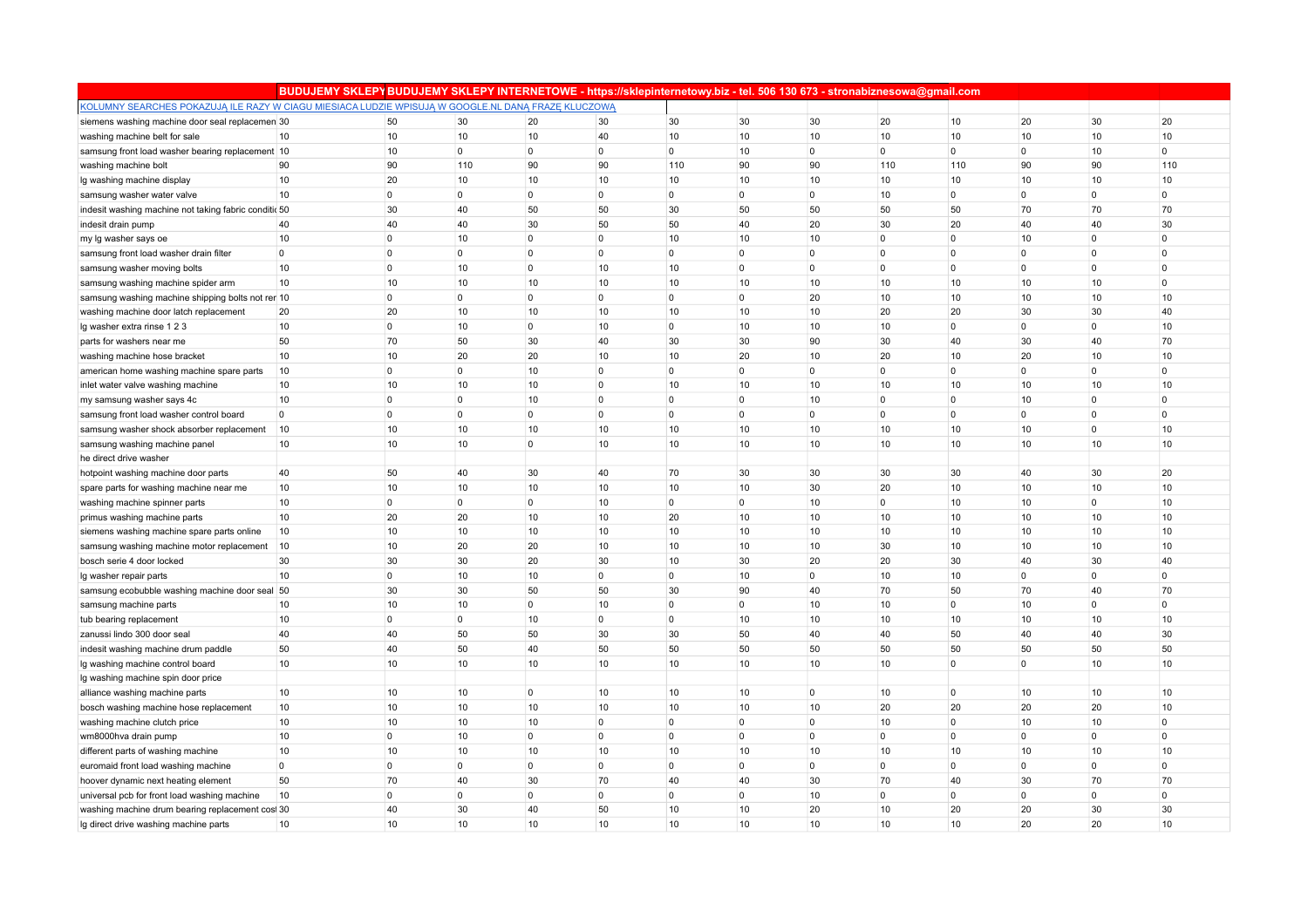|                                                                                                    | BUDUJEMY SKLEPYBUDUJEMY SKLEPY INTERNETOWE - https://sklepinternetowy.biz - tel. 506 130 673 - stronabiznesowa@gmail.com |                      |                                  |                      |                |             |                |                |                |                         |                         |                      |                |
|----------------------------------------------------------------------------------------------------|--------------------------------------------------------------------------------------------------------------------------|----------------------|----------------------------------|----------------------|----------------|-------------|----------------|----------------|----------------|-------------------------|-------------------------|----------------------|----------------|
| KOLUMNY SEARCHES POKAZUJA ILE RAZY W CIAGU MIESIACA LUDZIE WPISUJA W GOOGLE.NL DANA FRAZE KLUCZOWA |                                                                                                                          |                      |                                  |                      |                |             |                |                |                |                         |                         |                      |                |
| samsung front load washer seal replacement                                                         | 10                                                                                                                       | $\overline{0}$       | $\overline{0}$                   | $\mathbf 0$          | $\mathbf 0$    | $\mathbf 0$ | $\overline{0}$ | $\overline{0}$ | $\overline{0}$ | $\mathbf 0$             | $\overline{0}$          | $\overline{0}$       | 10             |
| zanussi washing machine bearings                                                                   | 50                                                                                                                       | 90                   | 50                               | 50                   | 70             | 50          | 50             | 40             | 50             | 50                      | 50                      | 50                   | 50             |
| hitachi washing machine parts                                                                      | 10                                                                                                                       | 0                    | 10                               | 10                   | 10             | 10          | $\mathbf 0$    | 10             | $\mathbf 0$    | 0                       | 10                      | $\overline{0}$       | 10             |
| Ig inverter direct drive lint trap                                                                 | 10                                                                                                                       | 0                    | 10                               | $\mathbf 0$          | $\mathbf 0$    | 10          | $\mathbf 0$    | $\overline{0}$ | $\overline{0}$ | 0                       | 0                       | 0                    | 10             |
| washing machine feet cups                                                                          | 30                                                                                                                       | 10                   | 10                               | 20                   | 20             | 20          | 30             | 20             | 40             | 70                      | 90                      | 10                   | 10             |
| drain Ig front load washer                                                                         | 10                                                                                                                       | 10                   | $\overline{0}$                   | $\mathbf 0$          | $\mathbf 0$    | 10          | 10             | $\Omega$       | 10             | 10                      | 10                      | 10                   | 10             |
| indesit washing machine drawer latch                                                               | 50                                                                                                                       | 30                   | 20                               | 40                   | 50             | 50          | 90             | 70             | 70             | 70                      | 50                      | 50                   | 30             |
| motherboard samsung washing machine                                                                | 10                                                                                                                       | 10                   | 10                               | 10                   | 10             | 10          | 10             | 10             | 10             | 10                      | 10                      | 10                   | 10             |
| filter for samsung washer                                                                          | 10                                                                                                                       | $\overline{0}$       | $\overline{0}$                   | $\mathbf 0$          | $\mathbf 0$    | 0           | $\mathbf 0$    | $\Omega$       | $\overline{0}$ | $\mathbf 0$             | $\Omega$                | 0                    | 10             |
| samsung front load washer locked                                                                   | $\overline{0}$                                                                                                           | 0                    | $\overline{0}$                   | $\mathbf 0$          | $\mathbf 0$    | 0           | $\mathbf 0$    | $\overline{0}$ | $\overline{0}$ | 0                       | 0                       | 0                    | $\overline{0}$ |
| samsung front load washer spider arm                                                               | $\overline{0}$                                                                                                           | $\overline{0}$       | $\overline{0}$                   | $\overline{0}$       | $\mathbf 0$    | 0           | $\mathbf 0$    | $\Omega$       | $\overline{0}$ | $\mathbf 0$             | $\Omega$                | $\overline{0}$       | $\overline{0}$ |
| wm3370hwa drain pump                                                                               |                                                                                                                          |                      |                                  |                      |                |             |                |                |                |                         |                         |                      |                |
| indesit washing machine drain pump                                                                 | 40                                                                                                                       | 20                   | 30                               | 30                   | 40             | 30          | 40             | 70             | 50             | 50                      | 30                      | 30                   | 30             |
| Ig front load washer door lock                                                                     | 10                                                                                                                       | $\overline{0}$       | $\overline{0}$                   | $\mathbf 0$          | $\overline{0}$ | 0           | $\mathbf 0$    | $\mathbf 0$    | $\overline{0}$ | 0                       | $\mathbf 0$             | $\mathbf 0$          | 10             |
| Ig wm2016cw door boot seal                                                                         |                                                                                                                          |                      |                                  |                      |                |             |                |                |                |                         |                         |                      |                |
| wm2688hnm parts                                                                                    |                                                                                                                          |                      |                                  |                      |                |             |                |                |                |                         |                         |                      |                |
| oe samsung washing machine                                                                         | 10                                                                                                                       | 10                   | 10                               | 10                   | 10             | 10          | 10             | 10             | 10             | 10                      | 10                      | 10                   | 10             |
| used washing machine parts for sale near me                                                        | 10                                                                                                                       | $\overline{0}$       | $\overline{0}$                   | $\overline{0}$       | 10             | 10          | 10             | $\Omega$       | 10             | 10                      | 10                      | 10                   | 10             |
| Ig direct drive washing machine filter                                                             | 10                                                                                                                       | 10                   | 10                               | 10                   | 10             | 10          | 10             | $\overline{0}$ | 10             | 10                      | 10                      | $\mathbf 0$          | 10             |
| Ig front load washer motor replacement                                                             | $\overline{0}$                                                                                                           | $\overline{0}$       | $\overline{0}$                   | $\mathbf 0$          | $\mathbf 0$    | 0           | $\mathbf 0$    | $\Omega$       | $\overline{0}$ | $\mathbf 0$             | $\mathbf 0$             | $\mathbf 0$          | $\overline{0}$ |
| Ig washing machine hose replacement                                                                | 10                                                                                                                       | $\overline{0}$       | 10                               | 10                   | $\mathbf 0$    | 10          | 10             | $\Omega$       | $\overline{0}$ | $\mathbf 0$             | 0                       | 10                   | $\overline{0}$ |
| samsung front load drain pump                                                                      | $\overline{0}$                                                                                                           | 0                    | 0                                | 0                    | 0              | 0           | $\Omega$       | $\Omega$       | $\overline{0}$ | $\Omega$                | $\Omega$                | 0                    | $\mathbf 0$    |
| samsung washer boot seal                                                                           | $\overline{0}$                                                                                                           | $\overline{0}$       | $\overline{0}$                   | $\overline{0}$       | $\overline{0}$ | 0           | $\overline{0}$ | $\Omega$       | $\overline{0}$ | $\mathbf 0$             | $\overline{0}$          | $\overline{0}$       | $\overline{0}$ |
| zanussi washing machine spare parts                                                                | 50                                                                                                                       | 70                   | 70                               | 70                   | 70             | 50          | 70             | 30             | 40             | 70                      | 50                      | 50                   | 50             |
| Ig front load inlet valve price                                                                    |                                                                                                                          |                      |                                  |                      |                |             |                |                |                |                         |                         |                      |                |
| Ig front load washing machine door lock                                                            | $\overline{0}$                                                                                                           | $\overline{0}$       | $\overline{0}$                   | $\mathbf 0$          | $\mathbf 0$    | 0           | 0              | $\overline{0}$ | $\overline{0}$ | 0                       | $\mathbf 0$             | 0                    | $\overline{0}$ |
| Ig washing machine parts for sale                                                                  | 10                                                                                                                       | $\overline{0}$       | $\overline{0}$                   | $\mathbf 0$          | $\mathbf 0$    | 10          | 10             | 10             | 10             | 0                       | 0                       | 0                    | 10             |
| Ig washing machine spares near me                                                                  | 10                                                                                                                       | 10                   | $\overline{0}$                   | 10                   | $\Omega$       | $\mathbf 0$ | 10             | 10             | 10             | $\Omega$                | 10                      | 10                   | $\overline{0}$ |
| Ig washing machine valve                                                                           | 10                                                                                                                       | 10                   | 10                               | 10                   | 10             | 10          | 10             | 10             | 10             | 10                      | 10                      | 10                   | 10             |
| logik washing machine door seal                                                                    | 40                                                                                                                       | 50                   | 70                               | 40                   | 50             | 50          | 50             | 40             | 30             | 30                      | 40                      | 40                   | 30             |
| samsung ecobubble 7kg door seal                                                                    | 50                                                                                                                       | 50                   | 50                               | 70                   | 90             | 50          | 40             | 40             | 50             | 90                      | 40                      | 70                   | 40             |
| samsung washing machine ecobubble spare part 30                                                    |                                                                                                                          | 40                   | 20                               | 30                   | 50             | 50          | 40             | 40             | 30             | 20                      | 30                      | 30                   | 30             |
| Ig wm3270cw drain pump                                                                             |                                                                                                                          |                      |                                  |                      |                |             |                |                |                |                         |                         |                      |                |
| samsung washer diaphragm replacement                                                               | 10                                                                                                                       | $\overline{0}$       | $\overline{0}$                   | 0                    | $\overline{0}$ | $\mathbf 0$ | $\Omega$       | $\Omega$       | 10             | $\Omega$                | 10                      | 0                    | 0              |
| haier washing machine belt                                                                         | 10                                                                                                                       | 10                   | $\overline{0}$                   | $\overline{0}$       | $\mathbf{0}$   | 10          | $\mathbf 0$    | $\Omega$       | 10             | $\Omega$                | $\Omega$                | 10                   | $\overline{0}$ |
| ap5971398                                                                                          | $\overline{0}$                                                                                                           | $\overline{0}$       | $\overline{0}$                   | $\overline{0}$       | $\overline{0}$ | $\mathbf 0$ | $\overline{0}$ | $\overline{0}$ | $\overline{0}$ | $\mathbf 0$             | $\mathbf 0$<br>$\Omega$ | $\overline{0}$       | $\overline{0}$ |
| washing machine spider price                                                                       | 10                                                                                                                       | $\overline{0}$       | $\overline{0}$                   | $\overline{0}$       | $\mathbf 0$    | 10          | $\mathbf 0$    | 10<br>$\Omega$ | 10             | 10<br>$\Omega$          |                         | 10                   | $\overline{0}$ |
| Ig washer main control board                                                                       | 10                                                                                                                       | 10                   | $\overline{0}$                   | 10                   | $\mathbf 0$    | 0           | 10             |                | $\mathbf 0$    |                         | 10<br>$\Omega$          | $\overline{0}$       | 10             |
| Ig washing machine dryer door                                                                      | 10                                                                                                                       | $\overline{0}$       | $\overline{0}$<br>$\overline{0}$ | $\overline{0}$       | 0              | 10          | $\mathbf 0$    | 10             | $\overline{0}$ | $\mathbf 0$<br>$\Omega$ |                         | 10                   | $\overline{0}$ |
| Ig washing machine shock absorber price                                                            | 10<br>10                                                                                                                 | 10<br>10             |                                  | 10<br>10             | 10<br>10       | 10<br>10    | 10<br>10       | 10             | 10<br>10       |                         | 10                      | 10<br>10             | 10<br>10       |
| universal washing machine motor                                                                    |                                                                                                                          |                      | 10                               |                      |                |             | $\mathbf 0$    | 10             |                | 10                      | 10                      |                      |                |
| washer fill valve                                                                                  | 10                                                                                                                       | 10                   | 10                               | 10                   | $\overline{0}$ | 10          |                | 10             | 10             | 10                      | 10                      | 10                   | $\overline{0}$ |
| wm2701hv parts                                                                                     |                                                                                                                          |                      |                                  |                      |                |             |                |                | 40             |                         | 30                      |                      | 50             |
| indesit washing machine drain hose                                                                 | 40                                                                                                                       | 30<br>0              | 50<br>10                         | 30<br>10             | 50<br>0        | 50<br>10    | 50<br>10       | 30<br>10       | 10             | 40<br>10                | 10                      | 50<br>10             | 10             |
| samsung washing machine bearing price                                                              | 10                                                                                                                       |                      |                                  |                      | 10             | 20          | 10             |                | 10             |                         | 10                      |                      | 10             |
| used washing machine motors for sale                                                               | 10                                                                                                                       | 10                   | 10<br>$\overline{0}$             | 10<br>$\overline{0}$ | $\overline{0}$ |             |                | 10             |                | 10                      |                         | 10<br>$\overline{0}$ | 10             |
| washer motor pump drive coupling                                                                   | 10                                                                                                                       | $\overline{0}$<br>10 |                                  |                      |                | 0           | 10             | 10             | $\overline{0}$ | 0                       | 0                       |                      | $\overline{0}$ |
| washing machine hose clamp sink                                                                    | 10                                                                                                                       | 20                   | 10                               | 10                   | 10<br>30       | 0           | 10<br>10       | 10<br>30       | 10             | 10<br>30                | 10<br>40                | 10                   | 30             |
| bosch washing machine replacement parts                                                            | 20                                                                                                                       |                      | 20                               | 20                   |                | 40          |                |                | 20             |                         |                         | 20                   |                |